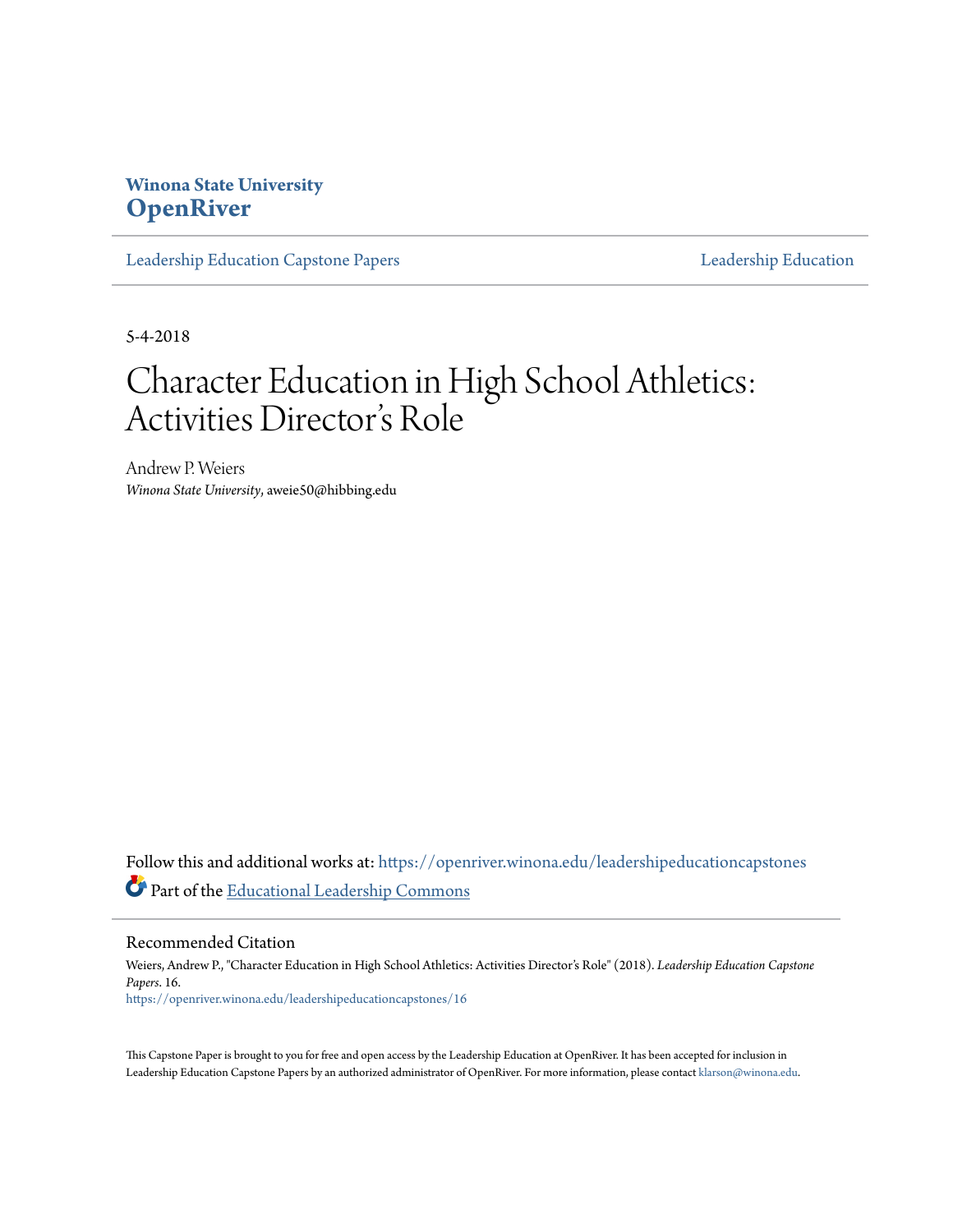Character Education in High School Athletics:

Activities Director's Role

A Capstone Project

By

Andrew P. Weiers

Submitted to the Graduate College of Winona State University in partial fulfillment for the requirements for degree of

Masters of Science in Educational Leadership

April 2018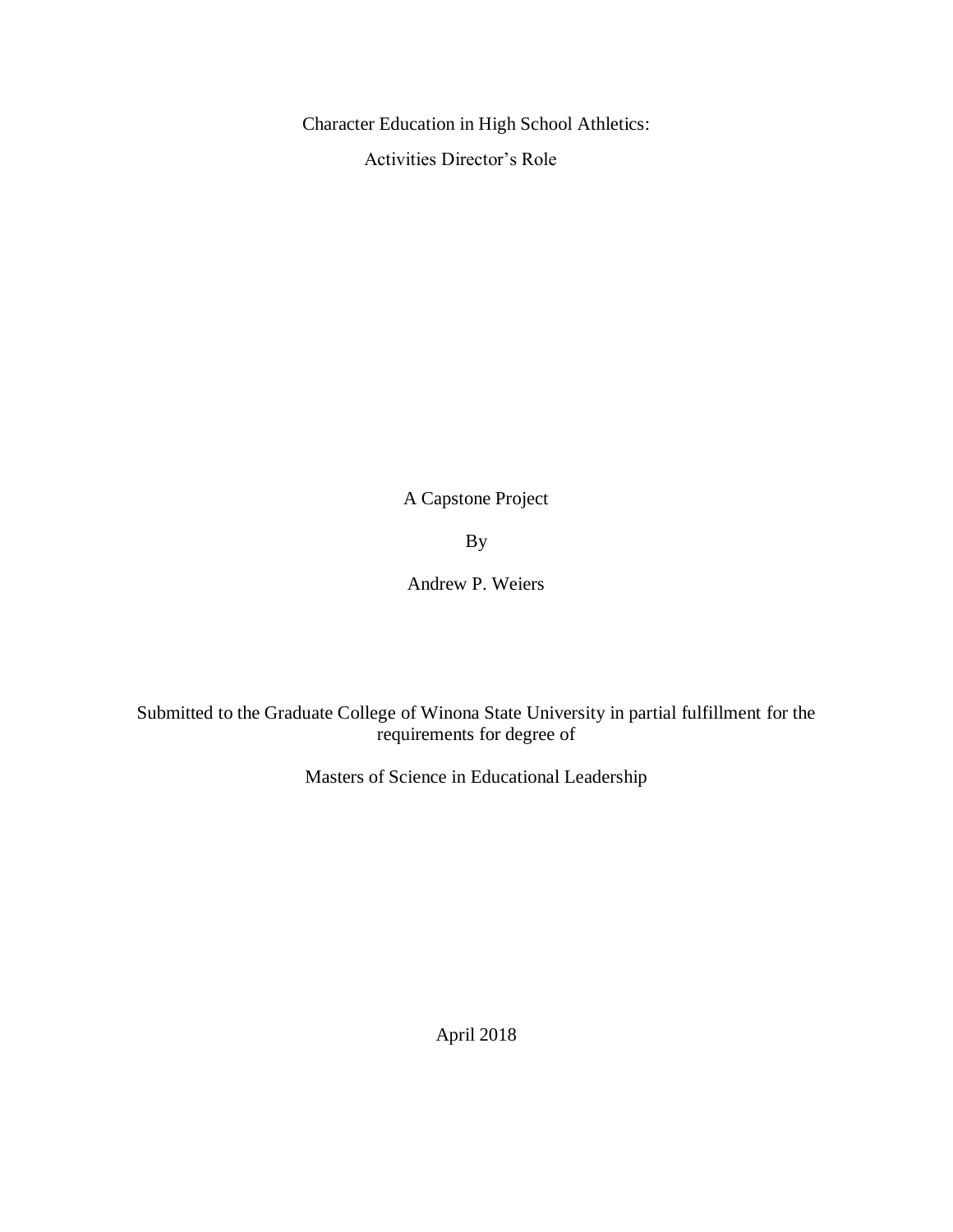# Table of Contents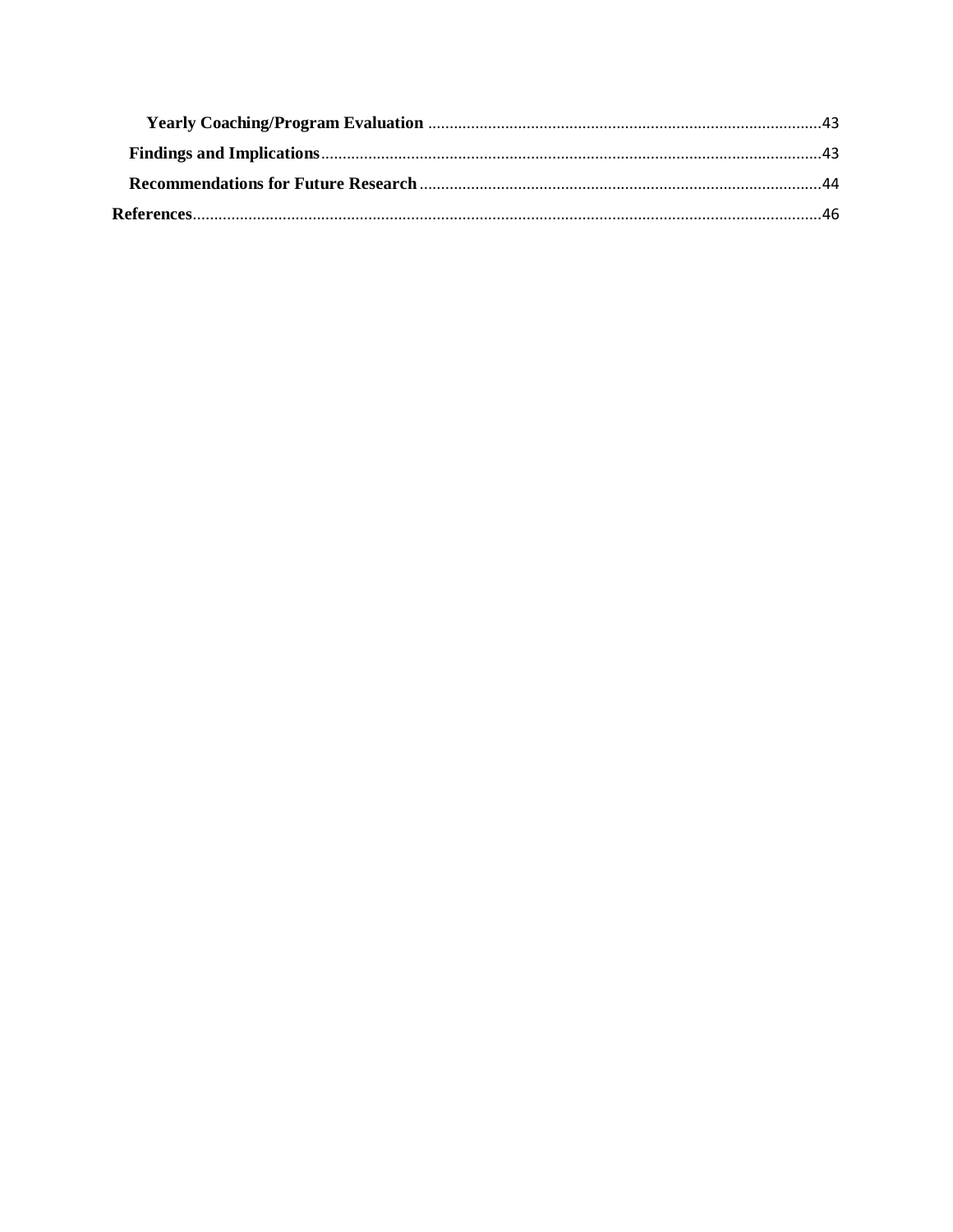#### **Chapter 1**

#### **Introduction**

<span id="page-5-1"></span><span id="page-5-0"></span>Character education enriches students' ability to understand and make the right choices based on their core beliefs (U.S Department of Education, 2008). The number of compromising acts showing a lack of character by society's high school age youth is on the rise (Scifres, 2009). The increase in harmful behavior added to a decrease of moral intuition demonstrated by today's youth is creating a gap between the potential and the reality of the success of members of society (Sojourner, 2012). Furthermore, the number of young people who believe comprising acts can be carried out without consequences continues to grow (Scrifes, 2009). Youth today are vulnerable to freely available forms of dangerous and harmful influences through media and technology that was not available in the past (Pala, 2011). The increase in negative behaviors, especially in schools, is a result of society lacking shared values (Britzman, 2005).

Although knowledge on the effects on society caused by declining character is evident; having good character cannot be assumed and needs to be purposefully developed through an intentional process (Pala, 2011). To counter the rising incidences of poor character behaviors, students need development in the areas of character and social competence (Butts & Cruzeriro, 2005). Character education has become more important for today's youth in America who are faced more questions and problems than older generations had to encounter on a daily basis (Pala, 2011).

Reports show the increasing instances of negative displays of character by today's athletes directly affect the actions presented by high school student-athletes both on and off the field (Dada 2016). Society views evidence of professional athletes showing character unfit of being an example for young people on a daily basis (Doty & Lumpkin, 2010). A survey by the Kaiser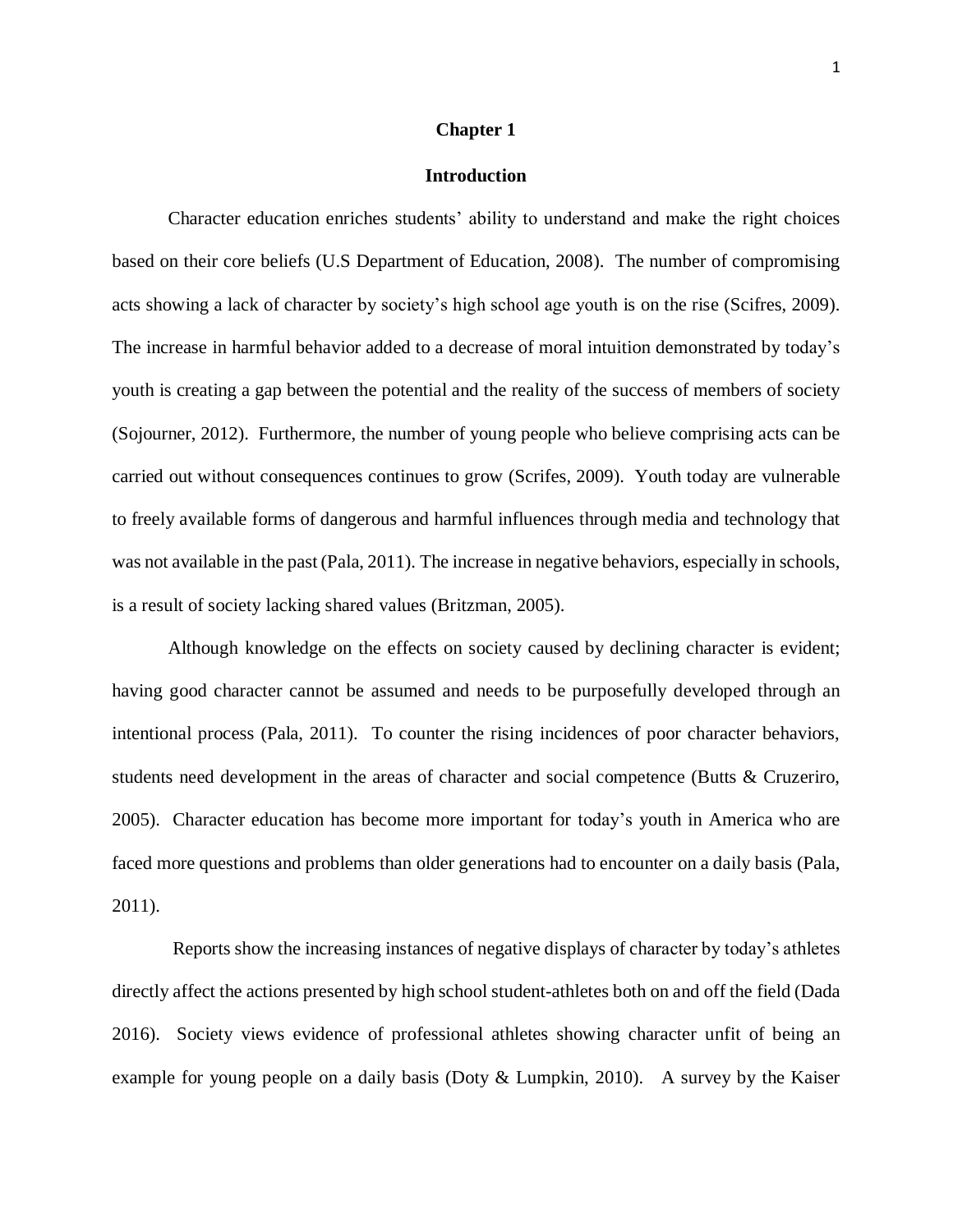Family Foundation shows 74% of youth surveyed reportstandard practice for a professional athlete to yell at an official (Ireland, 2011). These displays of negative character need to be balanced out by positive character influences on society's children.

Character education is a part of school programming dealing with high schoolers. Schoolbased character education programs provide alternative results than home-based programs due to different groupings of students working together with various school officials (Cheung, 2010). Professionals in the field of education have documented students' character affecting their academic success just as much as the students' knowledge, if not more (Pappano, 2013). A 2003 study showed students in schools who had implemented more character education programs tested higher on academic assessments (Bennninga, Berkowitz, Kuehn, & Smith, 2003). Another study by Park and Peterson (2006) reported results of up to a 16% gain in achievement after implementing character education into programs within the school. Hayes, Lewis, and Robinson (2011) emphasize the importance of schools implementing an effective character education curriculum that encompasses all programs associated with the school, sports included.

The relationship between character and sport participation is a topic that has received much attention throughout the world (Dodge & Robertson, 2004). According to research by the Josephine Institute Center of Sport Ethics (2006), high school students involved in sports and other extracurricular activities miss less school, have higher graduation rates, participate in less illegal substance use, and have less behavior related issues in school than students who are not. Children who participate in sports gain both psychological and social health benefits (Charity, Eime, Harvey, Payne, and Young, 2013). Specifically, increases in positive character traits are a result of participation in the high school sport when character education is in place (Parker and Stiehl, 2004). Perseverance is an example of a positive character trait that when fostered through athletics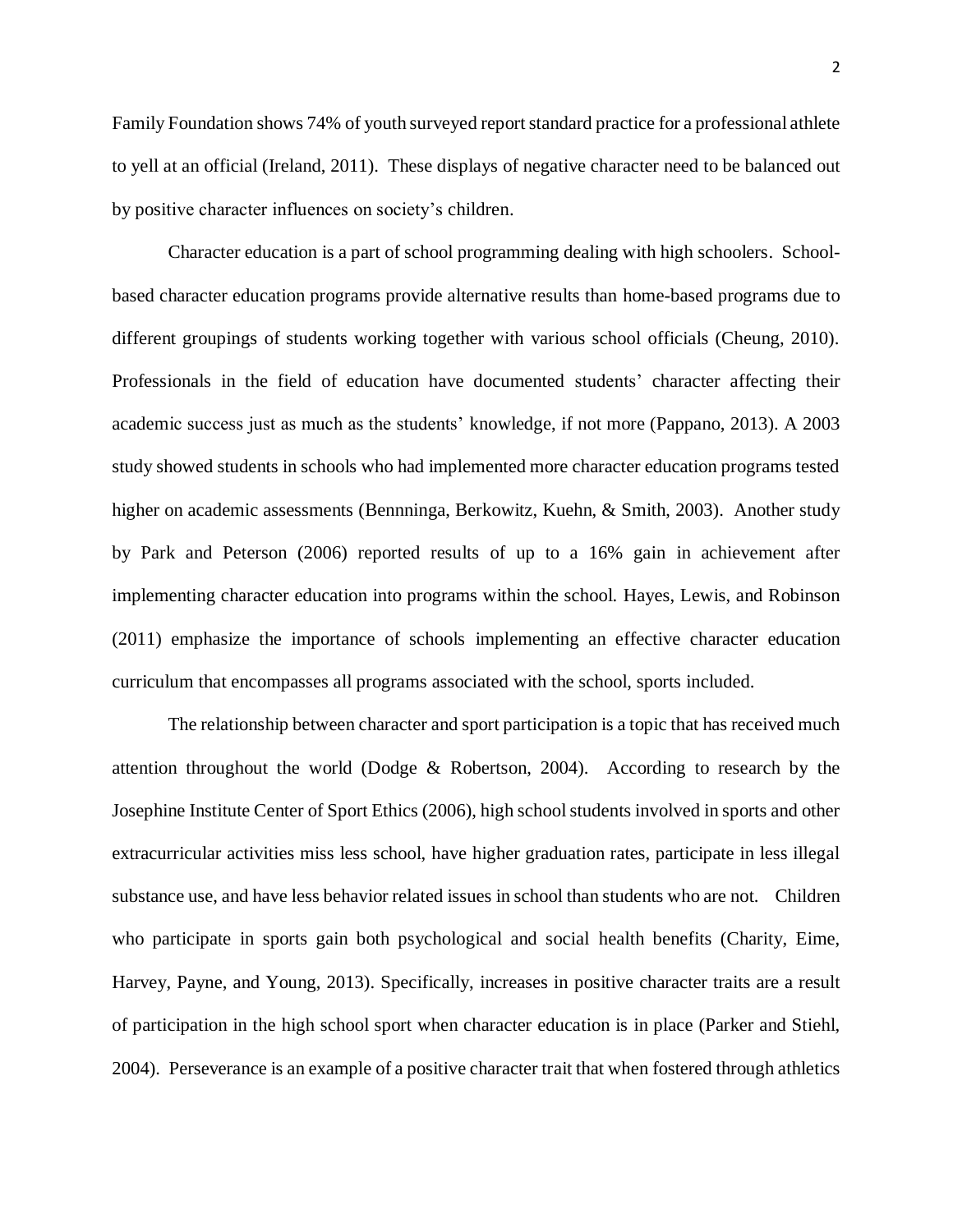3

and combined with other positive values can lead to the development of a highly successful person and citizen (Chansem, Geok, Latif, Nazarudin, Omar-Fauzee, Sputra, Sutresna, & Taweesuk, 2012).

High schoolers who enroll in sports are entitled to a program designed to intentionally build positive character attributes (Doty & Lumpkin, 2010). High school administrators are responsible for being proactive in initiating character development within the sports programming in secondary education institutions while promoting development and reducing incidents caused by lack of character (Camire & Trudel, 2008). Although high school sports can build character it does not happen automatically, rather needs to be done purposefully (Austin, 2010). Sports can help to develop life skills in youth, along with character traits including discipline, sportsmanship, teamwork, and time management (Lumpkin & Stokowski, 2011). To gain these desired benefits, coaches and administrators must develop environments that foster the student-athletes' growth in the areas of ethics and moral reasoning (Stoner, 2004).

The need for character education in sports is partly due to the slow decline of sportsmanship caused by influences emphasizing the importance on the outcome of competitions (Chansem, Geok, Latif, Nazarudin, Omar-Fauzee, Sputra, Sutresna, & Taweesuk, 2012). Student-athletes often have a feeling of pressure from society placed on them to win (Omar-Fauzee, et al. 2012). Optimal results of building character in young athletes through sports do not occur when winning is the importance of participation (Barez, 2008). The importance placed on winning at all costs, rather than winning through character, causes student-athletes to believe losing will cause society to label them as failures (Omar-Fauzee, et al. 2012). A winning emphasis put on high school sports programs by an administrator can invite less than exceptional character traits such as cheating, over aggressiveness, or even drug use to improve performance (Doty, 2006).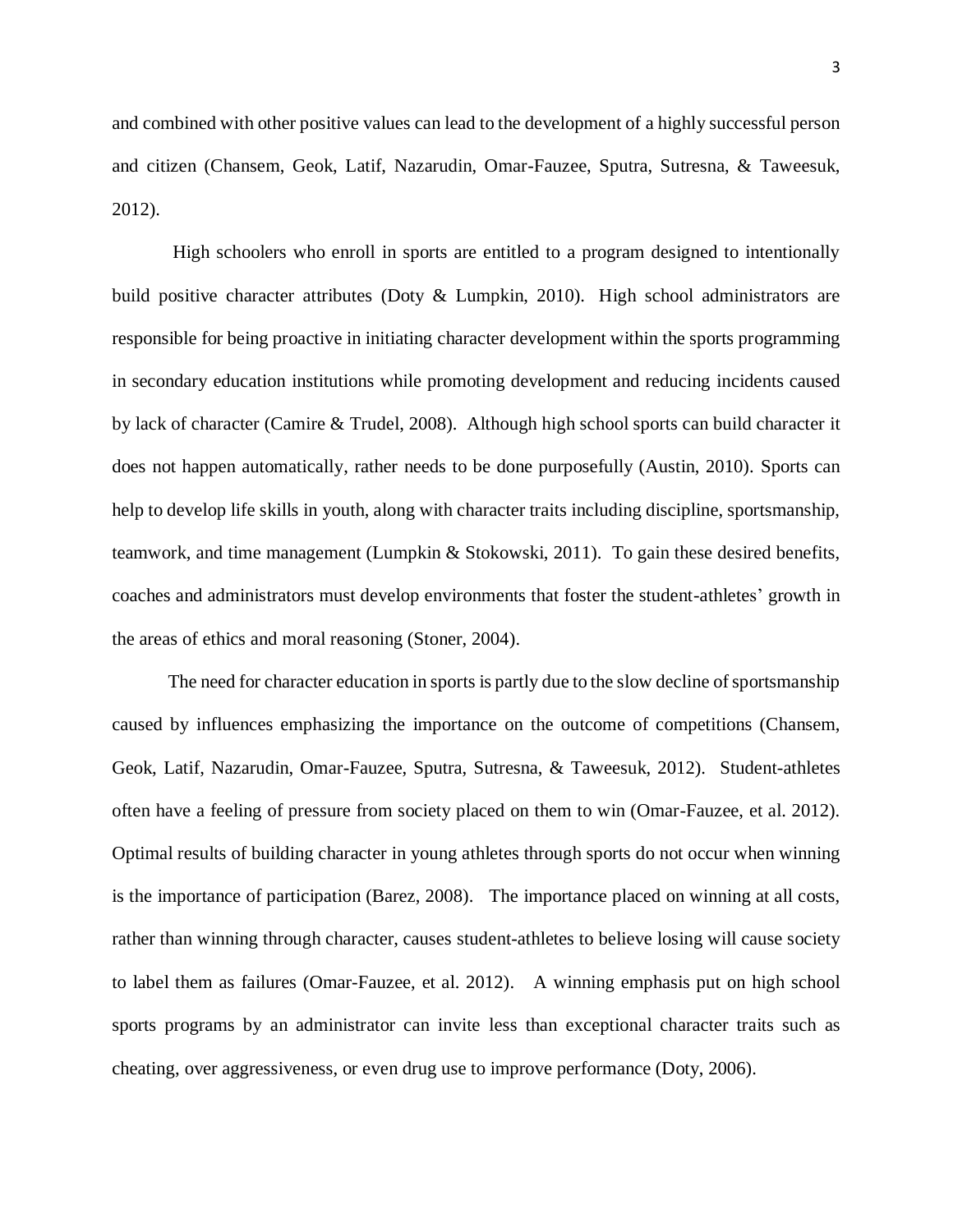#### **Background of the Problem**

<span id="page-8-0"></span>The importance of character education dates back to the founding of America, placing emphasis on character education as a cornerstone of democracy and civil society (Sojourner, 2012). History shows that calling for the implementation of character education, in some form or another, has long been a solution Americans turn to when faced with large spreading issues affecting the youth in society (Watz, 2011). During the mid  $20<sup>th</sup>$  century; many schools took the direct action of limiting character education in the school setting, including school athletic programs (Sojourner, 2012). This turn away from character education changed in the early 1980's when funds began to be allocated at the direction of the president starting with President Regan, tripled by President Clinton, and again tripled by President Bush (Watz, 2011). This wave of support for character education influenced by key advocates raised awareness across the nation about the outcomes of character education in schools (Sojourner, 2012).

The field of character education goes back to the teachings and views of Kant, Comte, and Renouvier on education (Watz, 2011). Franklin, Mann, and McGuffey also were intricate in forming character education into the beginnings of the school system, specifically in America (Watz, 2011). Throughout the years, programs such as the YMCA and Boy Scouts of America have been established to help with the education of moral values to the youth of America (Watz, 2011).

Although substantial information exists regarding shaping young people into upstanding society members that make moral decisions, much exploration of character education in schools remains untouched. There are research-based programs available to organizations and institutions to guide the implementation of character education into school and athletic programs. With children attending school for nearly 900 hours a year; school entities such as athletics are

4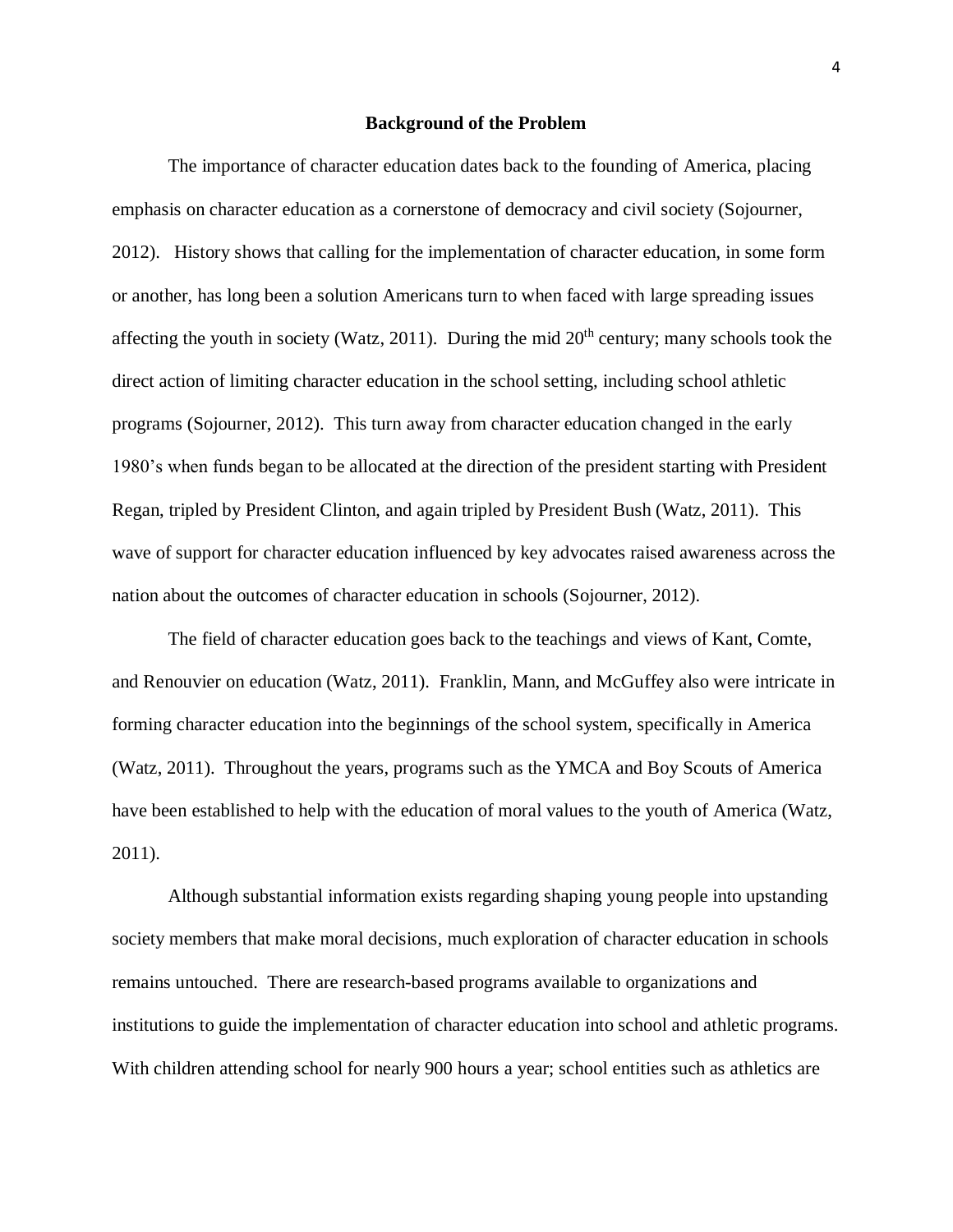vital contributors to the development of youths' increasing values, morals, and exhibits of extraordinary character (Pala, 2011). Despite the available information on the effects of character and character education, little documentation about the role of high school activities director as it pertains to character education in high school sports research exists.

#### **Problem Statement**

<span id="page-9-0"></span>Little is known about the role of the activities director in contributing to character education in high school sports.

#### **Purpose of the Study**

<span id="page-9-1"></span> The purpose of this study is to explore activities directors' role in character education programs for high school sports participants.

#### **Significance Statement**

<span id="page-9-2"></span>This study could contribute to the existing literature that explores character education in high school student-athletes with an emphasis on the role of an activities director on character education in high school sports programs. Benefits of this study could potentially reach many stakeholders in high school sports including activities directors, coaches, advisors, parents, other school officials, and members of society that interact with young adults. Results gained from this study may be beneficial for defining the role of the activities director in the process of character education and fostering the development of strategies in guiding character education within their programs.

#### **Theoretical Framework for the Study**

<span id="page-9-3"></span>This study will explore character education in high school athletes as it correlates to Lickona's Moral Development and Behavior Theory. Lickona suggests society as a whole is responsible for instilling values and morals in youth (Lickona, 1992). These values are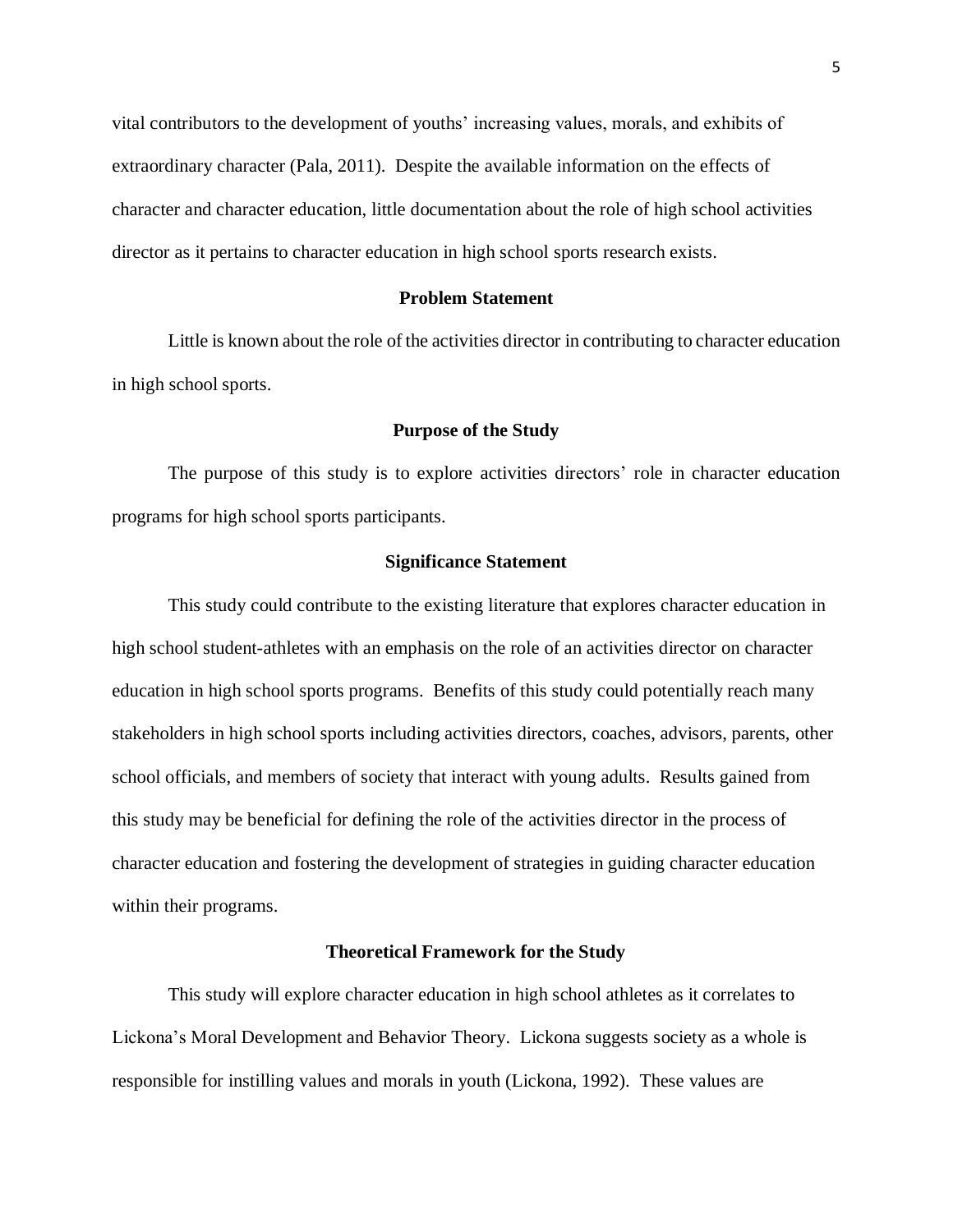necessary because; character decline caused by families less often fostering growth in values and morals, the decline of work ethic mixed with other troubling consistencies in youth, and the will to bring back positive virtue which was once more abundant (Lickona, 1992). These moral standards guide choices made by young people and other individuals (Lickona, 1992).

Lickona's theory states character education must use an approach with a clear identity of appropriate character, needs to help students examine morality, and must help students to act upon the beliefs and values instilled (King, 2008). Right and wrong choices are then made based on the individual character developed by children (Lickona, 1992). Character education encompasses the cognitive, emotional, and moral action domains of a person (King, 2008). Moral education is also vital to democracies, as it works to empower youth to keep the common good (Lickona, 1992). The researcher will follow the beliefs stated in the above theory as this study is carried out.

#### **Research Method**

<span id="page-10-0"></span>A qualitative research approach will be used in this study to better understand character education in the high school sports programs through the perspective of the activities director. The study will specifically target activities directors' expectations and role in character education in their schools. Creswell (2014) states qualitative research is designed to bring forward the views or actions of the sample surveyed. The process of conducting qualitative research includes purposeful questioning, organizing of data, review of data, coding of data, bringing the code to a description, representation of description and themes, and a final interpretation of the findings (Creswell, 2014).

The first phase of research will consist of one-on-one interviews with the activities directors, head coaches, and high school principals selected for the survey. Phase two will explore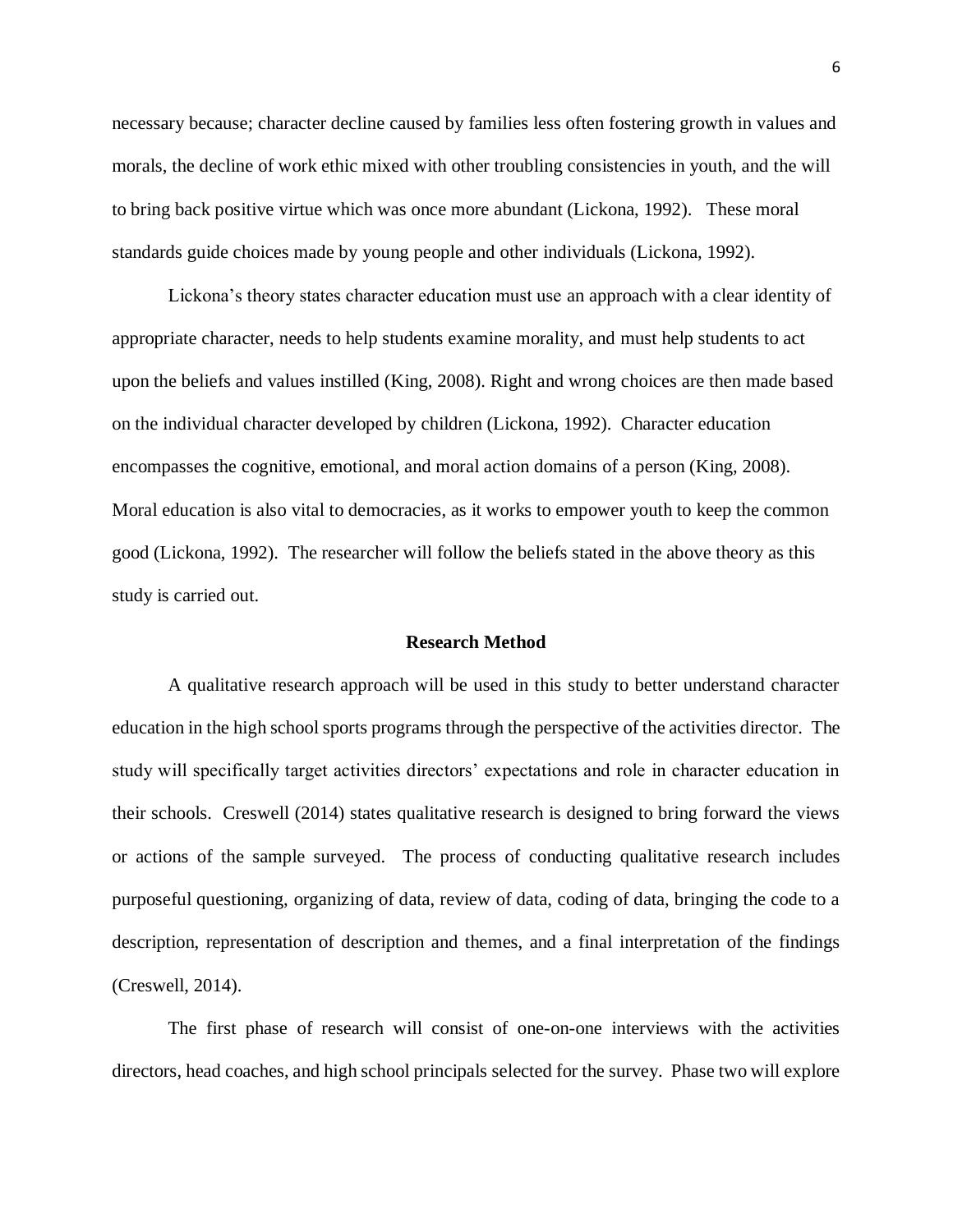documents from the activities directors and the school districts in which they are employed involving character education curriculum in the schools and sanctioned activities. The final phase of the study will invoke an unstructured focus group comprised of six participants from the initial one-on-one interview phase of the survey including, two head coaches, two activities directors, and two principals.

#### **Rationale for Research Design**

<span id="page-11-0"></span>Qualitative research studies investigate the perspectives of the study's participants (Creswell, 2007). Field research located in the place where members of the sample interact with the phenomenon being studied a benefit of qualitative research design (Creswell, 2014). Questioning will focus on participants' experiences with character education in high school athletics. Exploring activities director's experience, goals, and perceived benefits could broaden literature explaining their role in character education in schools. Exploring the views of principals and coaches who work with the activities directors in providing the high school athletic experience could also add to this literature.

#### **Research Questions**

<span id="page-11-1"></span>The following questions will guide this study:

- 1. What expectations do activities directors' have of character education in high school athletics?
- 2. How do high school activities directors guide character education?
- 3. What are activities directors' expected outcomes of character education programs in high school athletics?

# **Definition of Terms**

<span id="page-11-2"></span>The following key terms are relevant in this study.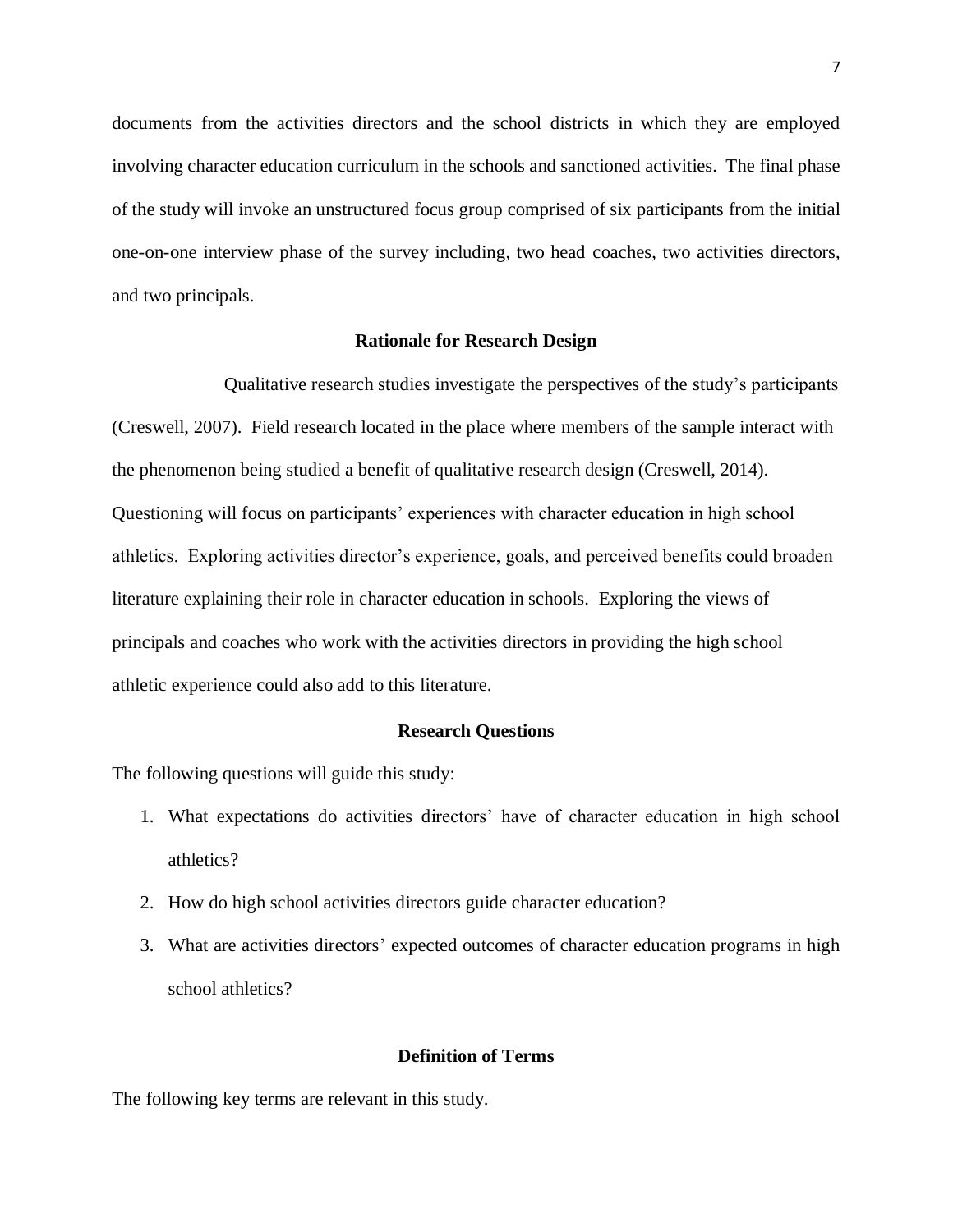**Activities Director:** extra-curricular activities leader of the School responsible for the supervision and direction of all extra-curricular activities. (Valley City Public School District, 2013)

**Character:** the qualities one possess that make them identifiable from one another (Pala, 2011).

**Character building efficacy (CBE):** confidence a coach has in their ability to promote and foster positive character traits within athletic programs through his/her direct influence (Feltz, Chase, Moritz, Sullivan, 1999)

**Character Education:** the deliberate, proactive effort to develop good character in kids while teaching them right from wrong (Lickona, 1992)

**Ethical Reasoning:** belief that each person has standards defined by personal values used to reason between right and wrong when faced with a decision (Ethical Reasoning, 2017).

**Life skills:** abilities for adaptive and positive behavior that enable individuals to deal effectively with the demands and challenges of their daily lives (WHO, 2004)

**Moral Development:** the ways in which people distinguish right versus wrong as they grow, develop, change, and mature (Kohlberg, 1992)

**Social Competence:** the ability to maintain favorable interpersonal relationships through cooperation, responsiveness, assuming social responsibility, and behaving in friendly, warm, and other positive ways (Green & Rechis, 2006)

#### **Limitations**

<span id="page-12-0"></span>The development of this study created boundaries and limitations that were not able to be controlled. One limitation of the study is the validity of the answers of the participants. The participants of this study are volunteers, who may be influenced by outside factors to give answers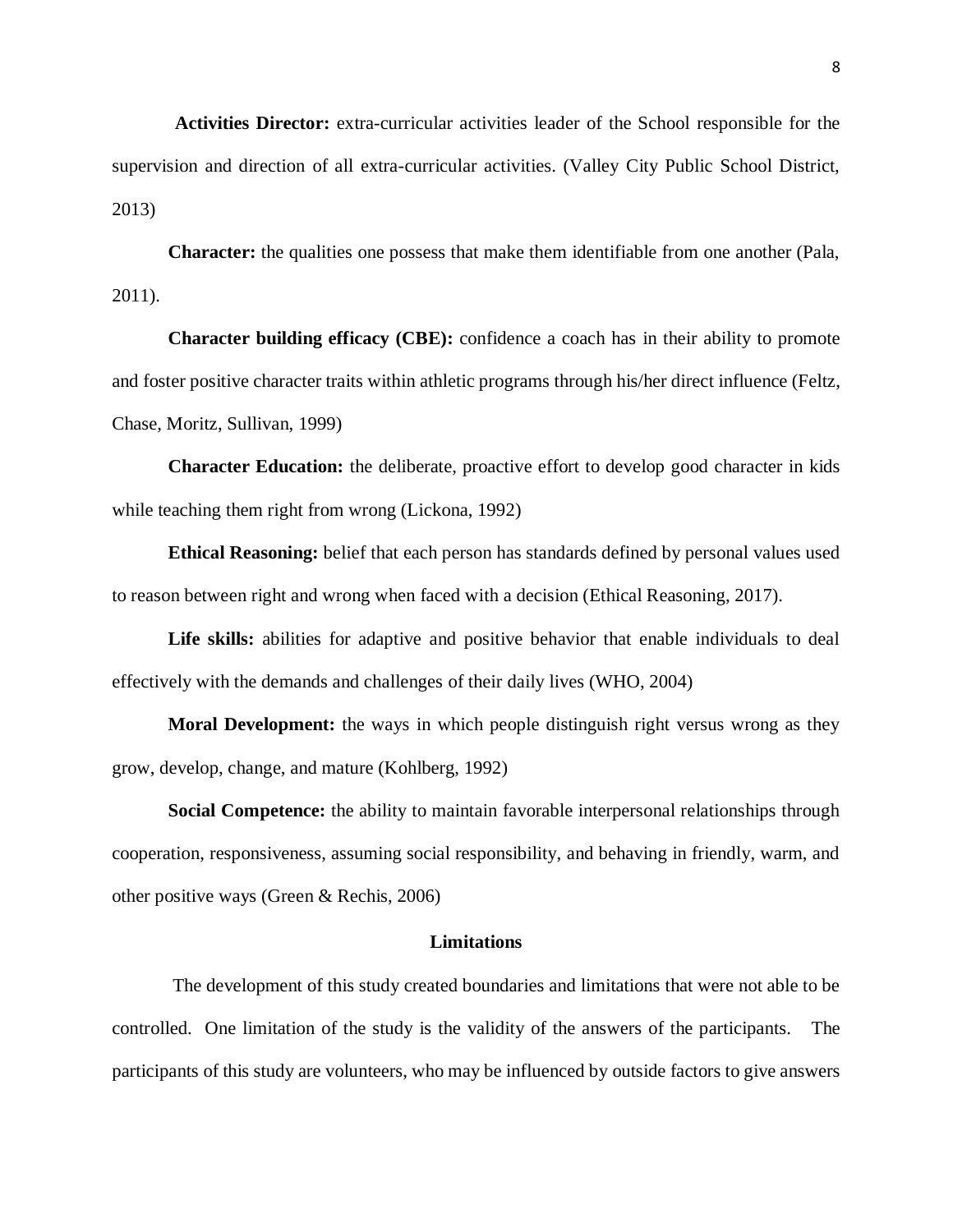that are not entirely accurate. Communication of privacy aims to draw more honest responses. Only participants available in the summer for an in-depth interview will take part in this study. Scheduling of in-person interviews around the participants' schedules will take place to resolve the lesser availability of participants in the summer. The researcher's ability to conduct the study and interpret the results are another limitation of this study.

#### **Delimitations**

<span id="page-13-0"></span>This study will delimit high school activities director, principals, and head coaches from four high schools selected to complete the study. All four schools will come from generally the same demographic in the same Midwestern metro area. Participation in this study will delimit to activities directors who have at least five years of experience in high school athletics and are currently in charge of at least three high school interscholastic sports. Principals and head coaches will be delimited to have been in the same district for at least two years. Schools in this study have been delimited to include only schools who offer at least six different interscholastic sports for both male and female student-athletes. Some participants in this study may have worked with the researcher in the past. The strict protocol will be set in place to limit the impact this history may have on the study. Only schools who belong to their state high school league can qualify to participate in this study. Participants will not be selected based on gender, race, or any other demographics.

#### **Significance of Study**

<span id="page-13-1"></span>This study may contribute to the existing research on character education in high school athletics while deepening the understanding of the activities director's role in this process. The results of this study will potentially benefit high school activities directors in developing strategies to implement or improve the character education taking place in athletic programs. Systematically,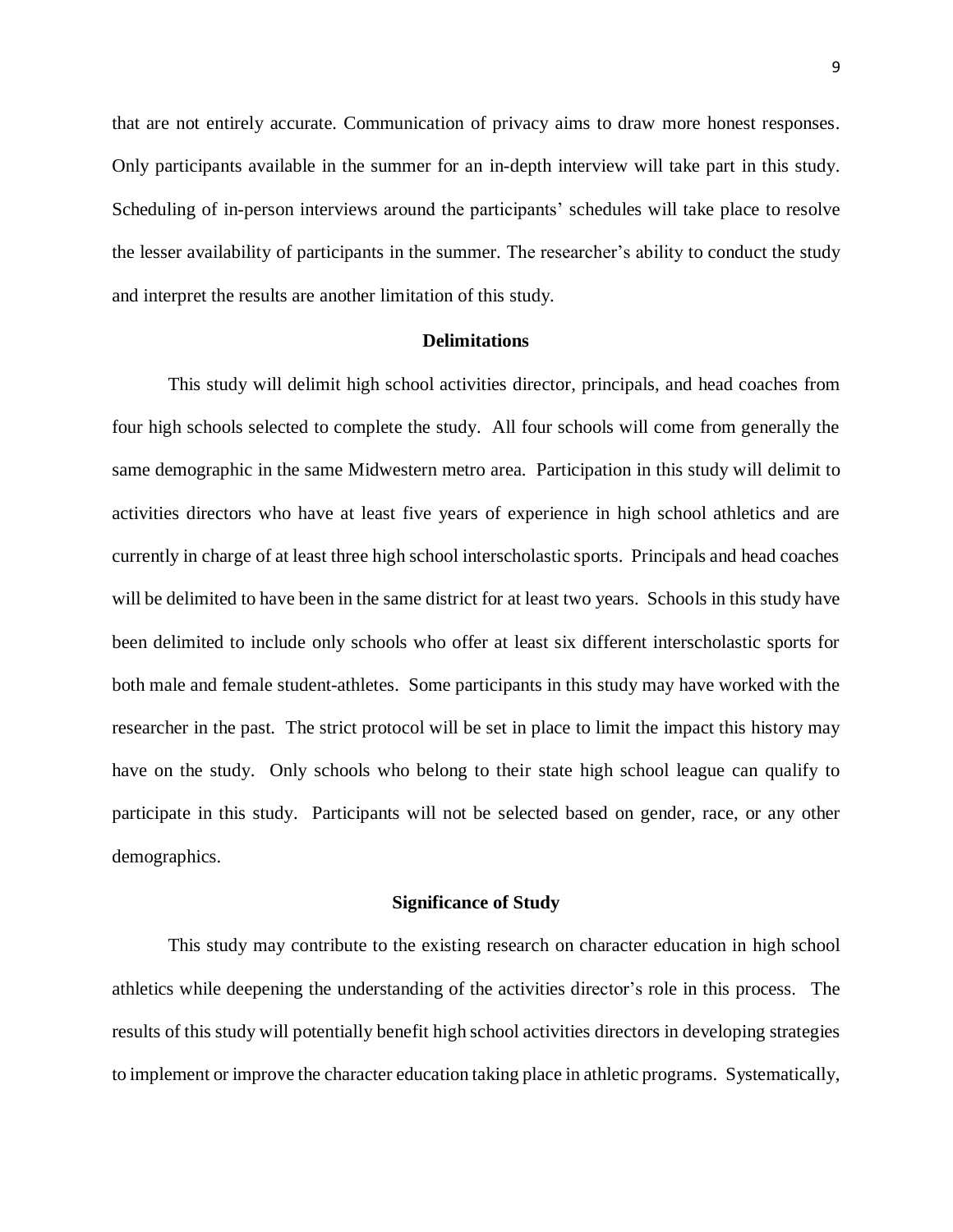these results may impact other stakeholders involved in high school sports such as the athletes, parents, teachers, coaches, and other district administrators.

#### **Summary**

<span id="page-14-0"></span> Chapter one introduced character problems in the youth of society. Explanation of these community issues backed by research and statistics are provided. Other literature on this topic was presented to describe the problem and history of the phenomenon. This section continued by defining the key influences on the issue. Furthermore, the basis for future research on the topic of character education in high school athletics begins to unfold. Chapter one also explored Lickona's Theory of Behavior and Moral Development as the lens for the study. The details of research methods and rationale for these methods reside in this section. Research questions were developed, along with the limitations and delimitations the study will endure.

Chapter two will focus on reviewing the literature available on the topic. This literature review will be an in-depth analysis of the vast literature available on the subject of character education. During this literature review, much research will be investigated as it relates to character education of the high school athlete, specifically involving activities directors. Chapter three will go on to detail the parameters of the study including sample, setting, and selection.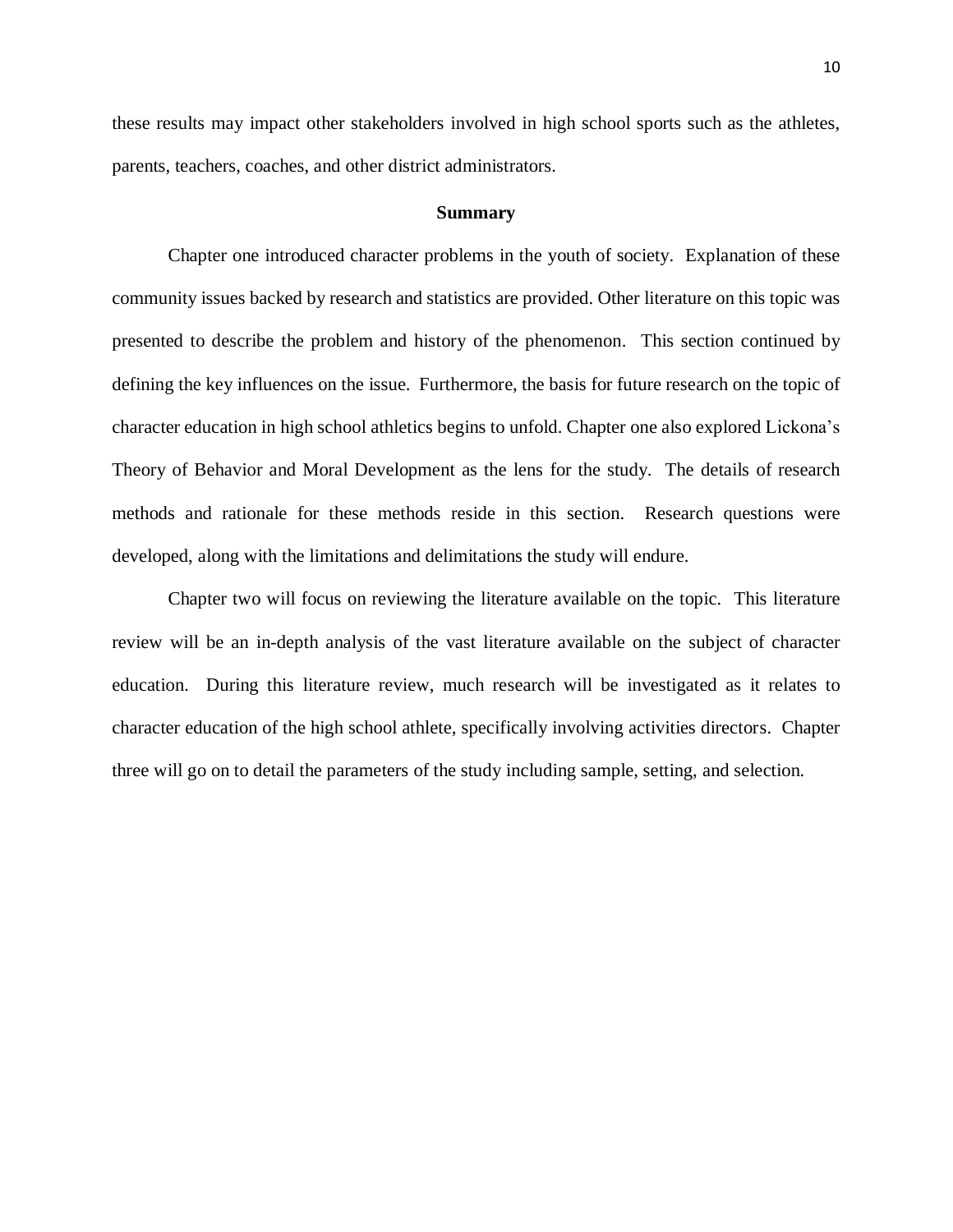#### **Chapter 2**

#### **Literature Review**

#### **Introduction**

<span id="page-15-2"></span><span id="page-15-1"></span><span id="page-15-0"></span>Character education through high school sports and the role of the activities director will be explored in this section of the paper called the literature review. The literature review provides a background of current knowledge on the phenomena. Chapter 2 will include the following topics on character and character education: theoretical framework; historical perspective; character deficits; character influences; character education curriculum; character development in high school athletics; and benefits of character education. The literature review is a vital part of a research project as it explains what is known on the topic, validates a reason to examine the phenomena, and helps to identify theoretical perspectives to guide the research (University of Queensland, 2017).

#### **Lickona's Moral Development and Behavior Theory**

<span id="page-15-3"></span>Lickona's Moral Development and Behavior Theory suggests society as a whole is responsible for instilling values and morals in children as they grow into young adults (Lickona, 1992). Moral standards taught to children and developed over time guide daily choices and decisions made throughout society (Lickona, 1992). Implementing curriculum promoting these values is necessary for purposeful decision making (Lickona, 1992). This curriculum is needed to counteract with a decrease in values and moral development fostering by parents and families and a decline of work ethic to bring real virtue back to the forefront of education where it had once been in its' original development (Lickona, 1992).

Lickona's theory states character education must use curriculum that clearly outlines the key components of positive character traits, fosters the development of morality through student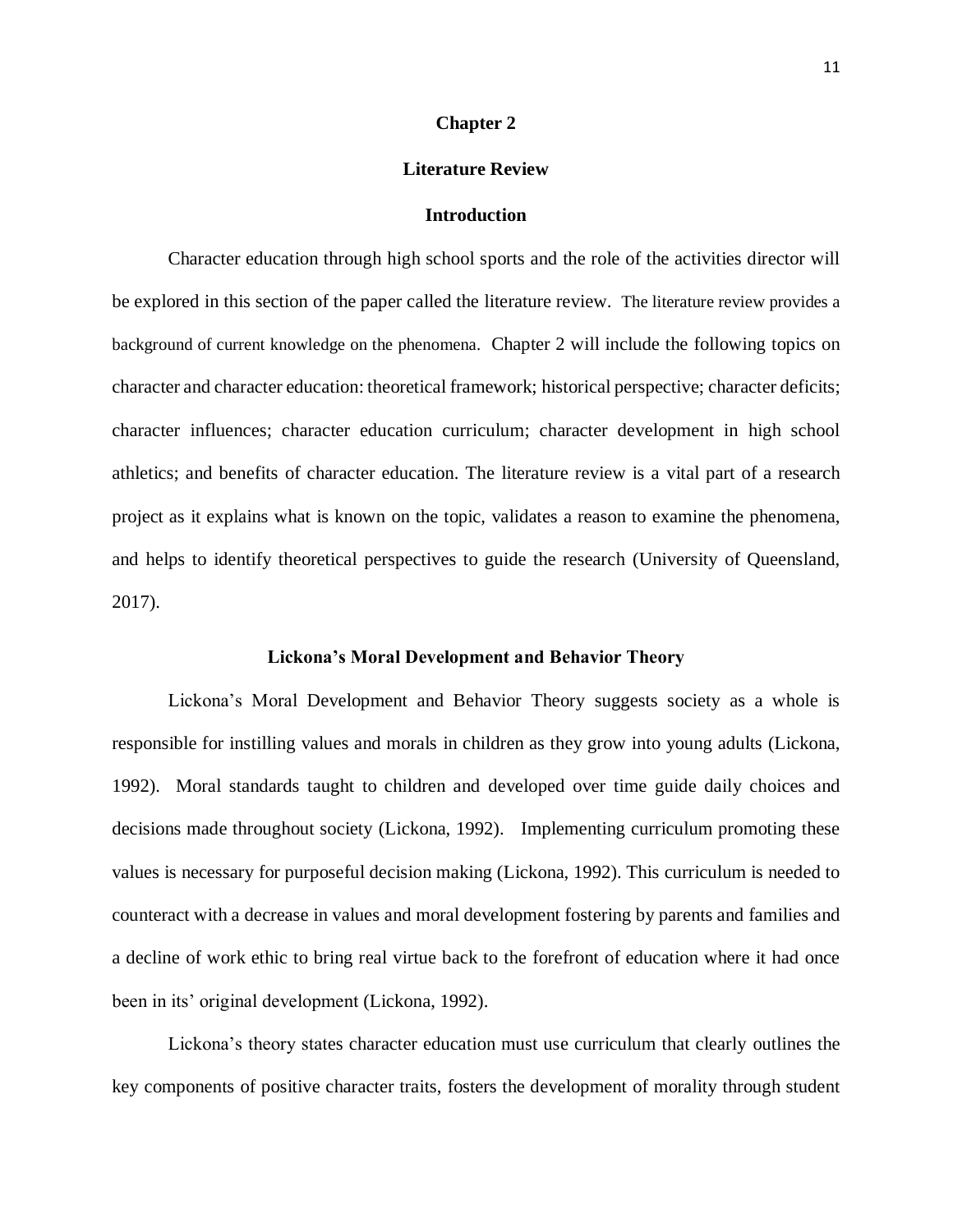self-examination, and must empower students with the skills to turn their beliefs and values gained through this process into daily actions and decisions. (King, 2008). Development through such a process leads to more efficient decision-making between right and wrong choices based on the individual character developed through their childhood (Lickona, 1992). Right and wrong identification is developed through character education because it encompasses the cognitive, emotional, and moral action domains of a person as they grow through life experiences (King, 2008). Accomplishing these desired outcomes is the result of a school that is a morally sound community (Lickona, 1992). Moral education is also vital to American society as it pertains to democracies, as it works to empower youth to keep the common good of society as a whole (Lickona, 1992).

Character consists of the most common thoughts and actions by a person that were instilled at a young age and developed over time (Templenton Foundation, 1999). Lickona (1992) explains the importance of having an intentional curriculum in place in schools to develop character in its' students is essential due to the fact everything that happens in a school is developing the character of its's students either intentionally or unintentionally. The two primary goals society has of education are to develop society's youths' ability to make smart choices and grow skills needed to be good upstanding citizen, achievement of both goals occur through character education (Lickona, 1991). Lickona (1992) goes on to state that society as a whole wants their children to be able to face pressure situations and temptations with the ability to make the decision that is morally right.

#### **Historical Perspective**

<span id="page-16-0"></span>Early philosophers and scholars formed views of character development as a part of the education system dating all the way back to the philosopher Socrates (Berkowitz & Bier, 2004).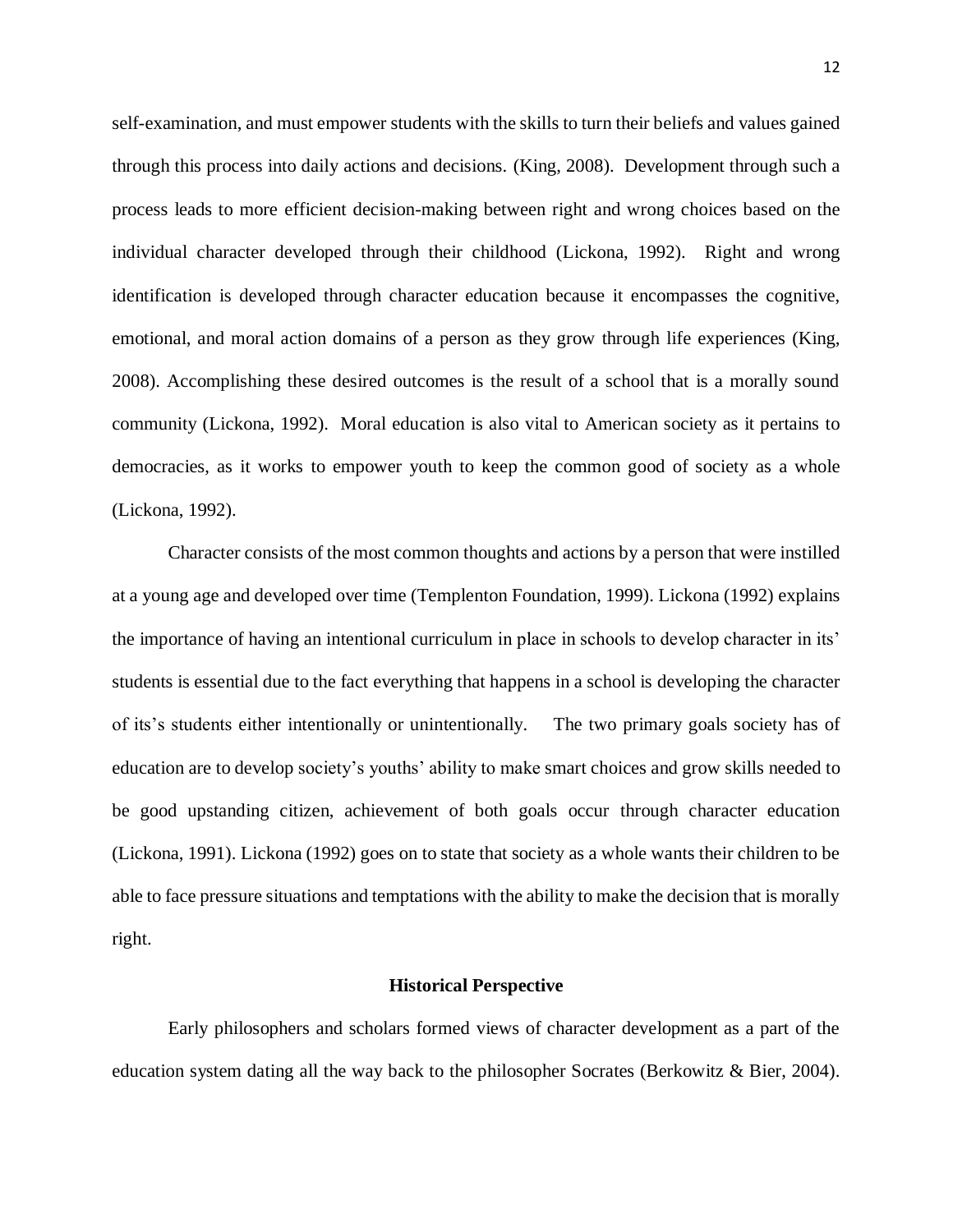Kant then followed up Sacrates by linking the education system to the teaching of religious morality as a form of character education (Stock-Morton, 1988). Another historical figure in character education, Comte, believed moral growth and development through education stood in a category on its' own away from religious upbringing (Stock-Morton, 1988). Also in France was a philosopher, Renouvier, who stated moral development through education needed implementation due to depleting character traits that were once found such as justice and respect (Stock-Morton, 1988).

America's founding based itself on the belief that developing character through education was a vital part of maintaining a democracy throughout its' future (Watz, 2012). Franklin (1749) left his mark on the school system by fighting for a universal system in the country. Several education institutions were also grown and developed by Franklin (Franklin, 1749). The foundation of the education curriculum was established with the goal to make students both wise and moral (Lickona, 1991).

Character development and education continued to change over time. Character education in the form of citizenship became a part of schools in the 1800's (Sojourner, 2012). The 1960's and 1970's brought forth the issues of civil rights and feminism (Sojourner, 2012). These topics showed the importance of bringing character education back into the curriculum in America's schools (Lickona, 1991).

Harvard psychologist Kohlberg came to the forefront of character experts in the early 1970's (Sojourner, 2012). Kohlberg (1976) introduced his theory of natural stages of development in moral reasoning throughout the aging of a person. Studies began to show a direct correlation between moral reasoning discussions in classrooms and growth in students' ability to make morally sound choices (Power, Higgins, & Kohlberg, 1989). Moral dilemma discussions then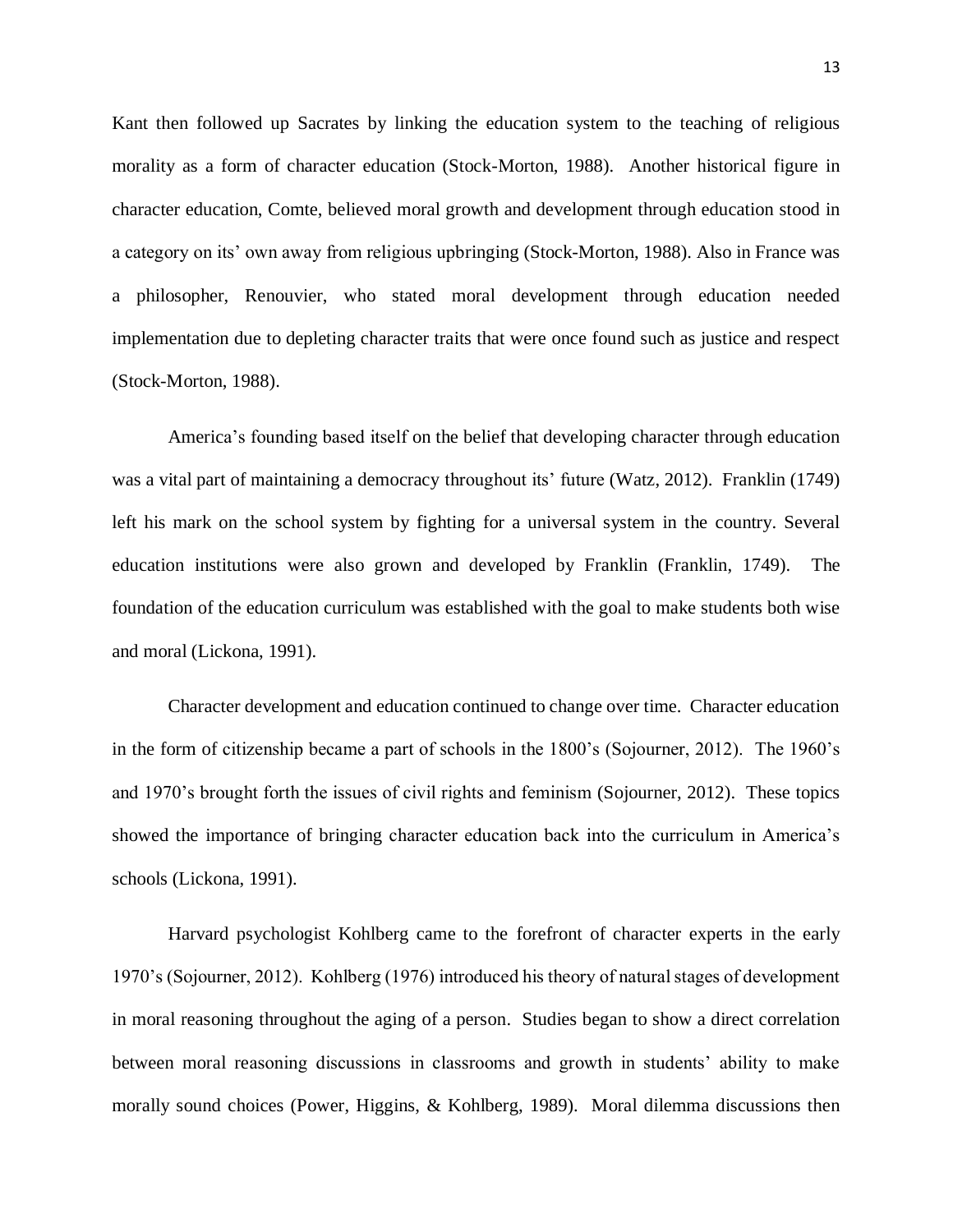started to show up in various classes as part of the education curriculum (Sojourner, 2012). Kohlberg (1976) continued to work on moral reasoning in high schools, prisons, and eventually college research centers.

In the mid-1990's America pushed character education programs in schools as a way to promote moral values with ties to citizenship (Lickona, 1996). Starting in the 1990's more studies were being raised that showed character development through sports existed (Bredemeier & Shields, 1995). Good character is something necessary for people to be a good human being (Lickona, 1996). Schools that show the aspects of good character can foster better results both emotionally and intellectually (Lickona, 1996). The Arizona Sports Summit (1999) recommended the following strategies for implementing character education to high school athletics: apply a code of conduct outlining behaviors that are expected; discuss the contents of the code of conduct with all players; clearly state the responsibility to build character in the job descriptions of all involved with the sports programming; and create consequences for poor character displays that are not followed through with.

In the mid-1990's Lickona (1996) attributed the need for character education to the following problems.

> "As is usually the case, society's problems are most visibly reflected in its youth. Ten troubling youth trends, which appear in large measure to cut across national borders, indicate the dimensions of the difficulty:

- 1. Rising youth violence
- 2. Increasing dishonesty (lying, cheating, and stealing)
- 3. Greater disrespect for parents, teachers, and other legitimate authority figures
- 4. Increasing peer cruelty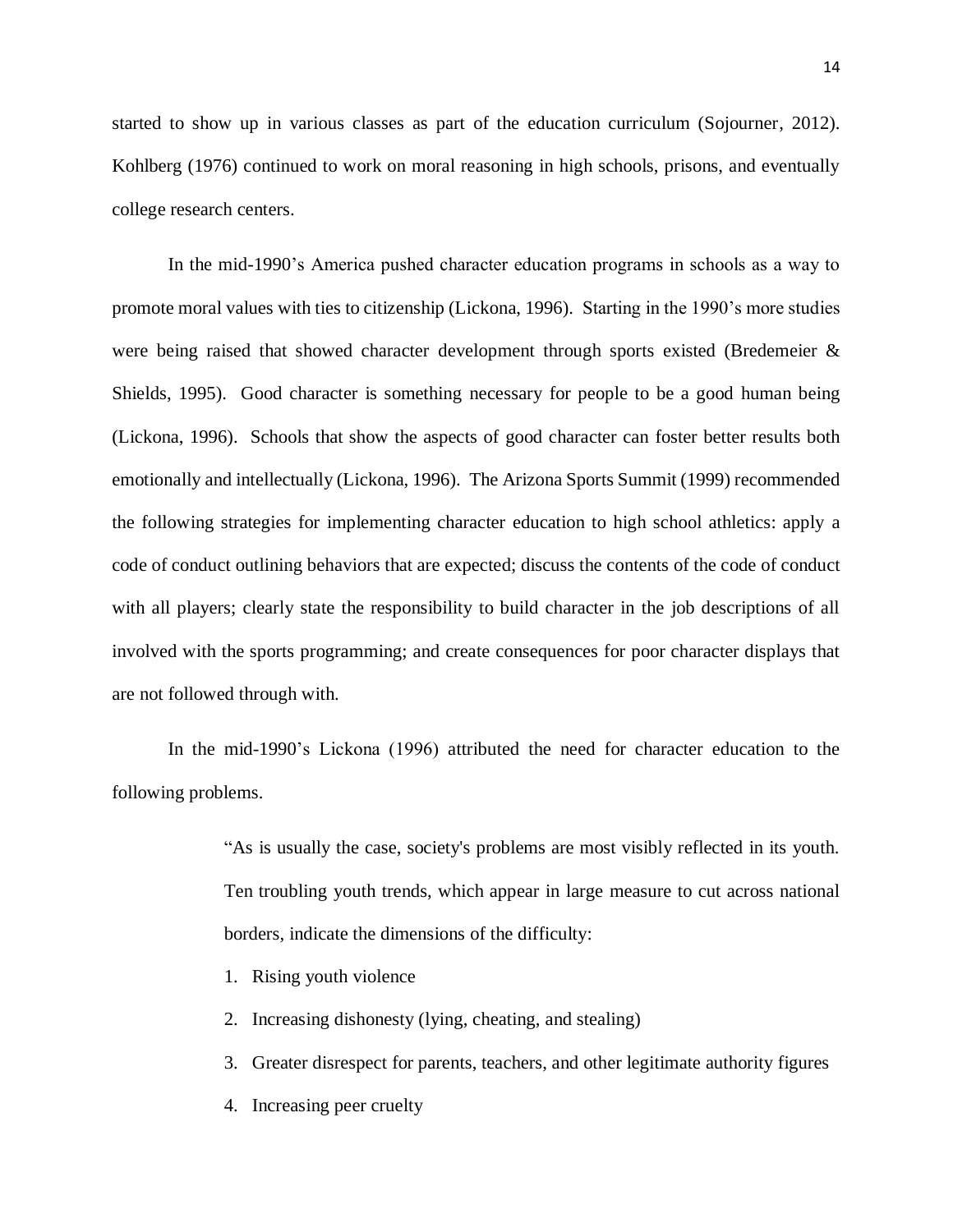- 5. A rise in bigotry and hate crime
- 6. The deterioration of language
- 7. A decline in the work ethic
- 8. Increasing self-centeredness, accompanied by declining personal and civic responsibility
- 9. A surge of self-destructive behaviors such as premature sexual activity, substance abuse, and suicide.
- 10. Growing ethical illiteracy, including ignorance or moral knowledge as basic as the Golden Rule and the tendency to engage in behaviors injurious to self or others without thinking it wrong." (Lickona, 1996, p. 1)

# **Character Deficits**

<span id="page-19-0"></span>The increase in harmful behavior and a decrease of moral intuition demonstrated by today's youth is creating a gap between potential and reality in the success of society (Sojourner, 2012). The increase in negative behaviors, especially in schools, is a result of society lacking shared values (Britzman, 2005). The number of compromising acts showing weak character by society's high school-aged youth continues to rise on a yearly basis compared to that of earlier times (Scifres, 2009). Bullying in schools is on the rise and occurs 1 or more times a week in 43.5% of high schools (Hayes, Lewis, and Robinson, 2011). Furthermore, the number of young people who believe comprising acts can be carried out without consequences continues to grow from year to year (Scrifes, 2009).

Teenagers today are more vulnerable to freely available forms of dangerous and harmful influences through media and technology that was not available to past generations (Pala, 2011). The ever-changing world of social media exposes high school age youth to negative influences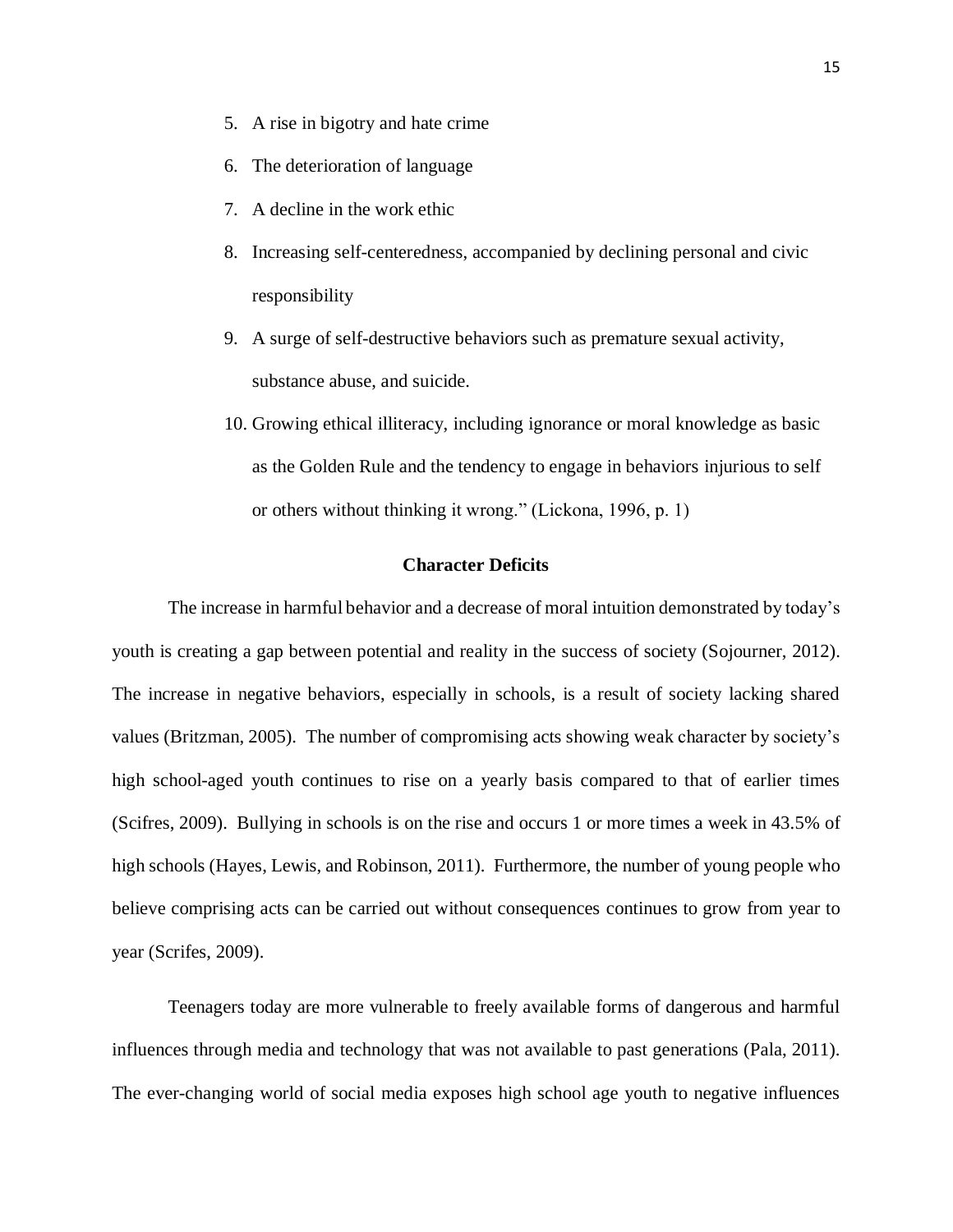that are more readily broadcasted by the day (Pala, 2011). There is a gap in knowledge present between past generations who did have these forces and the education needed to provide today's adolescence the support to build the skills to handle these impacts in a positive manner (Scrifes, 2009).

These influences mixed with the lack of moral development are creating young adults that are not prepared to be successful after their time in high school (Josephson, 2002). Research has shown 24% of high schoolers do not have proper preparation for their first year of college (Klein, 2011). High school students also lack the mental process to define what is morally correct, lack the strong beliefs to act on what is right, and Concerns about displays of character deficits in sports include not respecting officials, actions outside of the rules, and in some cases incidences of violence (Dada, 2016).

#### **Character Influences**

<span id="page-20-0"></span>Reports indicate the increasing instances of negative displays of character shown by today's professional athletes directly affect actions presented by younger athletes, both on and off the field (Dada, 2016). The correlation between these two factors continues to increase in response to daily reports of professional athletes making poor character choices being broadcasted nationwide (Doty & Lumpikin, 2010). The year 2016 has brought forth more media coverage showing society the displays of poor character choices by athletes and coaches both on and off the field than ever before, partly due to more readily available access to behind the scenes material by social media and other sources (Dada, 2016). A survey by the Kaiser Family Foundation shows 74% of youth surveyed report it to be standard practice for a professional athlete to yell at an official (Ireland, 2011). These daily presentations of professional athletes showing character unfit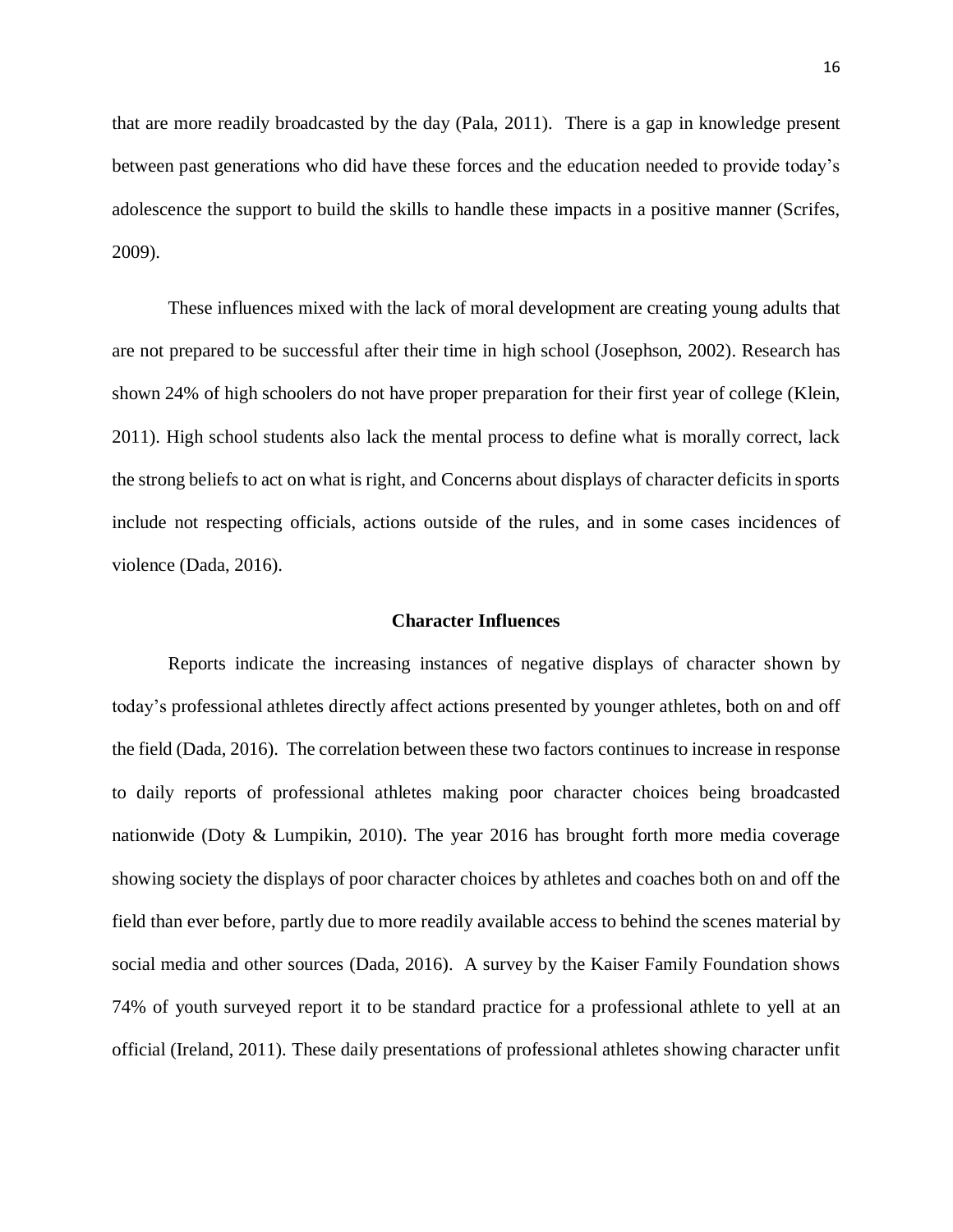of being an example for young people influence the actions of those that see it (Doty & Lumpkin, 2010).

Outside forces emphasizing the importance on the outcome of competitions have an adverse impact on high school student-athletes in sports and causes a heightened need for character education curriculum (Chansem, Geok, Latif, Nazarudin, Omar-Fauzee, Sputra, Sutresna, & Taweesuk, 2012). High School student-athletes often have a feeling of pressure from society placed on them to win at all costs (Omar-Fauzee et al., 2012). Young athletes see professional athletes rewarded with more money and fame the more they win regardless of the decisions they make or the character they show on and off the field (Chansem, 2012). The influence of importance placed on winning at all costs, rather than winning through character, causes studentathletes to believe losing will cause society to label them as failures and lead to decisions made by the high school student-athletes of improper moral reasoning (Omar-Fauzee et al., 2012). Displays of negative character need to be balanced out by positive character influences on society's children (Dada, 2016).

Adult behavior has a direct impact on the character development of high school-aged athletes (Berkowitz & Bier, 2004). United States parents are not helping to develop character in their children as much as they were in the past (Sojourner, 2011). Parents are more often too busy with their work, caught up in themselves, have unrealistic expectations of their children, are absent, or have some other form of hardship to take a significant role in the development of their children (Sojourner, 2011). Levine (2012) states parents often do not recognize the actual needs of their children. These actions are resulting in parents turning to other people or programs to develop the character of their children (Levine, 2012).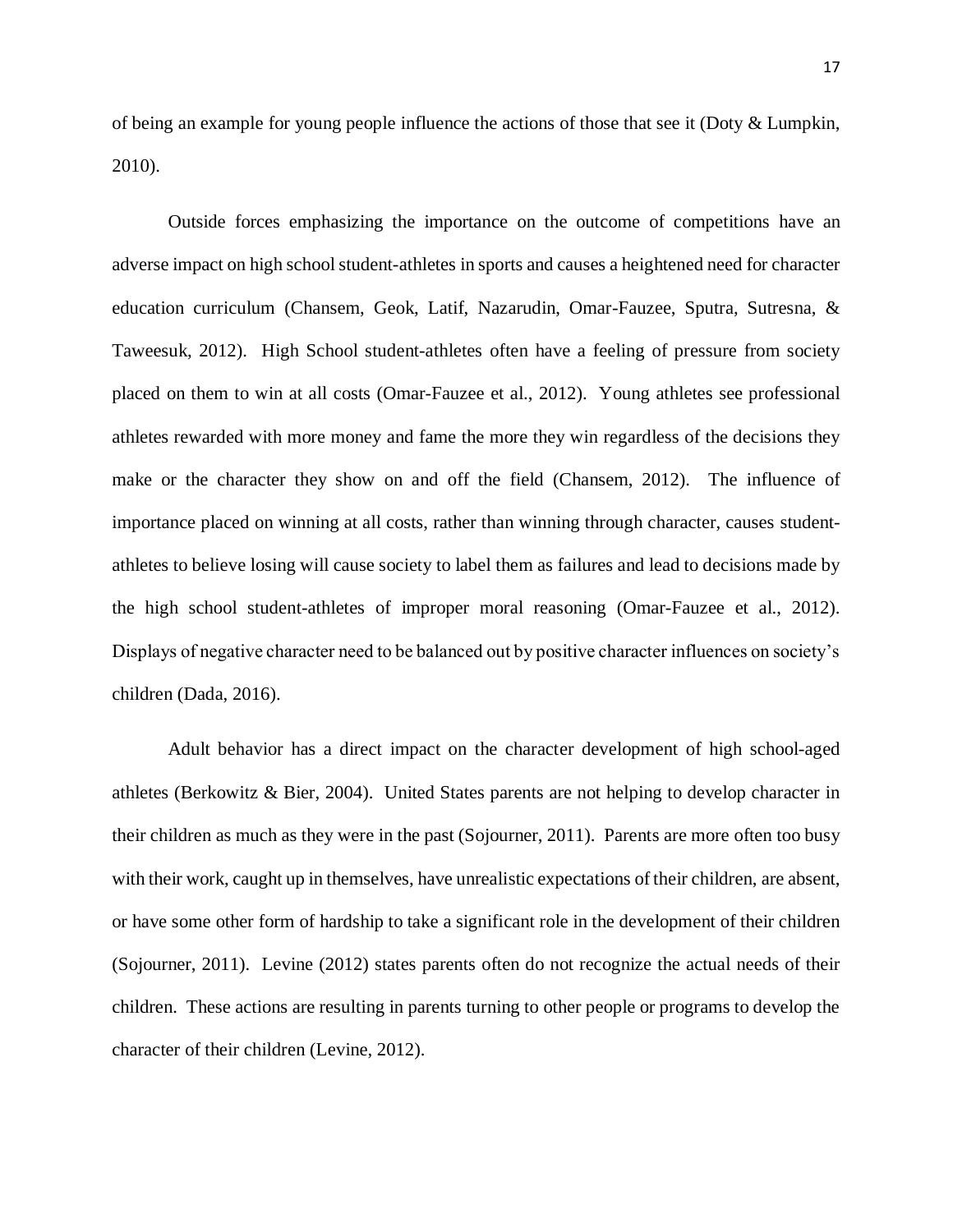#### **Character Education Curriculum**

<span id="page-22-0"></span>The role of character education in schools is to improve students' ability to be responsible young people through the modeling and instruction of moral reasoning and values (Pala, 2011). The impact of character education on the curriculum differs from a single lesson to complete school integration (Berkowitz and Bier, 2004). Character education curriculum has increased across America while implementing comprehensive character education programs in schools that develop students' ethical and moral reasoning (Pala, 2011). Programs such as "SUPER" and "Going for the Goal" have been developed, marketed, and distributed in various environments to spread character education (Glassey et al., 2015).

Although knowledge on the effects on society caused by declining character is evident; having good character cannot be assumed and needs to develop through an intentional process (Pala, 2011). Specifically, to counter the rising incidences of poor character behaviors, students need character education curriculum that centers on the development of social competence and moral reasoning (Butts & Cruzeriro, 2005). Character education curriculum needs to take into account America's youth are facing different and more problems than older generations have, making it necessary to develop the skills to deal with any situation in a manner of high character through the ever-changing influences around today's high school aged student-athletes (Pala, 2011).

Schools are a vital location for character education curriculum to reach high school studentathletes due to the 900 hours a year they spend in school and other school affiliated programming (Pala, 2011). School-based character education programs provide alternative results that not achievable in a home-based program due to the different groupings of students working together with various school officials versus the limited interactions with family members found in the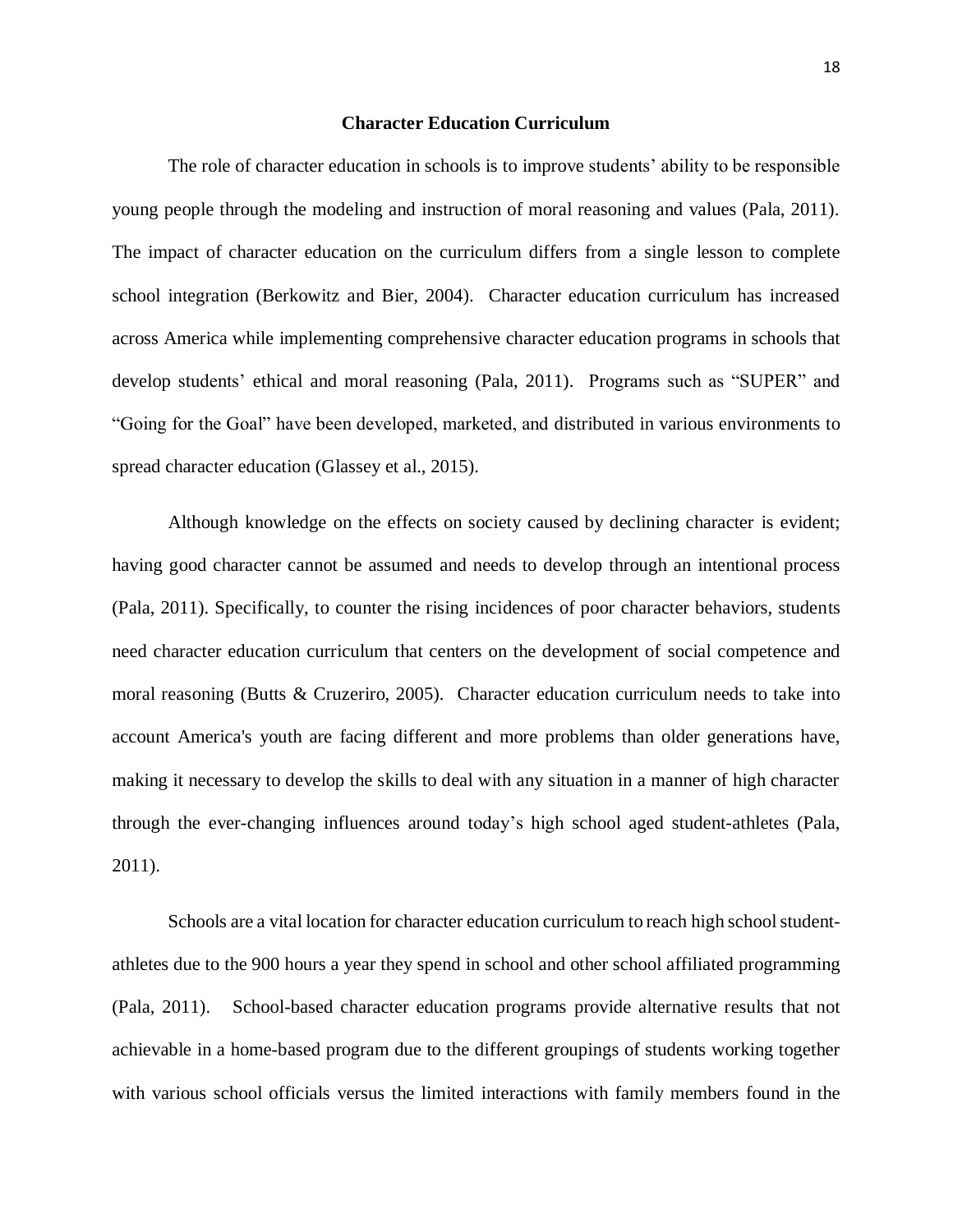home (Cheung, 2010). Hayes, Lewis, and Robinson (2011) emphasize the importance of schools implementing a comprehensive character education curriculum that encompasses all programs associated with the school, sports included, to gain the optimal positive results from program implementation. As part of character education in schools, students need programs to develop their social competence (Cheung & Lee, 2010). Strengthening the social interaction knowledge of students can be done through purposeful character development program curriculum (Cheung & Lee, 2010).

Despite the knowledge on the benefits of character education, schools face challenges to implementing such programs in their districts. One challenge facing the implementation of character education in schools is the increased importance placed on standardized test scores to the point where teacher salaries are being affected by the scores achieved by their students (Sojourner, 2012). Schools are having to cut programs designed to promote the overall development of their students to focus on raising test scores that affect their schools' financial situations (Pala, 2011). Other challenges include the steady decline in government funding per pupil given to schools districts (Soujourner, 2012). Character education limits include lack of global definition and standards accepted by all (Berkowitz & Bier, 2006). Many character education curriculums that are in place are generic and not specifically designed to fit best the population they are being used with (Hayes et al., 2011).

Schools need to gather stakeholders and define a character education curriculum that best fits the specific population of their school district (Hayes et al., 2011). In a survey of parents, 70% reported wanting schools to include training on identifying what is right versus wrong in their curriculum, and 85% responded with the desire for values education in schools (Sojouner, 2012). The curriculum must be widespread throughout the schools and all of the programs involved with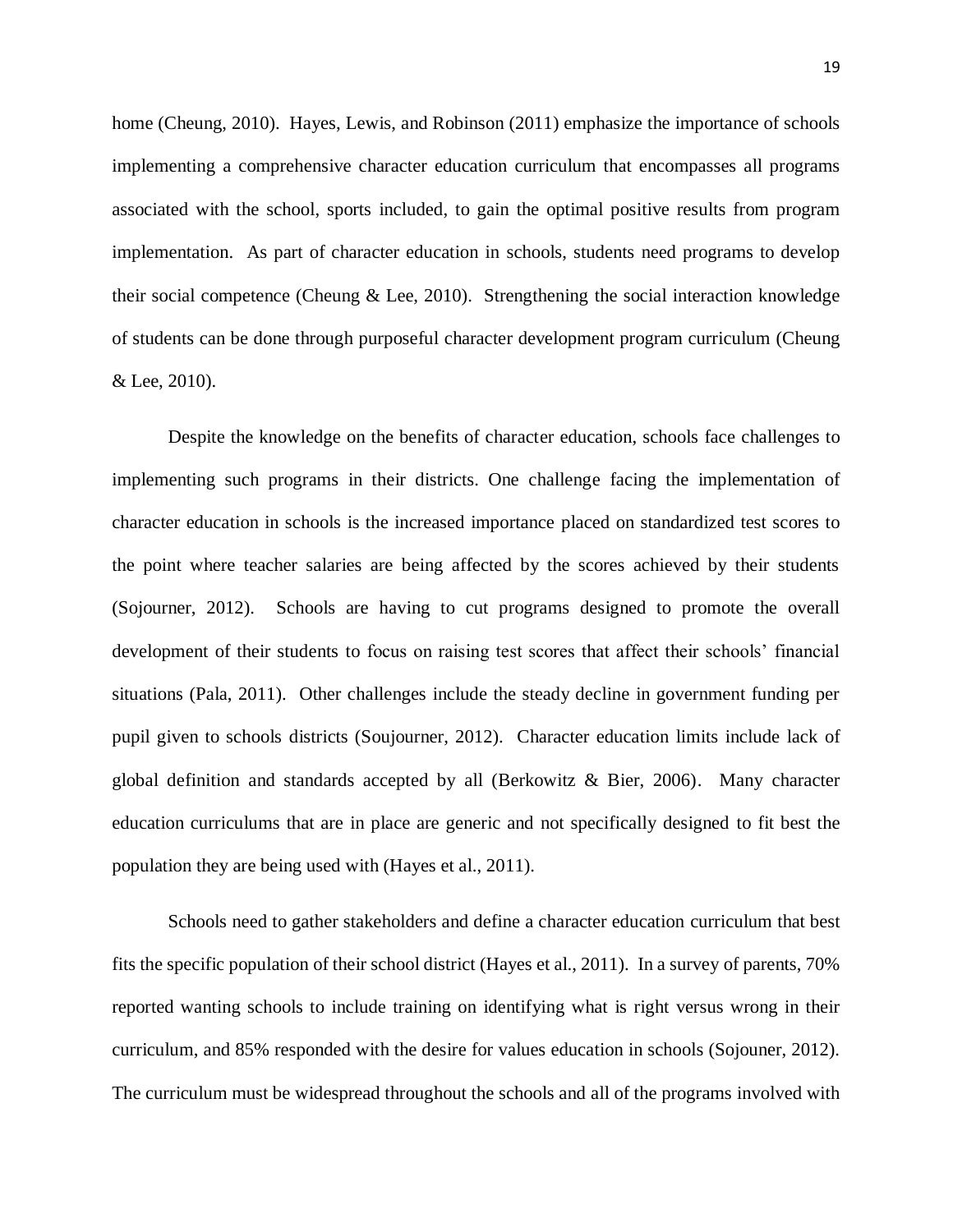it (Bulach & Butler, 2002). Once the curriculum is set training for all school staff members that will be implementing this training to students, either in the classroom or through participation in school-sanctioned athletics must take place (Berkowitz & Beir, 2006). Real life examples through hands-on learning are the best practices to gain desired results from the curriculum (Berkowitz  $\&$ Beir, 2006).

#### **Benefits of Character Education**

<span id="page-24-0"></span>Character education enriches students' ability to understand and make the right choices based on the development of core beliefs (U.S Department of Education, 2008). Overall, extensive efforts within schools to implement character education results in higher morals and test scores throughout the entire school, as well as leads to less behavior-related incidents reported (Character Education Partnership, 2010). Intentional development of character promotes ethical decision making that affects both the individual and society as a whole (Pala, 2011). Schools engaging in comprehensive character education have become a safer environment for students, faculty, and the community to be a part of, with a significantly lower number of discipline referrals than schools without such programs in place (Sojourner, 2012). Berkowitz and Bier (2005) cited over 50 readily available character education program for purchase and immediate implementation that prove to show positive results.

Professionals in the field of teaching have documented students' level of character being a reliable indicator of their academic success on school-based and statewide standardized tests (Pappano, 2013). The students' level of knowledge at the time of the assessment is often a less accurate indicator of their overall academic performance than their level of character (Pappano, 2013). A 2003 study showed students in schools who had implemented a more comprehensive approach to character education tested higher on academic assessments than their age level peers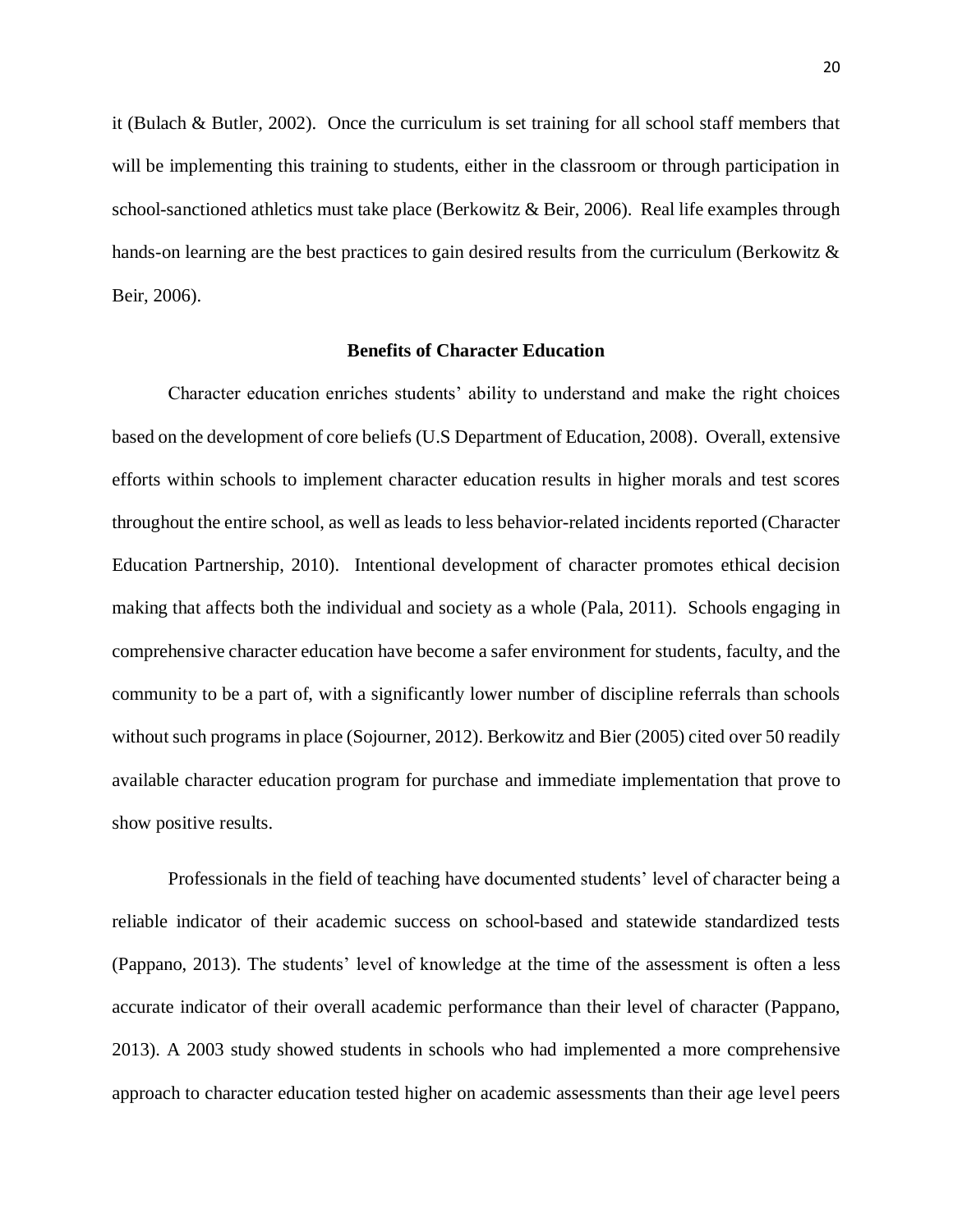in schools that did not have such programs in place (Bennninga, Berkowitz, Kuehn, and Smith 2003). Another study by Park and Peterson (2006) reported results of up to a 16% gain in achievement on assessments after implementing comprehensive character education programs into the school versus the same students' scores before implementation of the program took place. This progress took place during a short intervention period following the first assessment (Park & Peterson, 2006).

A study carried out by Marshall, Caldwell, and Foster (2011) resulted in an overall school improvement that included increases in moral behavior along with improvement in test scores in the subjects of reading and math. Reading and science test scores also increased in other schools who instituted an integrated character education program into their school as part of their curriculum (Sojouner, 2012). Benninga et al. (2006) reported schools with a more extensive character development curriculum in their schools achieved higher scores on state standardized testing. Problem-solving, time management, goal setting, dealing with success and failure, and performing under pressure are all character traits that can be developed through these programs as well (Glassey et al., 2015).

## **Character Development in High School Athletics**

<span id="page-25-0"></span>Authentic character education enriches all programs a school district has to offer, including high school activities (Hayes, Lewis, & Robinson III, 2011). Without intentional development an athlete's level of moral reasoning decreases in sports the longer, they are a part of them (Doty & Lumpkin, 2010). An active program designed to develop a base of moral reasoning through all stages of development is vital to the elaboration of a morally just person through athletics (Pala, 2011).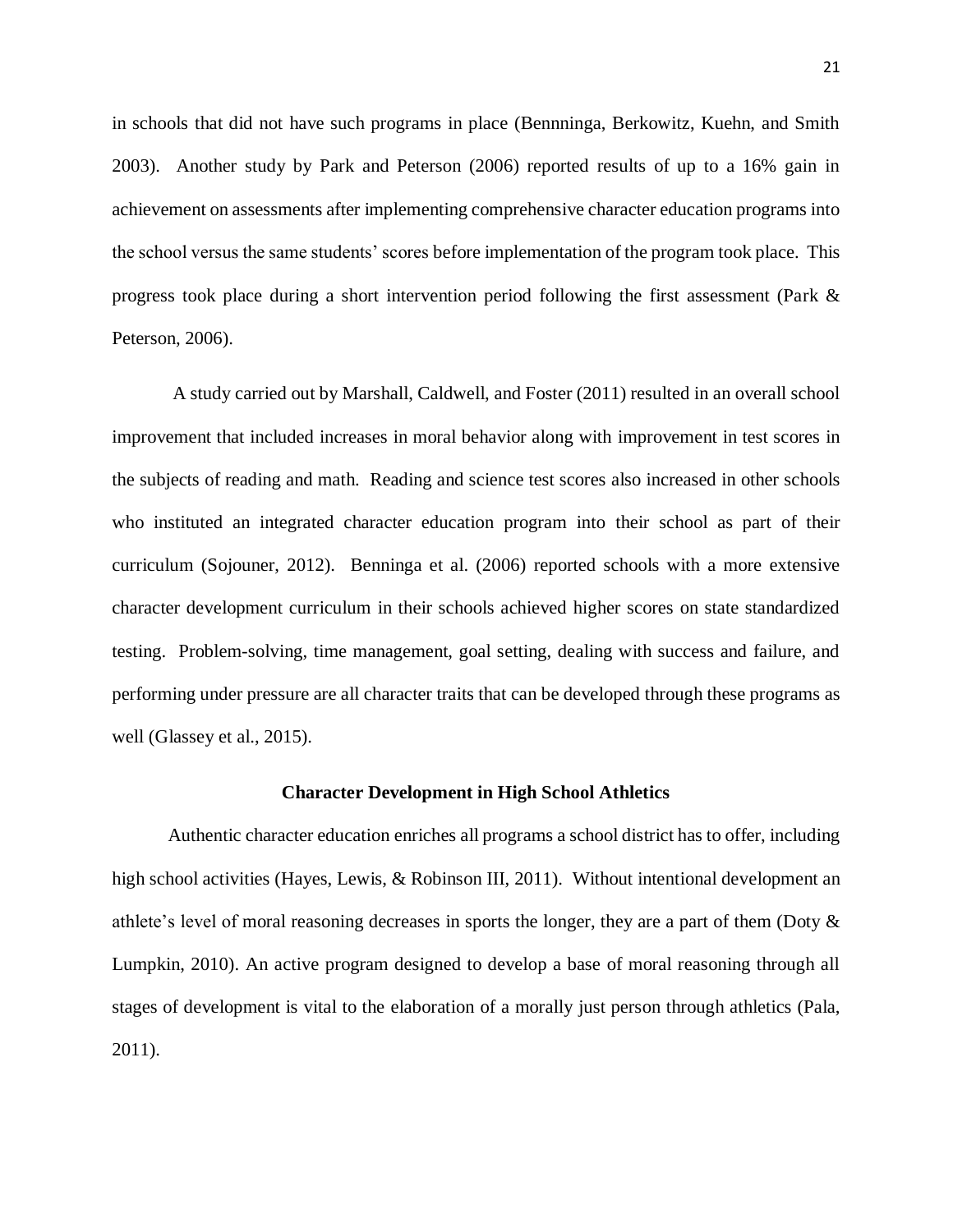Results show that positive character traits develop through the participation of athletics in the high school setting (Parker & Siehl, 2004). The relationship between character development and athletic participation is a topic that has received much attention throughout the world (Dodge & Robertson, 2004). High school students involved in sports and other extracurricular activities miss less school, have higher graduation rates, participate in less illegal substance use, and have less behavior related issues in school than students who are not (Josephine Institute Center or Sports Ethics, 2006).

High school athletes who participate in sports gain both psychological and social health benefits in addition to the physical benefits that often drive the motivation of participation (Charity, Eime, Harvey, Payne, and Young, 2013). Specifically, increases in positive character traits are a result of participation in high school athletics when a designed character education curriculum is in place (Parker and Stiehl, 2004). When positive character traits, such as perseverance, are taught through athletics and combined with other positive values young athletes are better prepared to be successful when faced with future challenges in life (Chansem, Geok, Latif, Nazarudin, Omar-Fauzee, Sputra, Sutresna, & Taweesuk, 2012).

High schoolers who enroll in sports are entitled to a program designed to intentionally build positive character attributes (Doty & Lumpkin, 2010). High school athletics does not automatically create character, rather is the result of a purposeful plan to facilitate character growth in its' individuals (Austin, 2010). Optimal results of building character in young athletes through sports do not occur when there is an influence of winning being the most important result of participation (Barez, 2008). Coaches and administrators must develop environments that foster student-athlete growth in the areas of ethics and moral reasoning to achieve the desired results of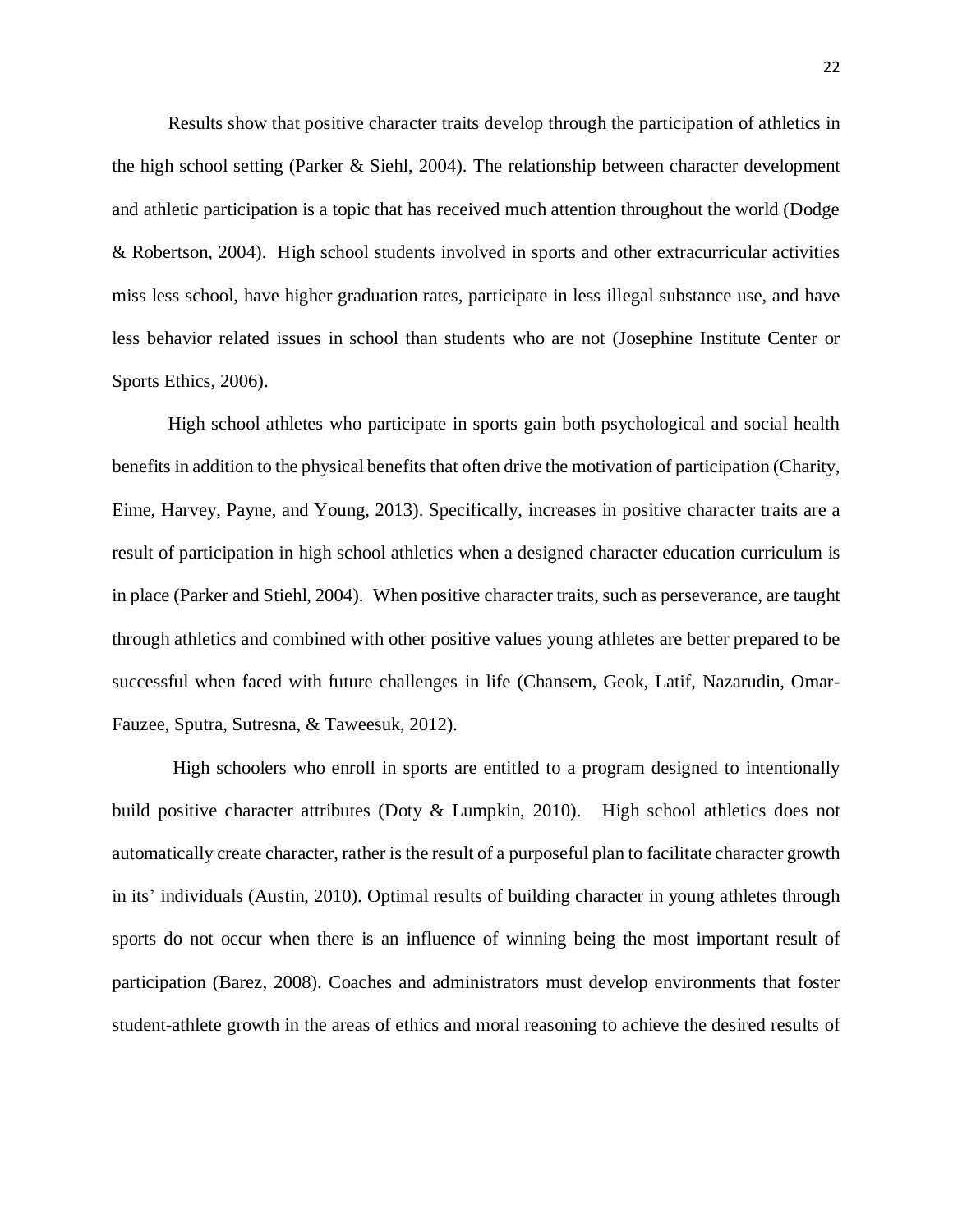character education curriculum (Stoner, 2004). Coaches and Administrators must also display and reinforce the character lessons they are teaching (Hellison, 2003)

Studies show coaches can influence student-athletes to strive to display good character traits through instruction and showing good character in practices and competitions (Chansem, 2012). Mentoring and community service programs are two vital parts of an effective character education curriculum designed to enrich the development of character in athletics programs at all levels (Hayes, Lewis, and Robinson III, 2011). Character education develops through sport by reinforcing sportsmanship and fair play in the athletic setting so that it can be carried over throughout life (Lumpkin, 2009).

Skills found to help athletes succeed in sports are the same skills found to guide successful people in other aspects of their lives (Glassey, Hagger, Hardcastle, and Tye, 2015). In addition to displays of active character, sports participation results in an increase in leadership skills used to impact the displays of character of the others surrounding the participant in the school and society (Chansem, 2012). High school athletics provide real-life situations needing moral reasoning to make a decision on how to act, which is a simulation of daily situations that will arise throughout a lifetime in society (Dada, 2016). Being involved in high school athletics enhances a student's interest level in school while influencing them to stay away from harmful actions (Chansem, 2012).

Individuals participating in sports are more likely to develop the leadership skills needed to be a productive citizen of society (Wright and Cote, 2003). Sports develop life skills in high school student-athletes, along with character traits including discipline, sportsmanship, teamwork, and time management skills (Lumpkin & Stokowski, 2011). A person of high character shows their high moral values in all settings, including sports (Doty & Lumpkin, 2010). Parents of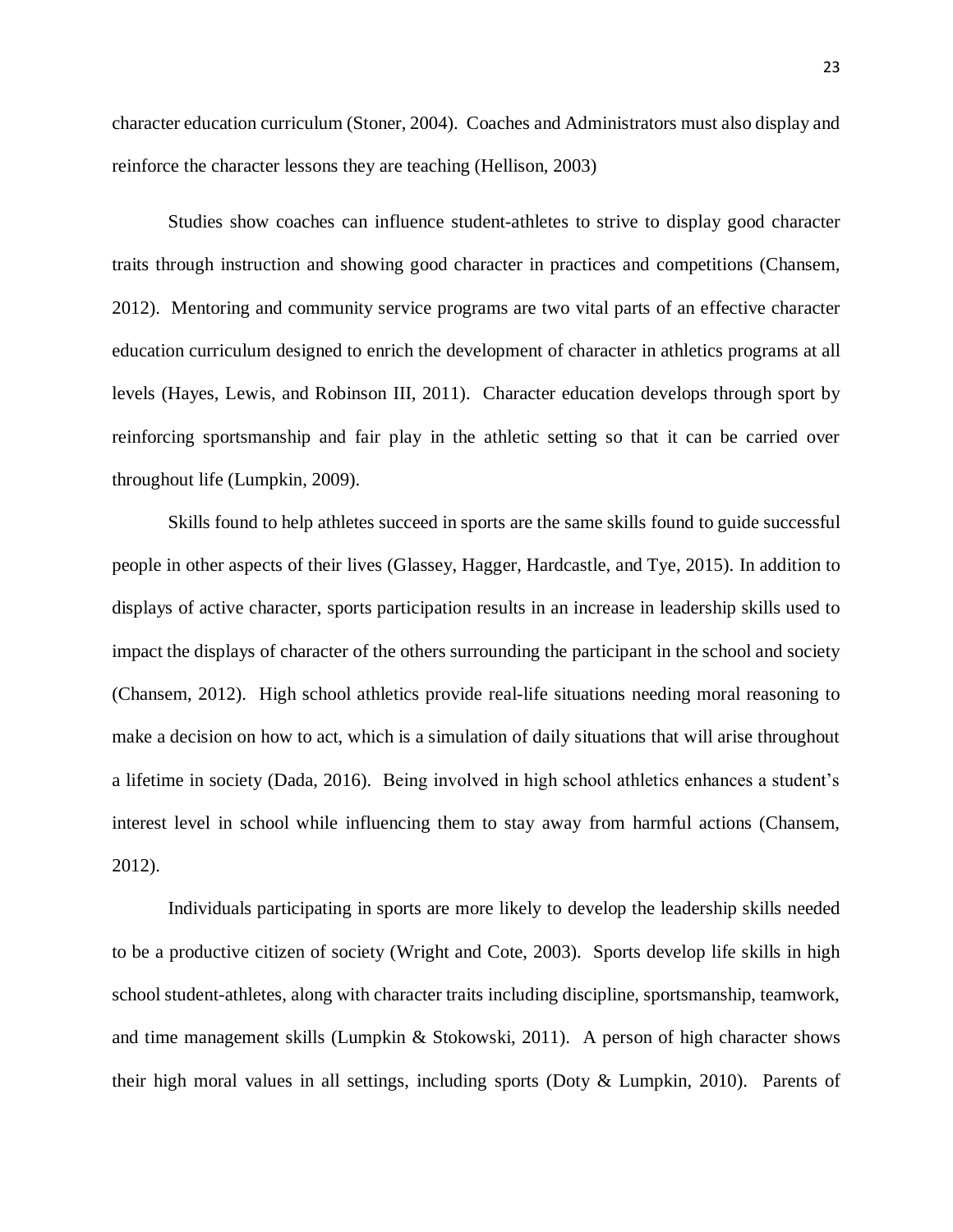students who participate in sports report noticeable increases in their children's' development both socially and personally (Charity, Eime, Harvey, Payne, and Young, 2013). Without this direct enhancement plan, athletes may show 'gamesmanship' to gain an advantage over their opponent (Dada, 2016).

# **Role of Activities Director in Character Education**

<span id="page-28-0"></span>For a character education program to be successful all stakeholders, including activities directors, need to be involved in the process (Pala, 2011). Directors and coaches of athletics must support ethical reasoning while influencing students to participate in sports and strive for excellence in all that they do (Chansem, 2012). Activities directors joined with other school officials, can team up with other community members or programs to provide additional role models and opportunities that support character development in and around the community (Pala, 2011).

High school activities directors are responsible for being proactive in initiating character development within the sports programming in their institutions (Camire & Trudel, 2008). An emphasis on winning put on high school sports by the high school activities director can invite less than exceptional character traits such as cheating, over aggressiveness, or even drug use to improve performance (Doty, 2006). Implementation of character development in high school athletics from the activities director yields better results from their participants while reducing incidents caused by lack of character (Camire & Trudel, 2008).

The leadership of each sports program, such as the head coaches, are directed by the high school activities director on how to run that particular program. Coaches at the high school level qualify to hold their position based on their ability to lead a program that builds the character of their athletes (Chansem, 2012). Pre-season meetings with students and parents should emphasize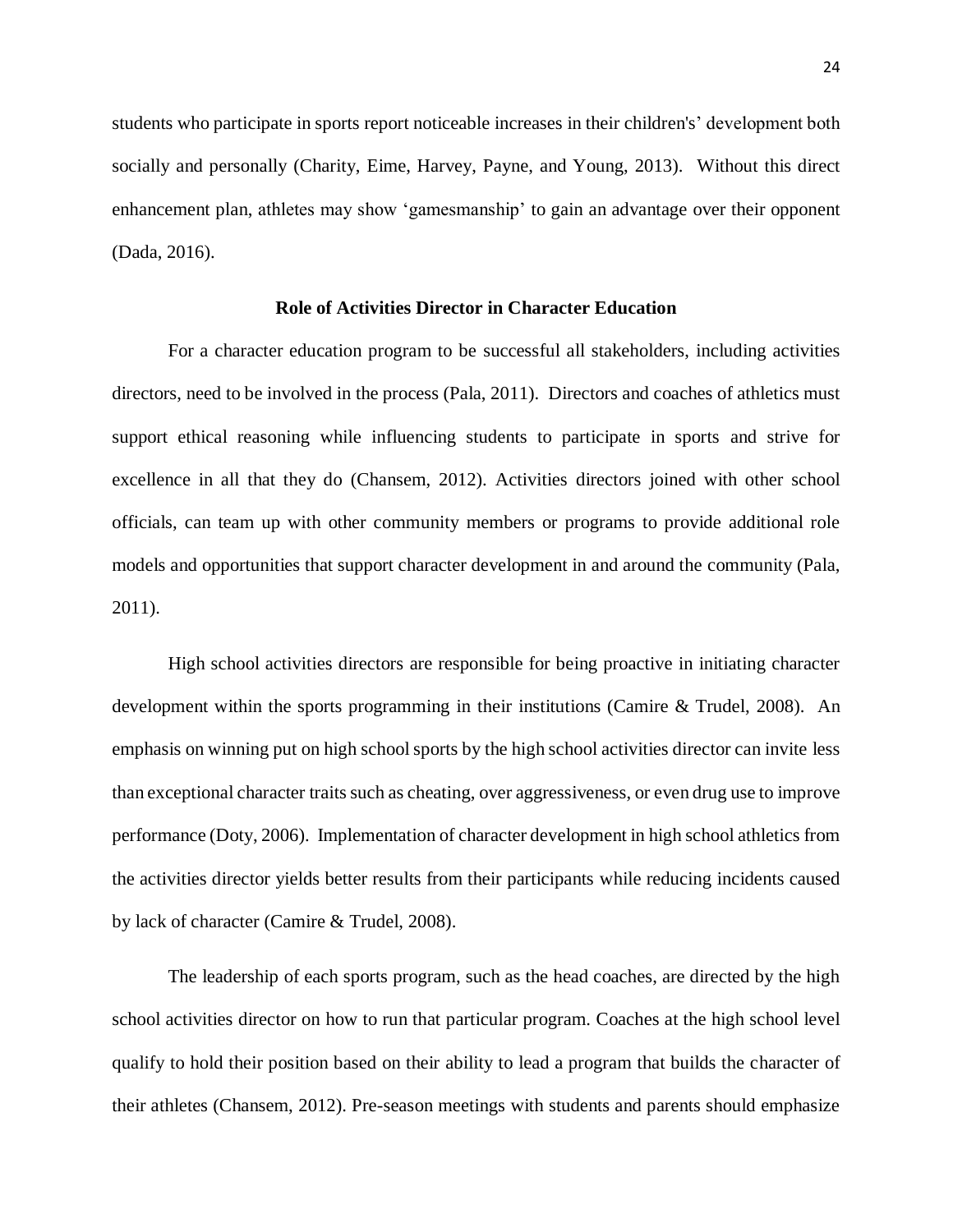topics dealing with high character and morals (Chansem, 2012). Moral and ethical behaviors need to be reinforced through praise and modeling from above (Lumpkin, 2009).

#### **Summary**

Chapter two provided the available literature relating to character education of high school athletes and the role of activities director in this process was reviewed. Chapter two examined the theoretical framework of Lickona's Moral Development and Behavior Theory. A review of historical literature relating to the topic followed. Character deficits, influences on character, character education curriculum, character in high school athletics, and the role of activities director on character education were all explored. Chapter 3 will detail the exact methodology in place to further conduct this study.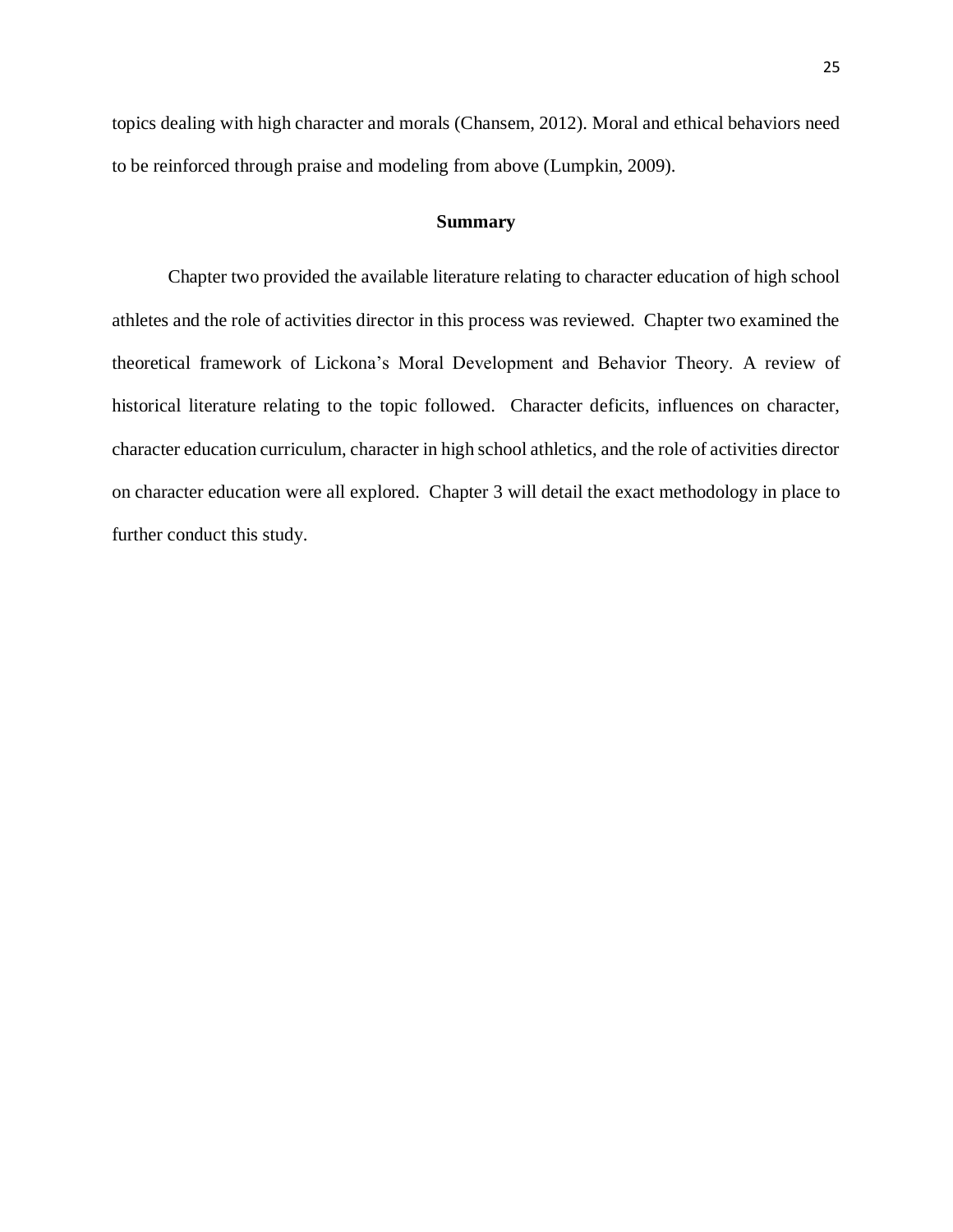#### **Chapter 3**

#### **Introduction**

<span id="page-30-1"></span><span id="page-30-0"></span>The purpose of this study is to explore an activities director's role in character education for high school sports participants. Chapter three will include the research design, research setting, sample, selection of participants, instrumentations, assumptions, procedures, data analysis, and chapter summary. Both the design for the research and the reasoning behind the particular type of research chosen will be explained. Research questions which will lead investigation will be detailed. The settings in which the study will take place will be described. Sampling method and selection of participants will be addressed. Chapter 3 will continue to explain the role of the researcher, as well as the instrumentation the researcher will use to carry out this study. Informed consent, confidentiality, and ethical considerations such as how the researcher will address privacy of participants will be discussed. Compliance with the Institutional Review Board is a process that will be reviewed. Lastly, all data collection, analysis procedures and methodology to be used will be found in this chapter.

#### **Research Design**

<span id="page-30-2"></span>A qualitative research approach will be utilized in this study to better understand character education in the high school sports programs, with an emphasis on the role of the activities director. This study will specifically target activities directors' expectations and role in character education in their schools. Creswell (2014) states, qualitative research is designed to bring forward the beliefs or actions of the surveyed sample. The process of conducting qualitative research includes purposeful questioning, organizing of data, review of data, coding of data, bringing the code to a description, using the descriptions to pull away themes, and a final interpretation of the findings (Creswell, 2014).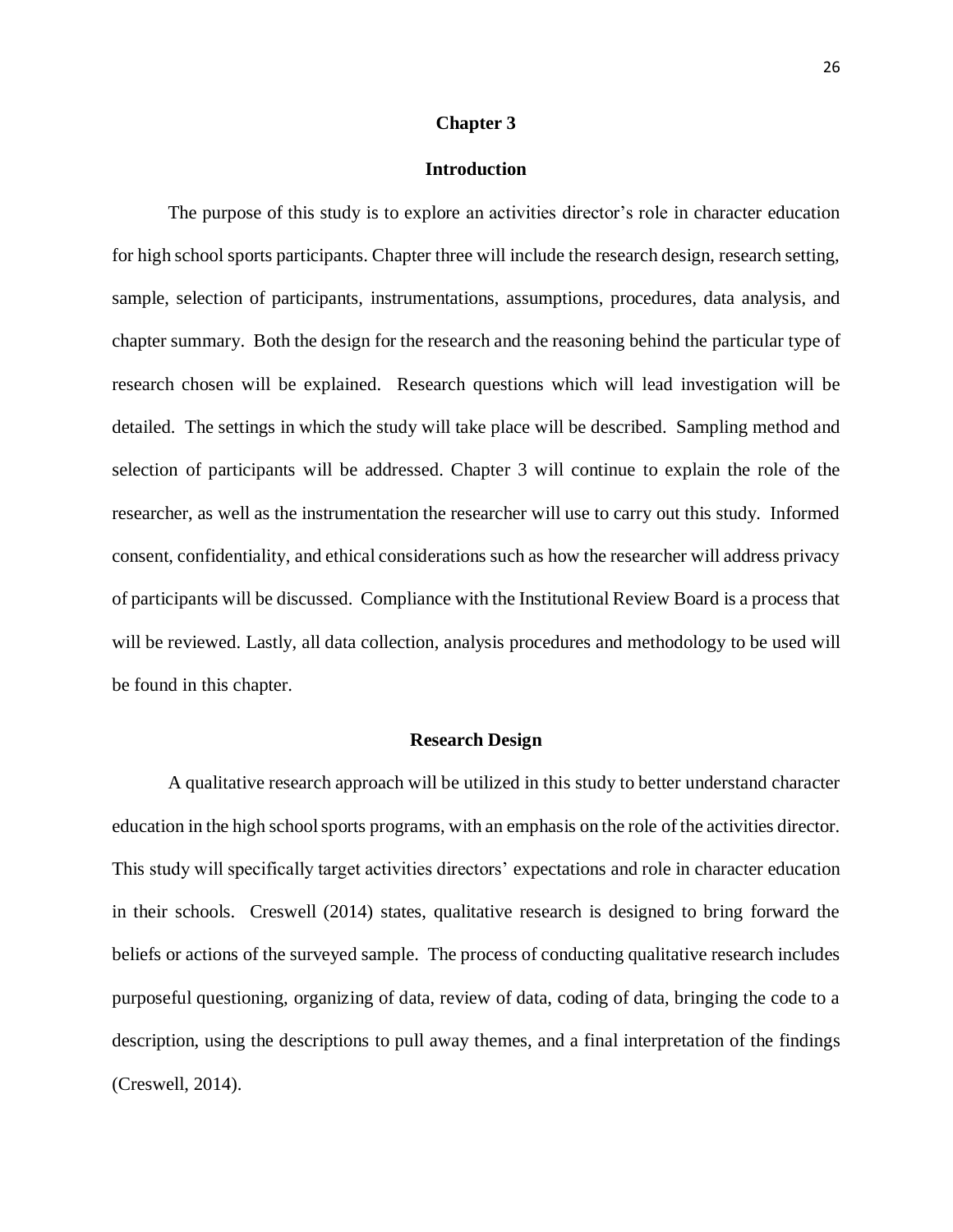The first phase of research will consist of one-on-one interviews with activities directors, coaches, and principals selected for the survey. Phase two will explore crucial documents from the activities departments and the school districts that employ them. The final phase of the study constructs a focus group made up of two activities directors, two principals, and two coaches from the initial one-on-one interview phase of the survey.

#### **Rationale for Research Design**

<span id="page-31-0"></span>Qualitative research studies investigate the perspectives of the study's participants (Creswell, 2007). Field research located in the place where members of the sample interact with the phenomenon being studied a benefit of qualitative research design (Creswell, 2014). Questioning methods focus on participants' experiences with character education in high school athletics. Exploring activities director's experience, goals, and perceived benefits could broaden literature explaining their role in character education in schools. Exploring the views of principals and coaches who work with the activities directors in providing the high school athletic experience could also add to this literature.

#### **Research Questions**

<span id="page-31-1"></span>The following questions will guide this study:

- 1. What expectations do activities directors' have of character education in high school athletics?
- 2. How do high school activities directors guide character education?
- 3. What are activities directors' expected outcomes of character education programs in high school athletics?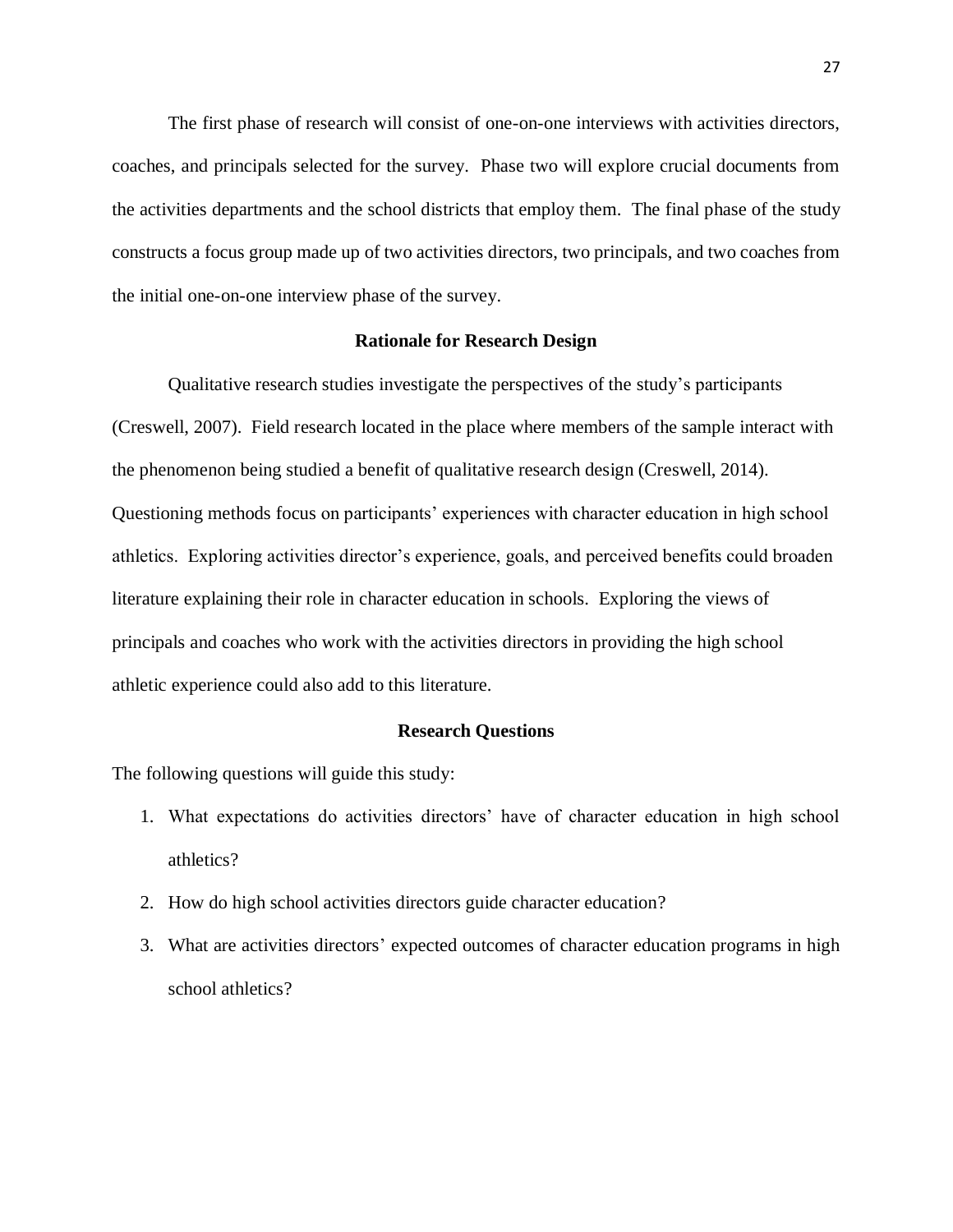#### **Research Setting**

<span id="page-32-0"></span>The settings to be used for this study will be metro area high schools in a Midwestern state high school league. The Example State High School League (ESHSL) established in 1916 (Example State High School League, 2016). 500 schools make up ESHSL, involving more than 200,000 high school students (ESHSL, 2016). Schools in Example State High School League join the league on a yearly basis.

#### **School A**

<span id="page-32-1"></span>School A currently enrolls 457 students from ninth through twelfth grade (School A, 2017) Sixteen different sporting events are offered through School A (Minnesota State High School League, 2017). A 2011 survey of students in grade 11 at School A recorded that the students were 57% female, 8.2% enrolled in special education, and 15.5% were receiving free or reduced lunch support (Minnesota Department of Education, 2017).

As of 2015, the Town School A resides in reported a population of 6,918 (United States Census Bureau, 2015). This number is up 3.9% in the five years before this statistic. United States Census Bureau (2015) reports, of the total population 93% live in the urban area versus 7% considered rural. As of July 1, 2010, City A's residents consisted of 10% children under the age of five years old, 30% children under that age of eighteen years old, 10.9% over the age of 65 years old, and were 50.4% female. City A's diversity filled with 94.2% of the population reporting being white alone (United States Census Bureau, 2015). Education of the population of City A over 25 years old consisted of a high school degree for 93.9% of the population and a bachelor's degree for 26.8% (United States Census Bureau, 2015). Income in City A had a median of \$71,964 per household (United States Census Bureau, 2015).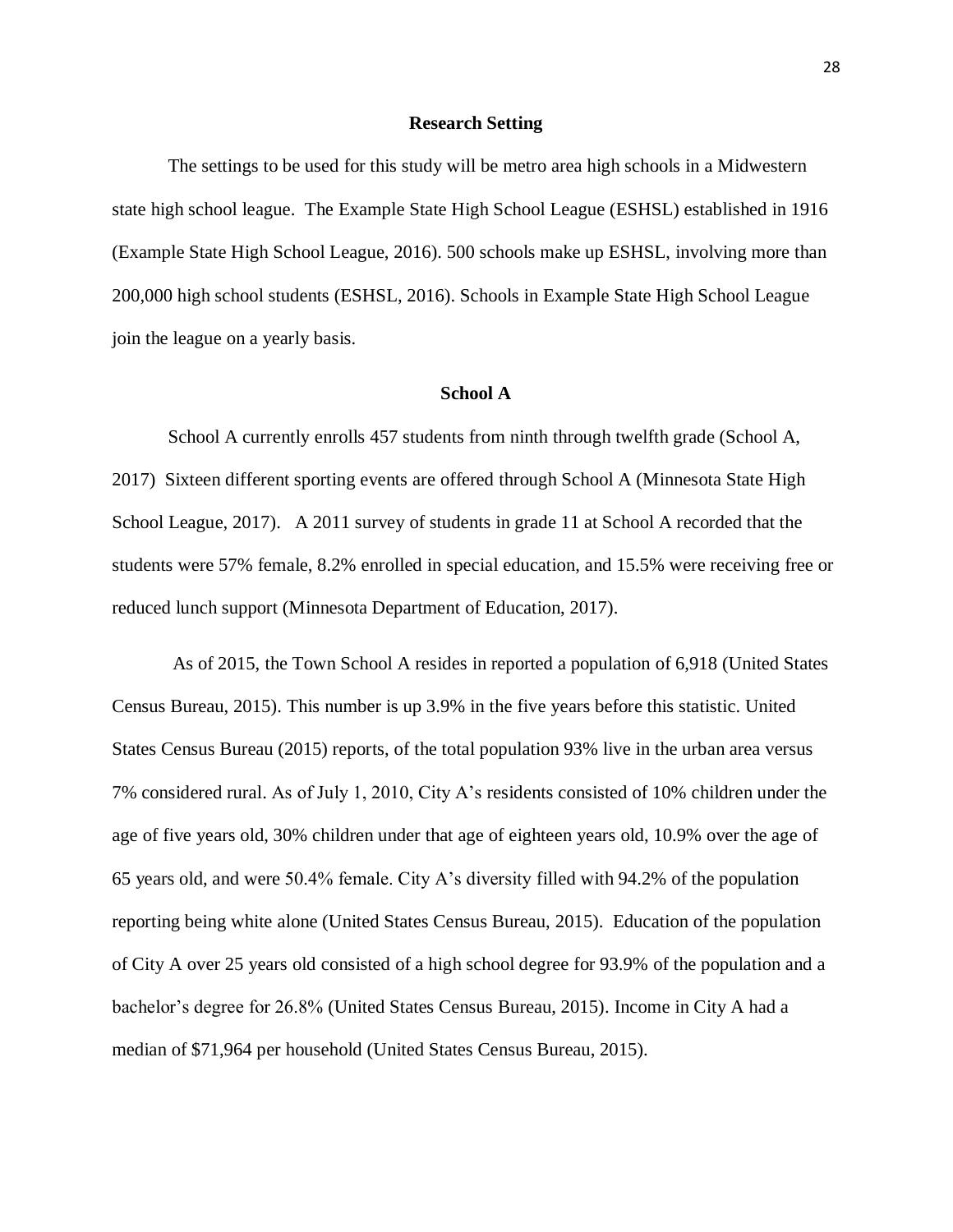#### **School B**

<span id="page-33-0"></span>The enrolment of school B is currently 1,924 (School B, 2017). This enrollment includes students in grades 10-12 at the high school, and students in grade 9 split up at two different junior high schools based on the geographic location each student lives. A 2011 survey of students in their junior year at School B found 51.6% of students were male, 27.2% of students received free or reduced-price lunches, and 13.3% of students were on an individualized education plan (MDE, 2017).

The official population of town B as of 2015 was 39,981 people, showing a 7.8% increase from the five years prior (United States Census Bureau, 2015). Of the total population, the ages range from 10% five years old and under, 30.2% under 18 years old, and 6.8% of the population being 65 years or older. United States Census Bureau (2015) goes on to report 51.2% of the people in City B are female, and 77% are white alone. The other cultural demographics in the city are made up of 10.3% Asian, 4.3% Black or African American, and 1.2% American Indian or Alaska Native. Of the population in City B 25 years or older, 92.7% have a high school diploma, and 37.5% hold a bachelor's degree. The median household income in City B is \$78,731 while 6.6% of persons are in poverty (United States Census Bureau, 2015).

#### **Sample**

<span id="page-33-1"></span>The participants in this study will be made up of activities directors, coaches, and principals at metro high schools in a Midwestern state. Criterion and purposeful sampling will select participants. Criterion sampling is used by the researcher to develop parameters required by members of the sample (Patton, 1999). Purposeful sampling allows the researcher to explore a sample which has expertise and experience in the desired area of the problem at hand (Creswell, 2007). The parameters used in this study will narrow candidates to include activities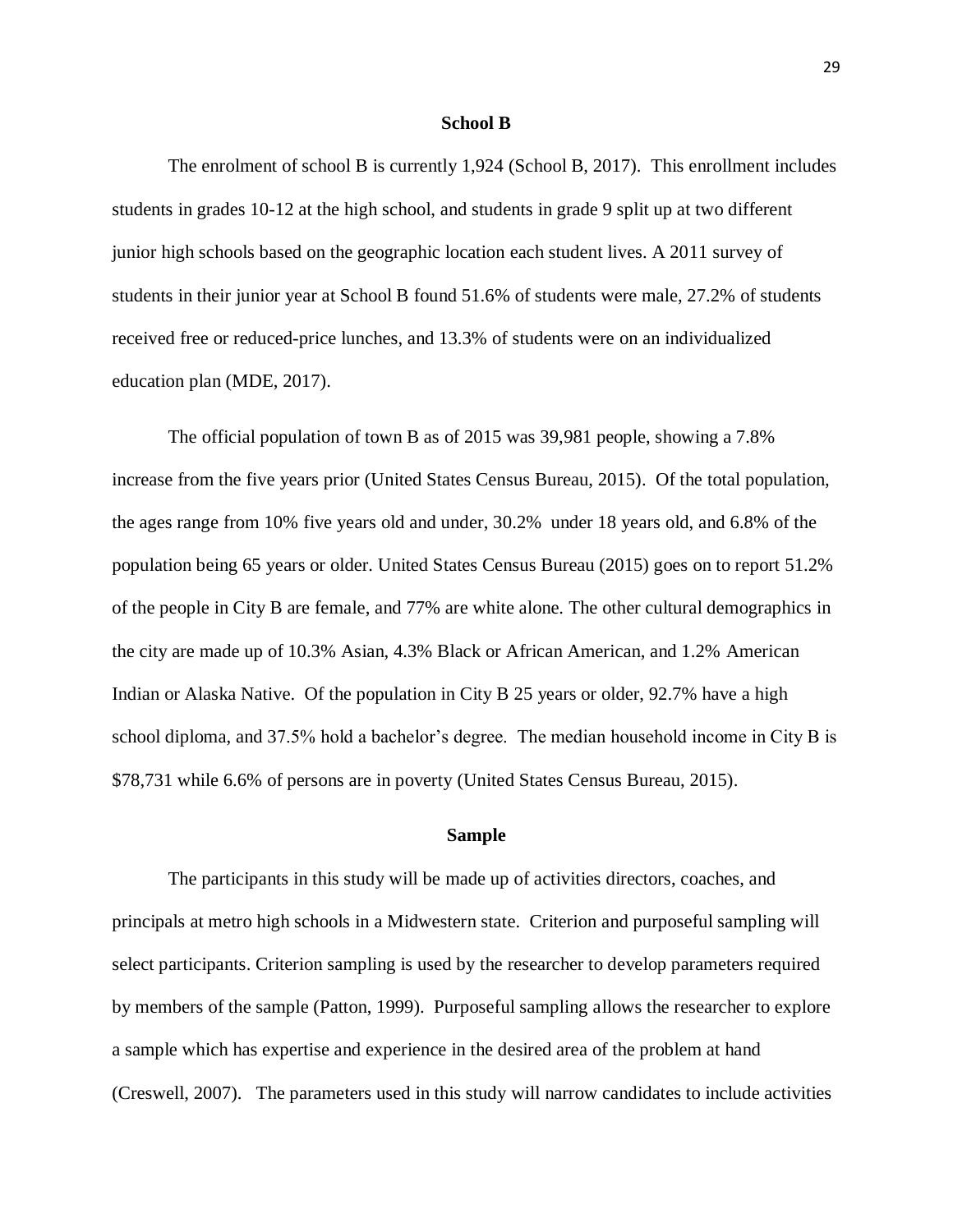directors in charge of at least three different sports in their school district and at least five years of experience in high school athletics.

Coaches invited to the study must be the head coach of at least one sport and have coached in their current district for 2 or more years. Principals selected for this research will have been in their respective district for two years or more. According to Creswell (2014), qualitative research needs to include at least three and up to 12 samples to validate findings. In compliance with Creswell's theory, an activities director, principal, and head coach will be selected from each school described in the setting to give the researcher a sample size of 6 people.

#### **Selection of Participants**

<span id="page-34-0"></span>Recruitment of participants will be based on availability during the time of the study and within the criterion detailed above. Contact information will be found for qualified candidates for the study before the completion of purposeful sampling. Participants who the researcher knows to be experienced and qualified under the parameters listed in the criterion for the study may be selected to help avoid the limitation of false information previous listed. This process will lead to the acquiring of participants that may have worked with the researcher in the past. Confidentiality and professional settings will be used to avoid conflict of interest during the research process caused by past relationships.

#### **Role of the Researcher**

<span id="page-34-1"></span>The researcher is the primary tool used for collecting data and all other aspects of the research process in qualitative studies (Creswell, 2007). Before beginning research, the researcher must go through the approval process and protocol as well as obtain other proper approval at locations where the research will take place. At the beginning of the study, the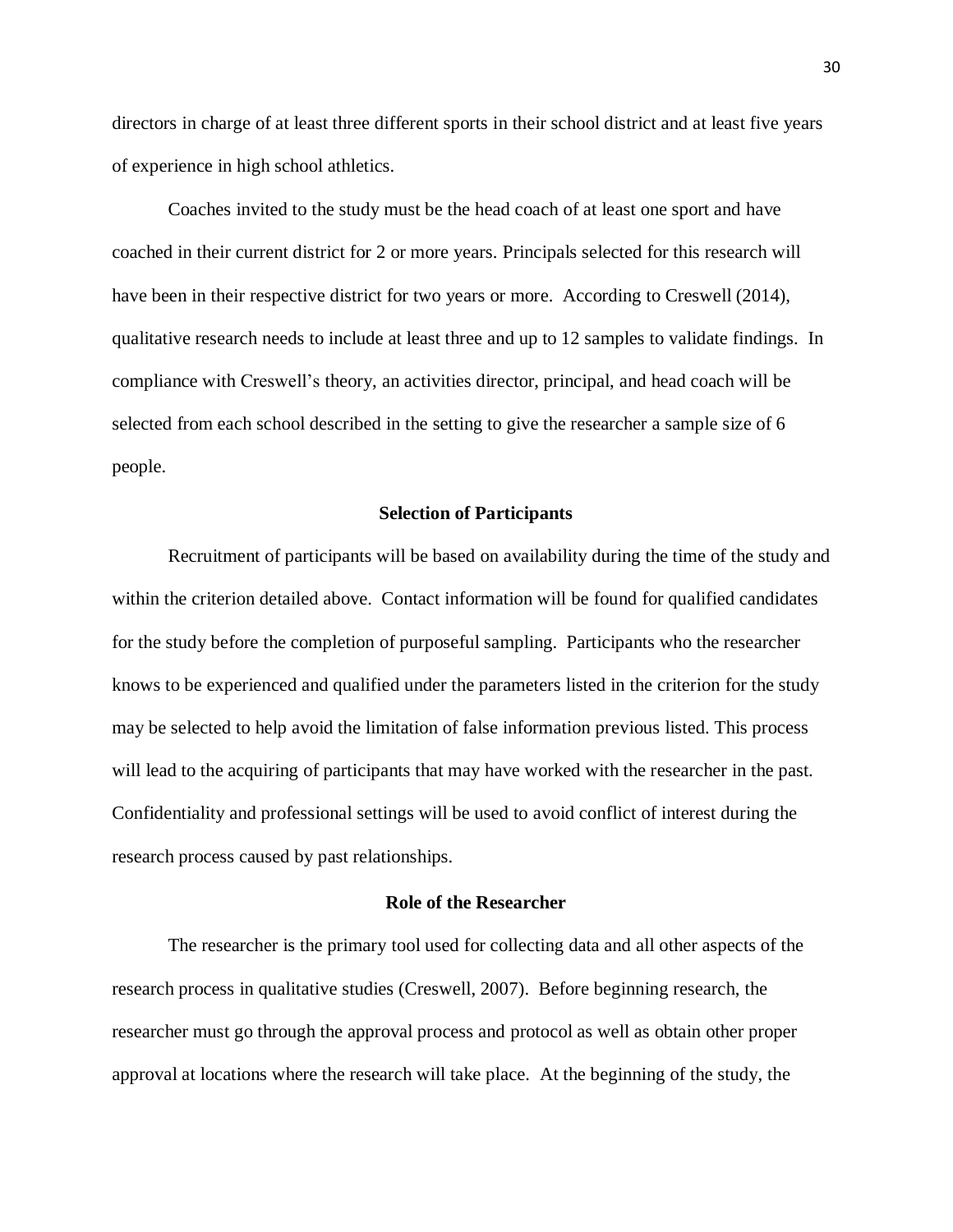researcher will identify individual biases and assumptions that may have an effect on carrying out and interpreting the research (Creswell, 2007). In dealing with the participants, the researcher must have an open line of communication creating a comfortable environment for the participants as they are informed of the confidentiality of the study. It is the responsibility of the researcher to develop research strategies and questions for the interviews for consistency throughout the course of the research project.

#### **Instrumentation**

<span id="page-35-0"></span>Qualitative research includes using interviews, conversations, and observations to collect data from the sample (Creswell, 2013). Phenomenological research calls for open-ended interview questions to be used as the primary instrument in this research (Moustakas, 1994), which will be used in one-on-one interviews.

#### **Assumptions**

<span id="page-35-1"></span>The researcher enters this research proposal with assumptions. The first assumption by the researcher is that the Winona State IRB will accept the proposal of this research project. In addition to IRB approval, the researcher assumes each setting site will give permission to conduct interviews on their premises. The researcher has begun permission processes at multiple settings to prepare for access.

#### **Informed Consent, Confidentiality, and Ethical Considerations**

<span id="page-35-2"></span>Respecting the rights of participants in a study has long been an important aspect of research (Backhouse, Cori, and Day, 2000). The informed consent process and forms will be explained in detail to the participants before being agreed upon and signed. Participants will also receive a guarantee of confidentiality, contact information for the researcher, and copies of consent forms after being signed (Creswell, 2007). All forms collected in this research will be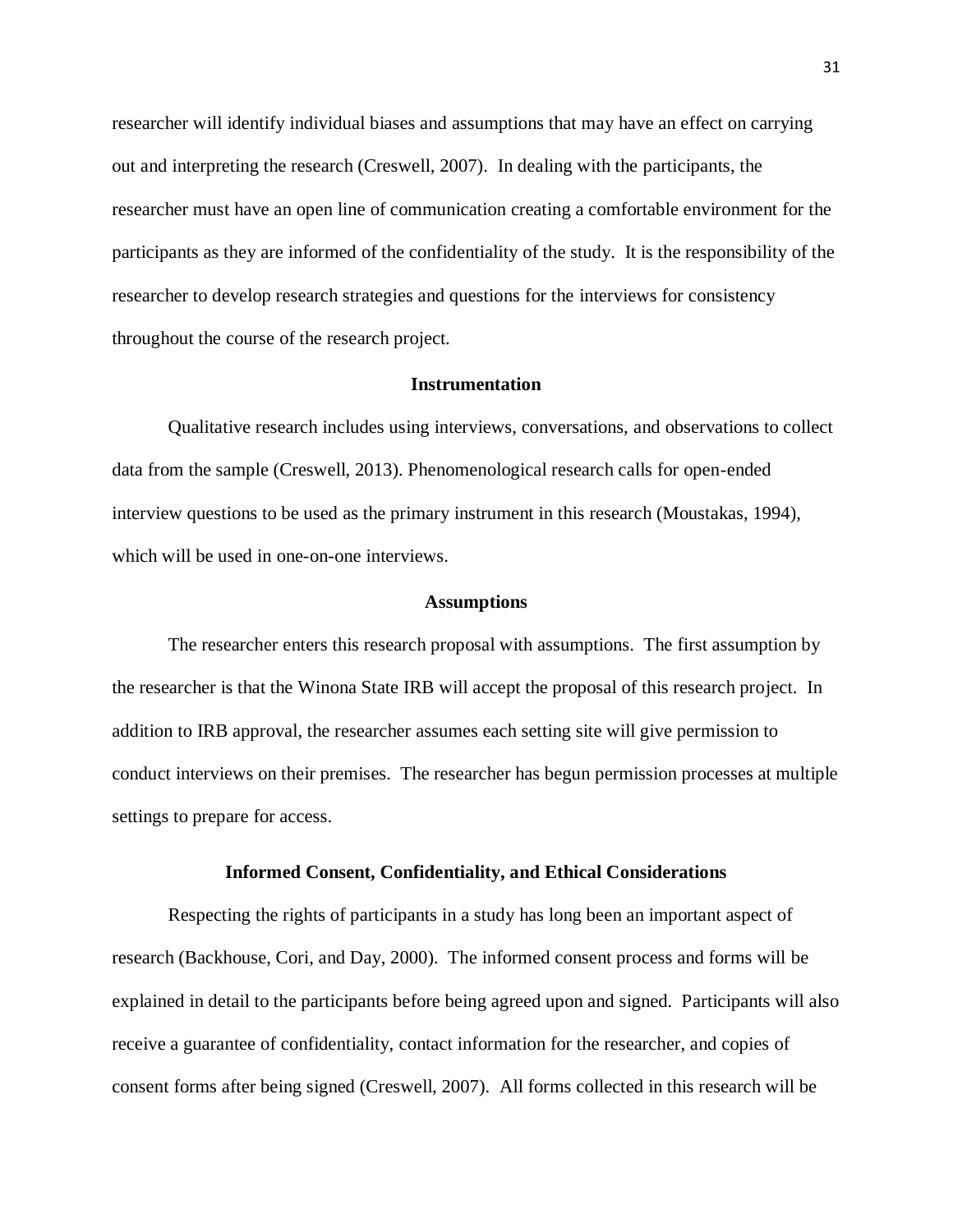kept in a secure location to assure privacy promises are upheld. The right to withdraw from the study at any time will be explained to the participants.

Confidentiality will be discussed at the beginning of the process and readdressed throughout as needed for participant confidence. Any and all information and materials obtained from the participants will be considered confidential and be handled with the privacy protocols in place. Information given that may expose the identity of the participant will be omitted from publication to ensure anonymity.

Data collected electronically will be stored on a password-protected laptop throughout the duration of the research. Information obtained in hard copy form will be kept in a locked file cabinet both when not in use and at the end of the research process. After the duration of the study, all information will be kept in the secure locations above for three years, at which time all information from the research will be destroyed.

#### **Data Collection**

<span id="page-36-0"></span>Data collection will begin to take place after review and approval from the Winona State University Institutional Review Board. Research proposal processes for school districts involved in the study will be submitted following IRB approval. Approval from each entity may require the approval of the other, in which case a permission upon approval form will be obtained from the school districts and submitted for IRB approval.

#### **Individual Interviews**

<span id="page-36-1"></span>Individual interviews will be conducted with each activities director, principal, and head coach in the sample. Questions in these in-depth interviews will inquire about the activities directors' role in character education through high school athletics. One-on-one interviews with open-ended questions are meant to bring forth lived experiences during the interview (Moustakas,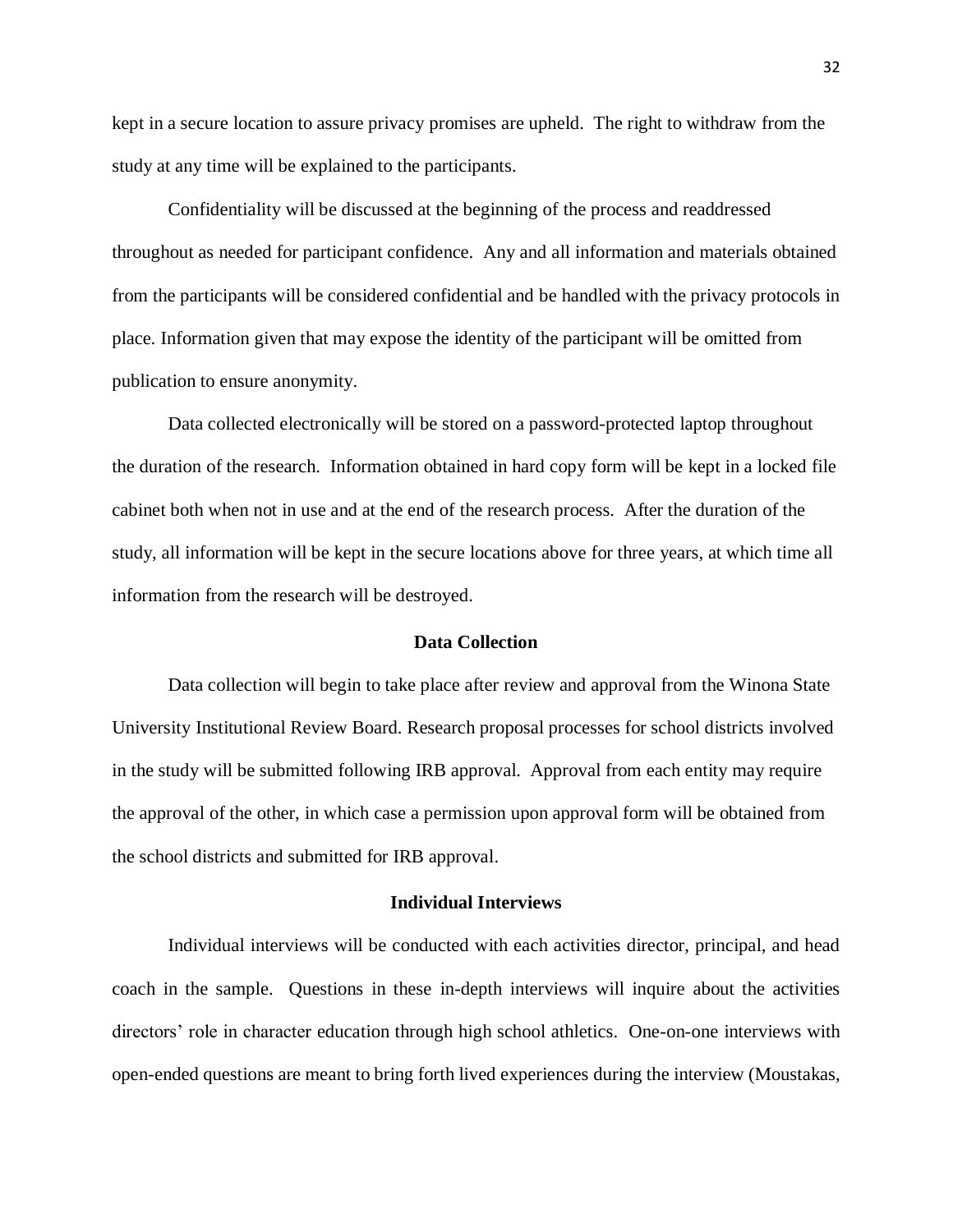1994). Interviews will be scheduled for a 45 minutes block in the interviewee's school of work. Each meeting will take place in a private location of either a conference room or office. Openended questions will be presented with the answers being recorded and later transcribed. Follow up questions and redirecting will not be allowed by the researcher to keep consistency across the sample.

#### **Data Analysis**

<span id="page-37-0"></span>All data collected from the research will first be coded. Coding of the data will allow for analysis of common themes. Once coding is performed, repetitive codes will be combined to discover common areas or themes. Carefully coding and decoding data from qualitative research allows the researcher to combine the shared beliefs and experiences of the entire sample (Huberman & Miles, 1994). Further analysis of identified ideas will then take place.

#### **Limitations**

<span id="page-37-1"></span>The development of this study created boundaries and limitations that were not able to be controlled. One limitation of the study is the validity of the answers of the participants. The participants of this study are volunteers, who may be influenced by outside factors to give answers that are not entirely accurate. Communication of privacy aims to draw more honest responses. Only participants available in the spring for an in-depth interview will be used in this study. Scheduling of in-person interviews around the participants' schedules will take place to resolve the lesser availability of participants. The researcher's ability to conduct the study and interpret the results are another limitation of this study.

#### **Delimitations**

<span id="page-37-2"></span>This study will be delimited to high school activities director, principals, and head coaches from high schools selected to complete the study. All schools will come from generally the same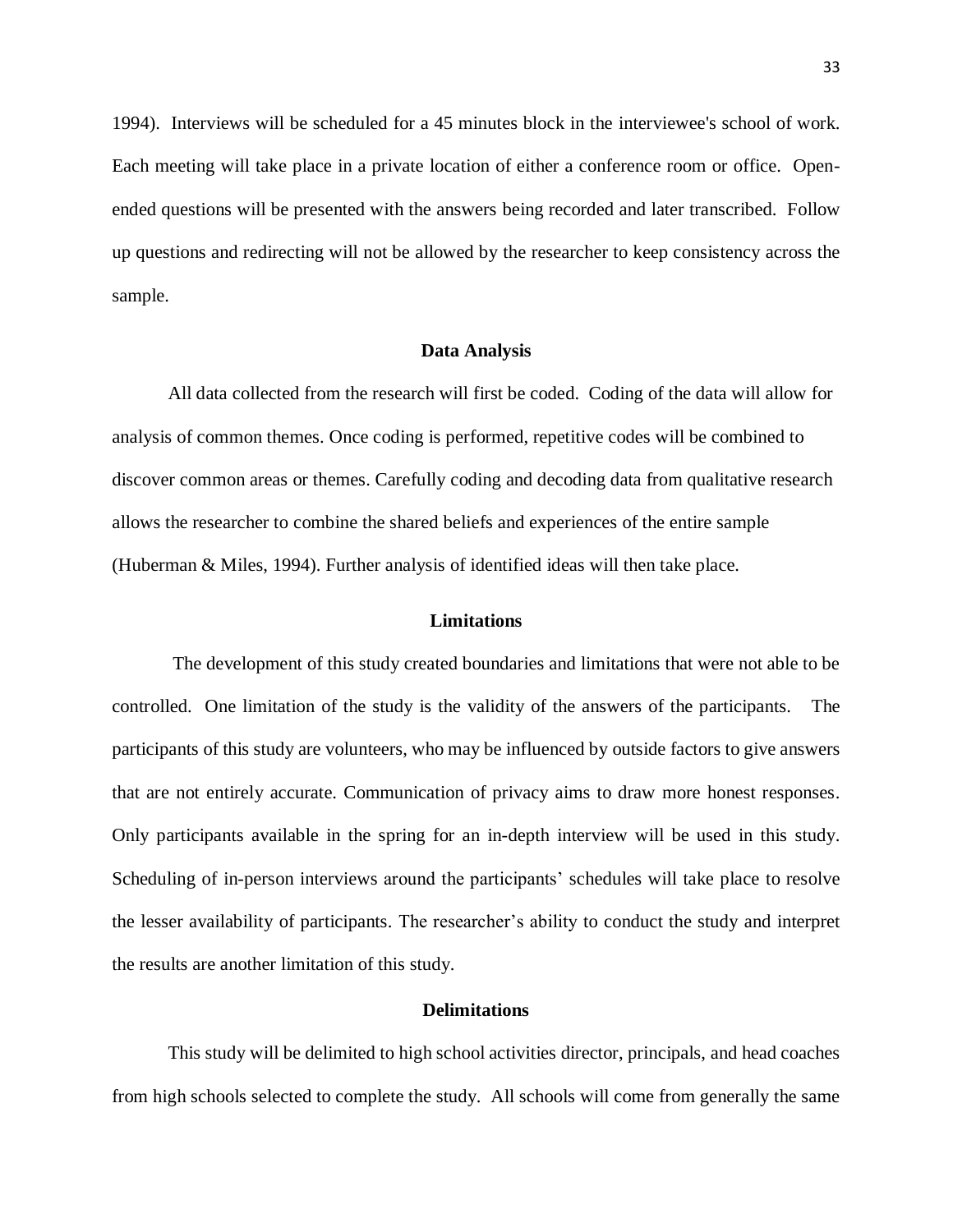demographic in the same Midwestern metro area. Participation in this study will be delimited to activities directors who have at least five years of experience in high school athletics and are currently in charge of at least three high school interscholastic sports. Principals and head coaches will be delimited to have been in the same district for at least two years. Schools in this study have been delimited to include only schools who offer at least six different interscholastic sports for both male and female student-athletes. Some participants in this study may have worked with the researcher in the past. The strict protocol will be set in place to limit the impact this history may have on the study. Only schools who belong to their state high school league will be chosen. Participants will not be selected based on gender, race, or any other demographics.

#### **Summary**

<span id="page-38-0"></span>Chapter three included the research design, research setting, sample, selection of participants, instrumentations, assumptions, procedures, and data analysis. The design for the research and the reasoning behind the particular type of research chosen were explained. The role of the researcher, as well as the instrumentation the researcher will use to carry out this study, were examined. Informed consent, confidentiality, and ethical considerations were discussed. All data collection, analysis procedures, and methodology to be used to conduct qualitative research on the role of the activities director on character education through high school sports were examined in this chapter. Chapter 4 will present the findings and results of the study.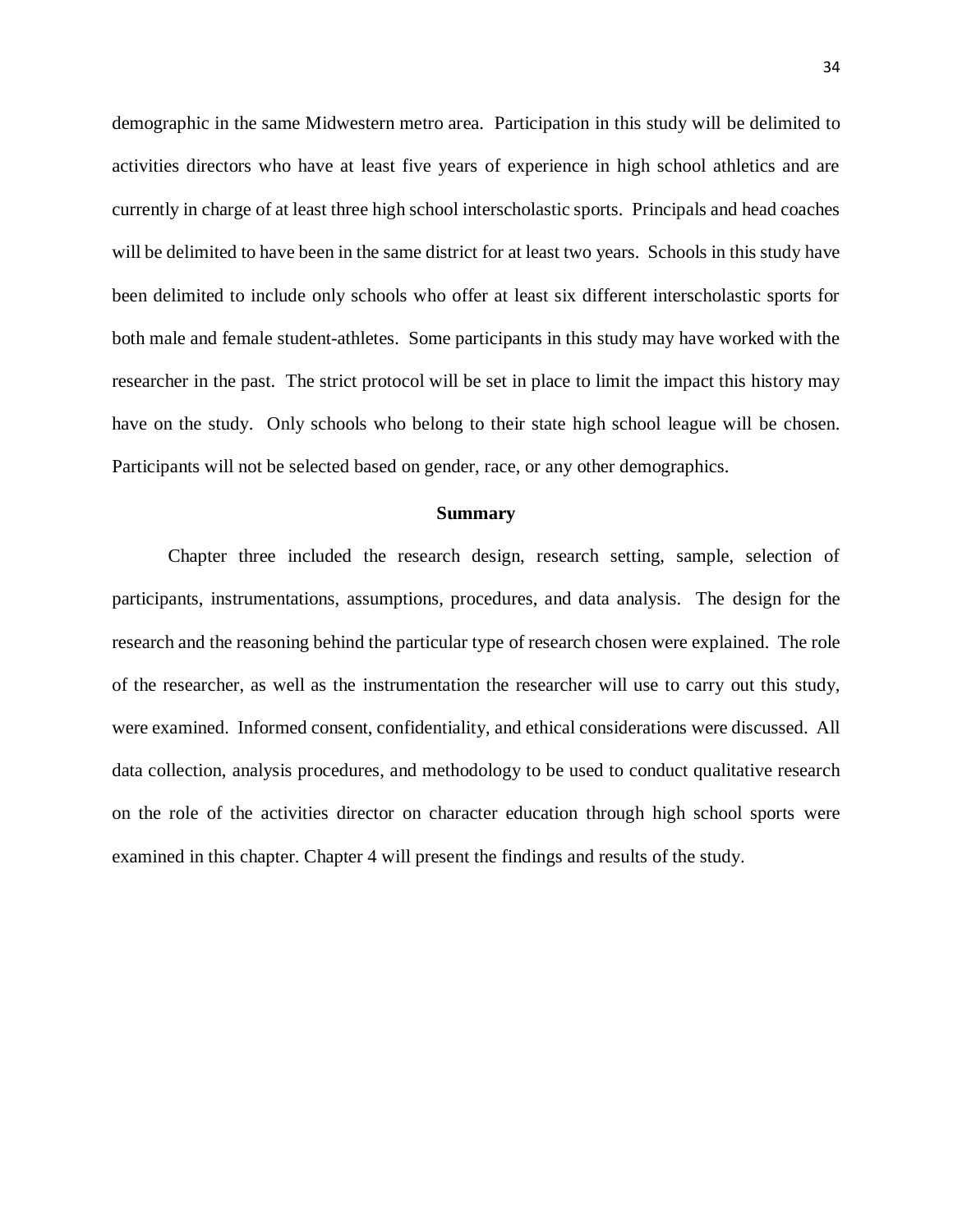#### **Chapter 4**

#### **Result/Findings**

<span id="page-39-1"></span><span id="page-39-0"></span>The purpose of this study was to explore activities directors' role in character education programs for high school sports participants. Chapter four will restate the problem, review the research design, and summarizes the demographics of the participants. Also included in Chapter four are findings from in-depth one-on-one interviews. Included in the results are the identification of themes from the opinions and experiences of the participants.

#### **Review of Problem Statement**

<span id="page-39-2"></span>Little is known about the role of the activities director in contributing to character education in high school athletics.

#### **Review of Research Design**

<span id="page-39-3"></span>A qualitative research approach was utilized in this study to better understand character education in the high school sports programs, with an emphasis on the role of the activities director. This study will specifically target activities directors' expectations and role in character education in their schools. Creswell (2014) states, qualitative research is designed to bring forward the beliefs or actions of the surveyed sample. The process of conducting qualitative research includes purposeful questioning, organizing of data, review of data, coding of data, bringing the code to a description, using the descriptions to pull away themes, and a final interpretation of the findings (Creswell, 2014).

The research consisted of one-on-one interviews with activities directors, coaches, and principals selected for the survey.

The following questions were used to guide this study: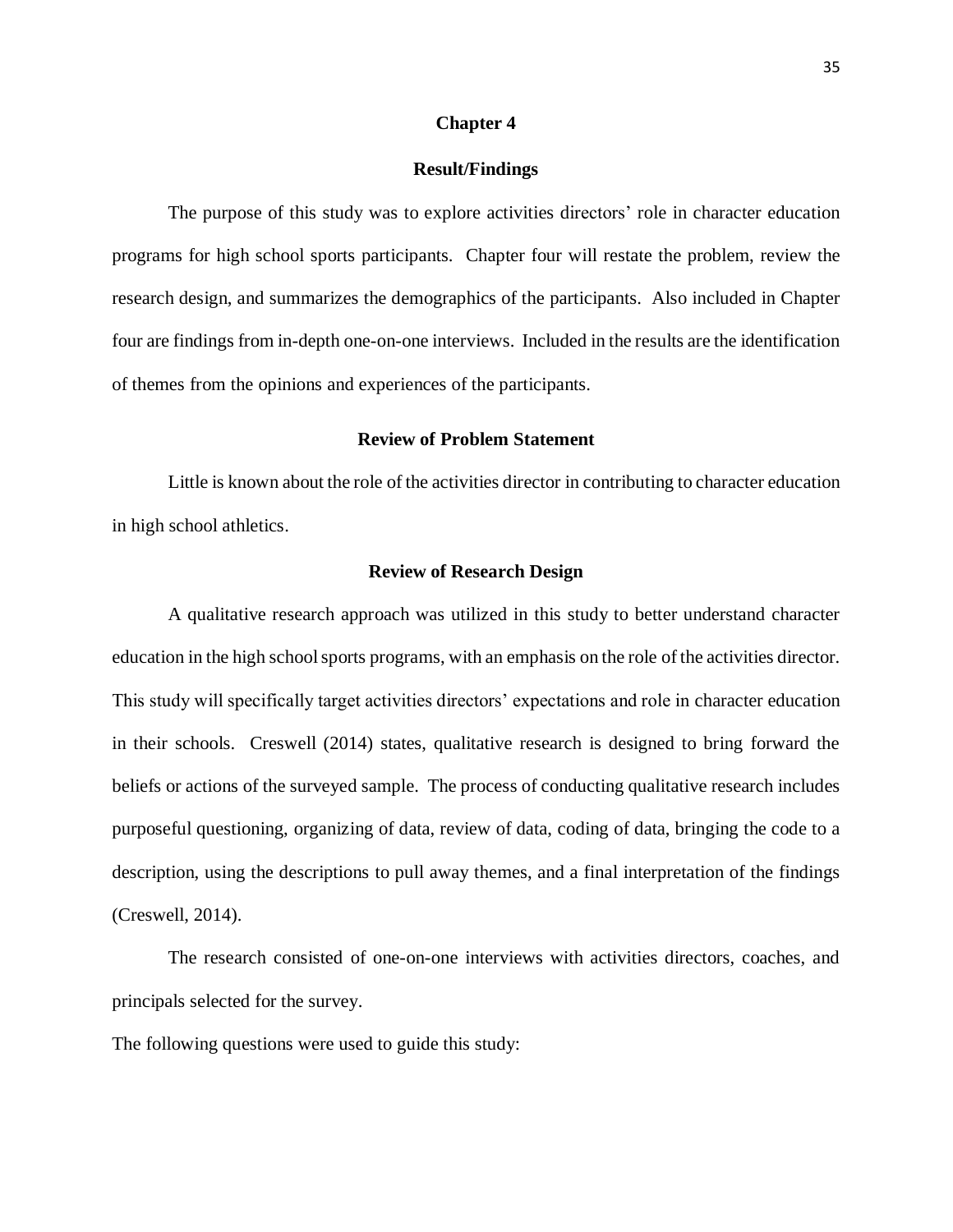- 1. What expectations do activities directors' have of character education in high school athletics?
- 2. How do high school activities directors guide character education?
- 3. What are activities directors' expected outcomes of character education programs in high school athletics?

Participants responded to seven open-ended, one-on-one in-depth interview that helped the participants share options on experience on character development through high school athletics. From these answers, four main themes were discovered that explained common opinions and experiences.

#### **Participant Demographics**

<span id="page-40-0"></span>Six participants were selected to complete the one-on-one interviews of this study. These participants all had 10 or more years of job experience. Included in the sample were a head coach, principal, and activities director from each of two different school districts. Table 1 displays the demographics of these participants.

## <span id="page-40-1"></span>**Table 1**

| <b>Ethnicity</b>           | <b>Male</b> | <b>Female</b> | <b>Total</b> |
|----------------------------|-------------|---------------|--------------|
| Caucasion                  | 3           |               | 4            |
| African American           | 1           |               |              |
| Asian Amercian             | 1           |               |              |
| <b>Years of Experience</b> | <b>Male</b> | <b>Female</b> | <b>Total</b> |
| $0 - 5$                    |             |               |              |
| $6 - 10$                   |             |               |              |
| $11 - 15$                  |             |               |              |
| $16 - 20$                  | 2           |               | 2            |

#### *Demographics of Participants*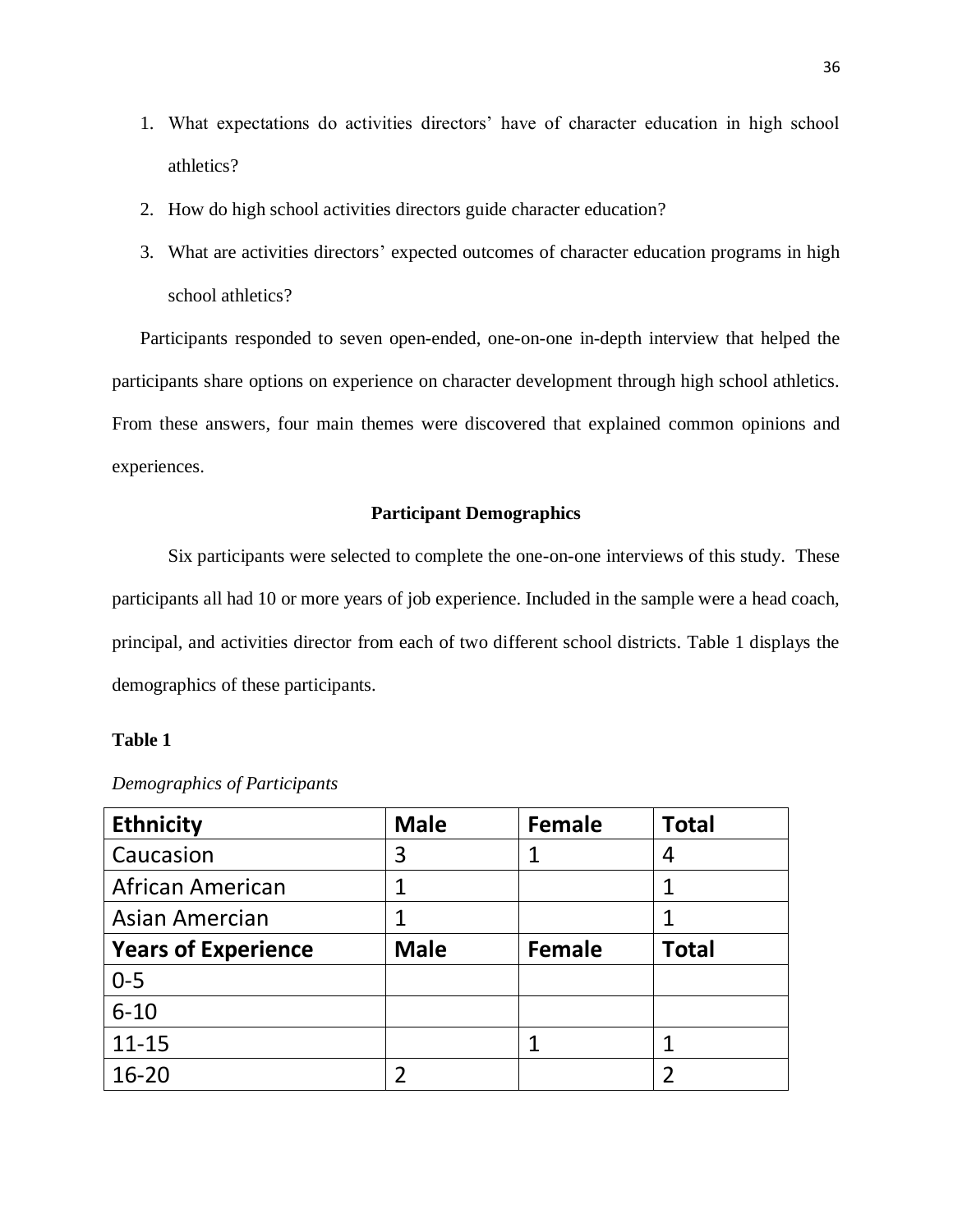| $21 - 25$                  |             |        |              |
|----------------------------|-------------|--------|--------------|
| $26 - 30$                  |             |        |              |
| <b>Role in School</b>      | <b>Male</b> | Female | <b>Total</b> |
| <b>Head Coach</b>          |             |        |              |
| Principal                  |             |        |              |
| <b>Activities Director</b> |             |        |              |
| <b>Total</b>               |             |        | 6            |

#### **Findings**

# <span id="page-41-1"></span><span id="page-41-0"></span>**One-on-One In-depth Interviews**

Answers of participants were sorted into theme-based categories after being coded for common thoughts and experiences. Themes extracted from at least half of the participants are listed below with the corresponding transcription from each participants interview.

# <span id="page-41-2"></span>**Table 2**

|          | Theme   Theme Description                  | % Of Participants Discussing |
|----------|--------------------------------------------|------------------------------|
|          | <b>Character Deficits</b>                  | 83%                          |
|          | <b>Community Involvement</b>               | 83%                          |
| -3       | Leadership Development                     | 66%                          |
| $\Delta$ | <b>Yearly Coaching/Program Evaluations</b> | 83%                          |

*Summary Table of Themes*

Theme included below are detailed with the specific interview question that led to the discovery of each theme. Textual quotes from the direct in-depth one-on-one interviews are included for each participant adding to the information and discovery of the theme. Only quotes from participants that apply to the specific theme are included within each section.

#### <span id="page-41-3"></span>**Emerging Theme 1: Character Deficits**

The interview questions that lead to the following theme are as follows: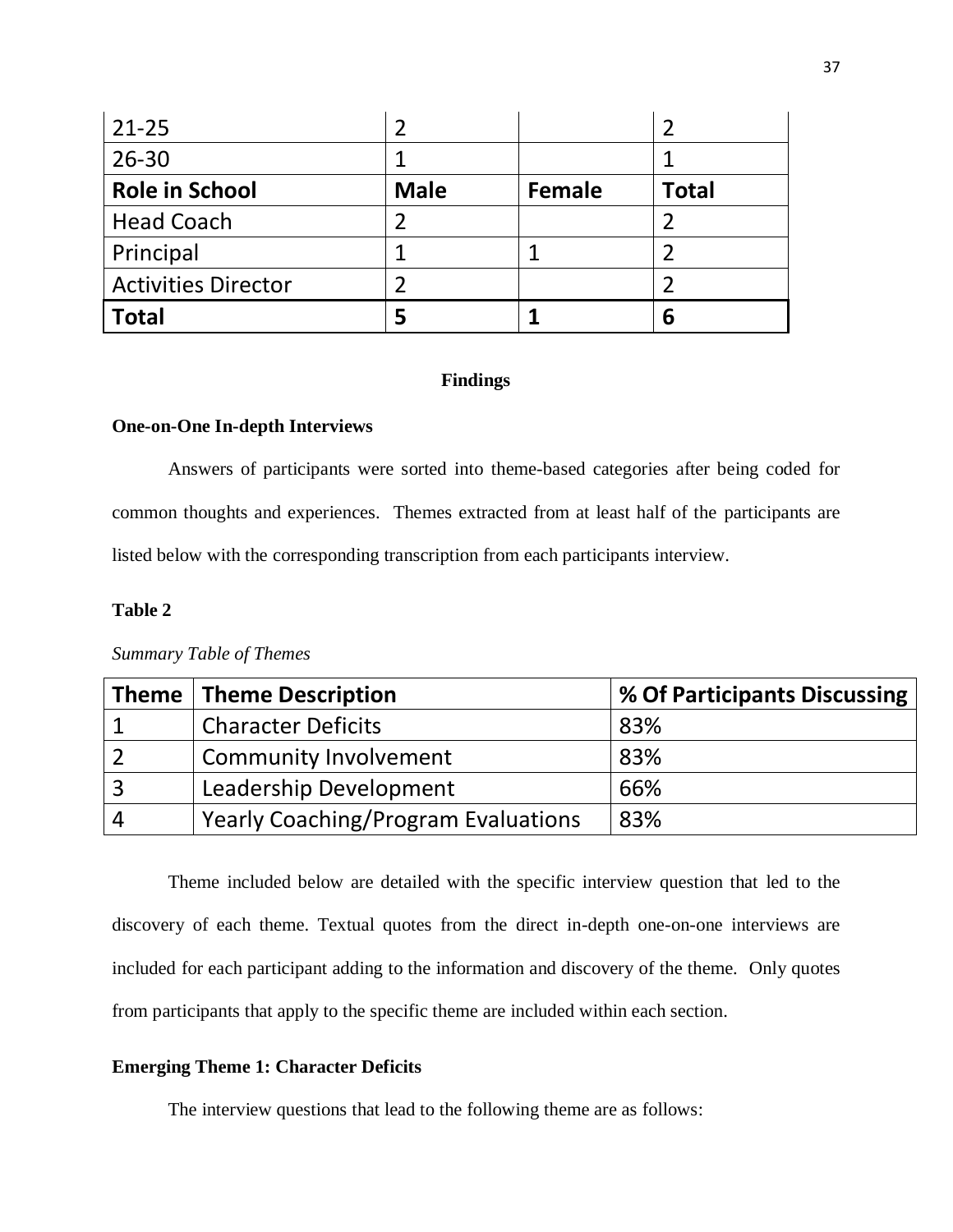Interview Question 1: Describe the biggest concerns you have about the actions of

high school student-athletes?

- P1: Students these days do not have the same upbringing as students in the past have had, so those lessons that parents used to teach kids aren't happening as much. Because of this, we can't really assume that kids are going to come in and understand what character or leadership is. Especially in a district like ours with our demographics we really a wide range of character from student to student. \*\* need to have programs in place to bridge the gap and help these kids develop the character they need to be successful in and out of our program.
- P2: On a daily basis I deal with students that either do not know wrong from right or do no think it applies to them. For the most part these students do not care about the consequences or have a future plan in place to lead them to have goals they strive for.
- P3: I deal with a much wider variety of violations that I did 10-15 years ago. These days there are so much more online displays that get sent to my office whether if be cyber-bullying, pictures from a party, etc. Technology is everywhere these days and teenage kids are not always equipped with skills to manage having this all at their finger tips all of the time.
- P4: Over the years I have seen the hard-work and commitment level of my student-athletes drop tremendously. Kids are always looking for what is in it for them right this second instead of looking at the big picture. The "team first" mentality of kids is few and far between.
- P6: I see a lot of student-athletes who do not think the rules apply to them. They think they are above the law and can get away with things just because they are an athlete.

# <span id="page-42-0"></span>**Emerging Theme 2: Community Involvement**

The interview questions that lead to the following theme are as follows:

Interview Question 2: Describe some of the best programs you have in place for

developing character traits in high school student-athletes?

P1: We try to really get the kids out and give back to the community. We have the kids help out with youth sports camps and practices as much as we can. The kids wear their jerseys and are told they are representing their team and school. The younger kids really look up to those guys and remember those moments when they get older. We also sell salt as a fundraiser, but deliver it to the homes and carry it in wherever they want us to put it. This is a way we are getting something for our program but also providing a service for the community.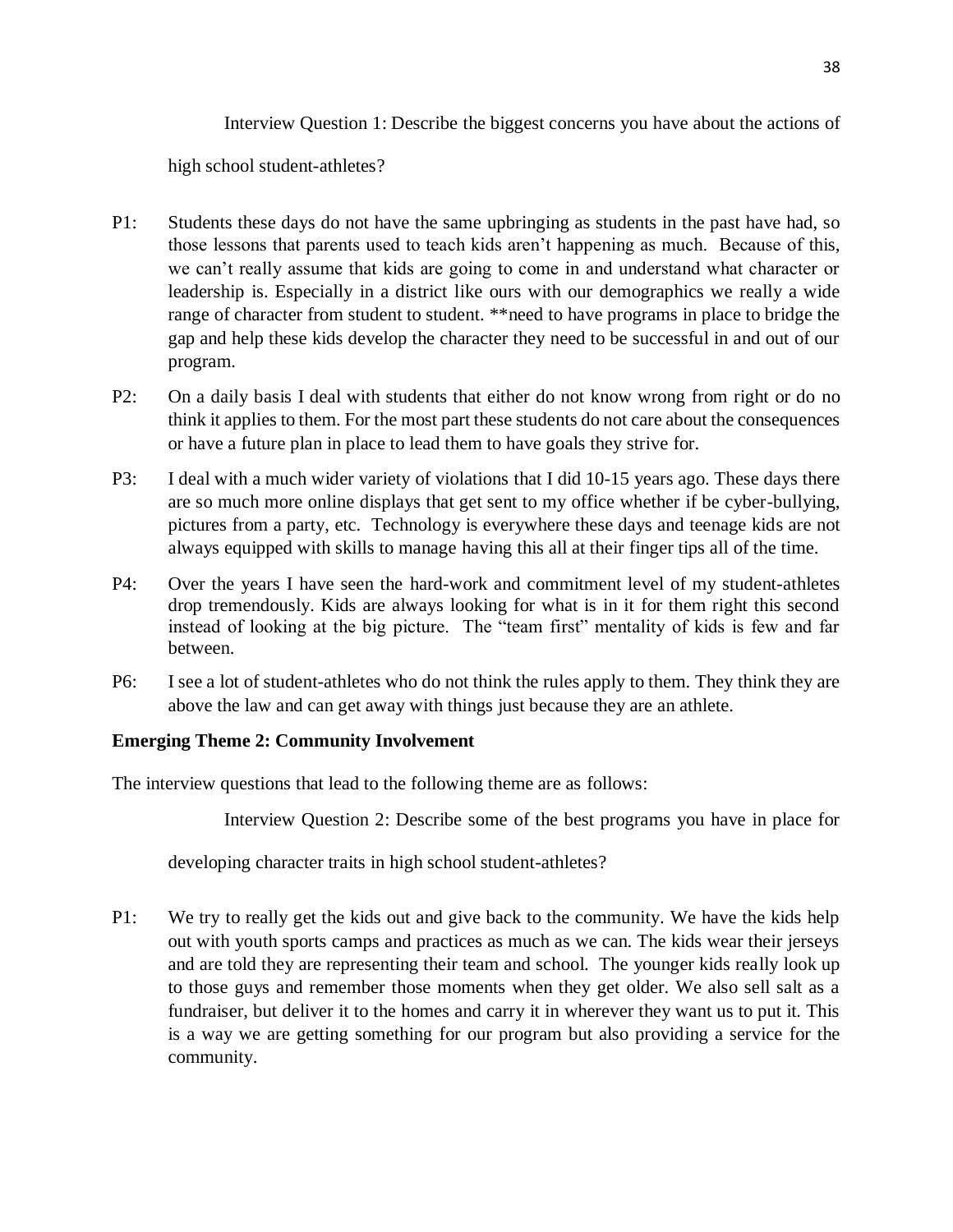- P2: The best thing we do to develop character is get our student-athletes involved in the community of our school and town. We have groups that work with special needs students, read at the elementary, volunteer around town, and so much more. The programs that we offer like these really do a great job of developing the sense of belonging and giving back to the people in them.
- P4: We get our kids out in the community. We do a meet the team night where the community and youth can come interact with our players. We also adopt a highway and do various volunteer stuff in the community.
- P5: Our mentorship programs of our older kids and captains helping out the youth programs in the community is huge. The younger kids really look up to the older kids, and it shows the older kids that what they do is being seen.
- P6: Giving back to the community has got to be one the top things we do for our kids. They are involved in youth sports programs, adopt a highway, reading at the elementary and other volunteer opportunities around town.

# <span id="page-43-0"></span>**Emerging Theme 3: Leadership Development Programs**

The interview questions that lead to the following theme are as follows:

Interview Question 4: Describe the most effective way(s) the activities director in

your school leads to character development for student-athletes.

- P2: The activities director at our school will send student-athletes to a leadership workshop where they get to do activities with kids from other schools that focus on building character and bringing it out of people around them.
- P4: Our activities director helps to lead a conference summit of leaders across the different schools. At these events, the kids go and kind of get to know each other while they work through different leadership and character building topics. Usually, they have some outside person or something come in and lead the activities, some professional.
- P5: The activities director does a great job with our captains and leaders and providing them opportunities for growth. This happens around our school with sending them different places to do community work, but the most effective one is sending them to the conference leadership workshop, where they learn about character and meet other student-athletes like themselves from other schools.
- P6: As the activities director I organize and send our student-athletes to various leadership events. We take the captains of each sport but if they overlap we have coaches pick other students to attend. At these events, they get to network with other future leaders and well as learn lessons on leadership and character.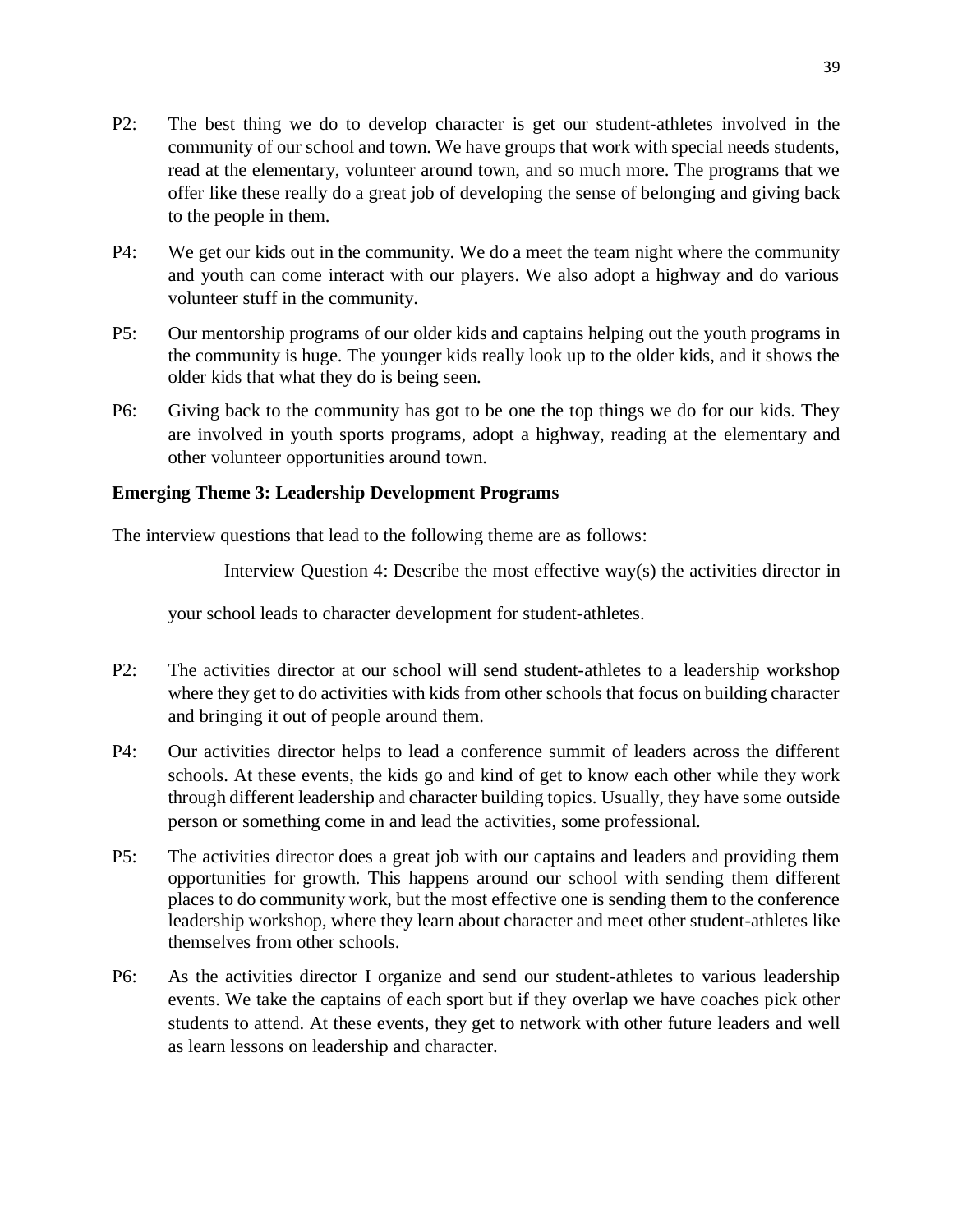#### <span id="page-44-0"></span>**Emerging Theme 4: Yearly Coaching/Program Evaluations**

The interview questions that lead to the following theme are as follows:

Interview Question 6: Explain how the activities director guides character development within individual school athletic programs?

- P1: The biggest way our AD is involved in what we do is through our end of the season evaluation process. As part of this review, there is a section about building our studentathletes off of the field. There at things such as build character, keep track of grades, how we handle behavior and so on. During this meeting, the AD will bring up any ideas or concerns they have with these sections as a part of the meeting and the entire evaluation process.
- P3: As an AD I am constantly evaluation and monitoring programs and coaches. I try to get to as many games and practices as I can so that at the end of the year I have something to base my evaluation off of. The biggest part of this evaluation to me is are the kids having a blast playing this sport, and are the kids getting something out of this besides just the sport itself. I try to get with coaches throughout the season when I see things, and then also do an end of the year sit down evaluation meeting with them.
- P4: The only time the AD really gets involved in what we do is if something bad comes up during the season with behavior issues, otherwise he waits until the end of the year coaching evaluation. There he goes over everything around the program. He doesn't really get into much depth about character development specifically, but ask what we do as coaches to make sure we are teaching life lessons and such.
- P5: Also, the AD commences at end of the season sit down conferences with each head coach. As a part of this meeting, the AD goes over different programs each sport participates in with their players to help develop them an entire people. I know first-hand being as though I sit in on these meetings as the district administrator rep since the AD does not hold an admin license.
- P6: Specific programs are dealt with from program to program, but I do complete an end of the year meeting with each coach to go over the different things they do in other program to help with character.

#### **Summary**

<span id="page-44-1"></span>Chapter four first restated the problem, reviewed the research design, and summarized the demographics of the participants. Also included in Chapter four were the findings from the indepth one-on-one interview, which the researcher conducted with six participants. Four key emergent themes came forward throughout the study: (a) Character Deficits, (b) Community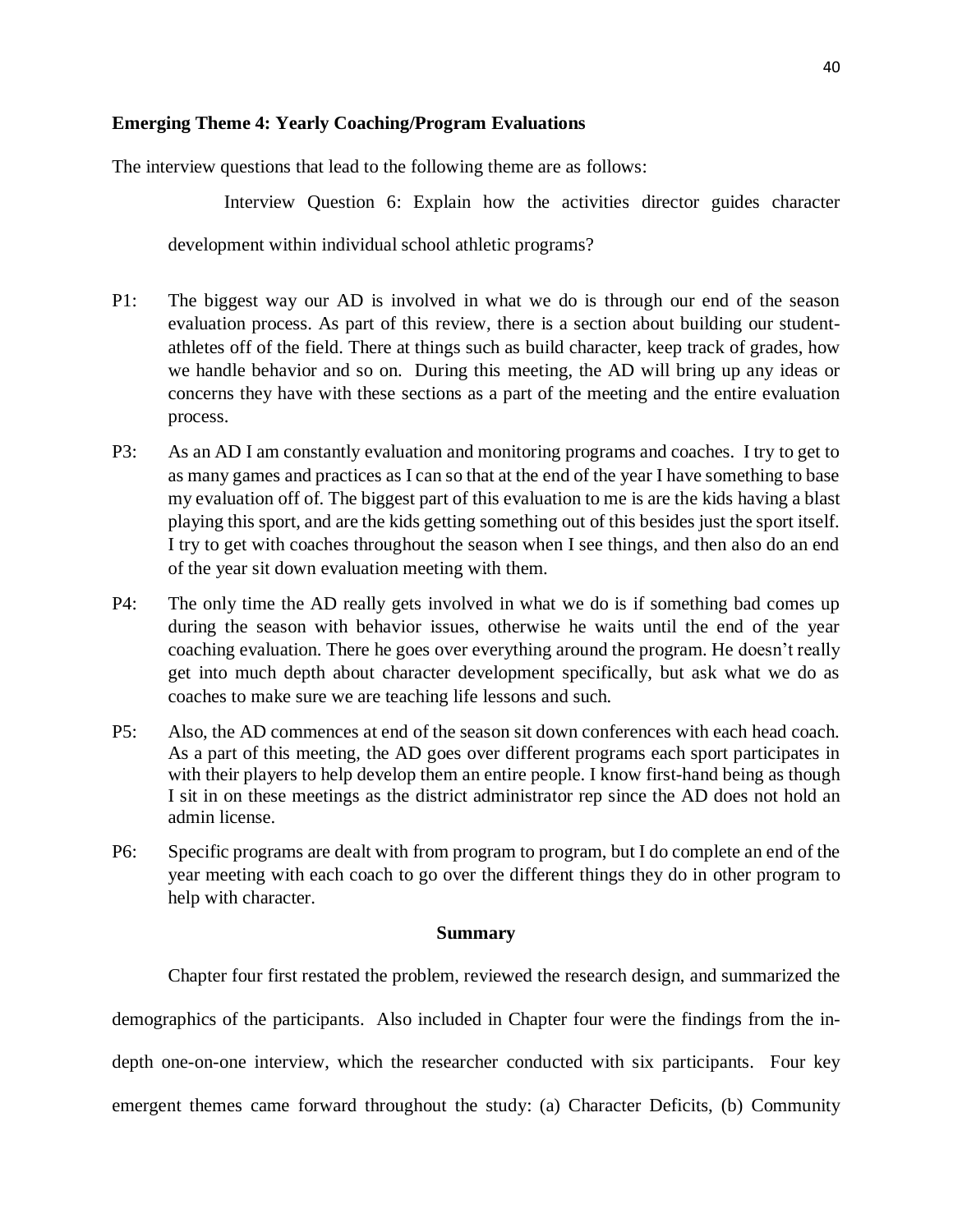Involvement, (c) Leadership Development Programs, and (d) Yearly Coaching/Program Evaluations. Chapter four reported and provided evidence on these themes. Chapter five will include interpretation of the findings, comparisons, implications for character development, and recommendations for future research on the topic.

#### **Chapter 5**

#### **Conclusions, Implications, and Recomondations**

<span id="page-45-1"></span><span id="page-45-0"></span>This study explored the role of activities directors on character development through high school athletics. The chapters leading up have covered an introduction, problem statement, overview, literature review, explanation of methodology, and review of findings. This study showed the importance of character deficits in adolescence, acts occurring from these deficits, and what schools should be doing to raise the level of character. This study also demonstrated what activities directors are doing to affect character development through their athletics programs.

A qualitative research design was used to explore the role of the activities director in character education through high school athletics. These three questions were used to drive the study.

- 1. What expectations do activities directors' have of character education in high school athletics?
- 2. How do high school activities directors guide character education?
- 3. What are activities directors' expected outcomes of character education programs in high school athletics?

Data collection was used in one-on-one in-depth interviews with six participants from two different settings. Four main themes emerged from the investigation: (1) Character Deficits, (2)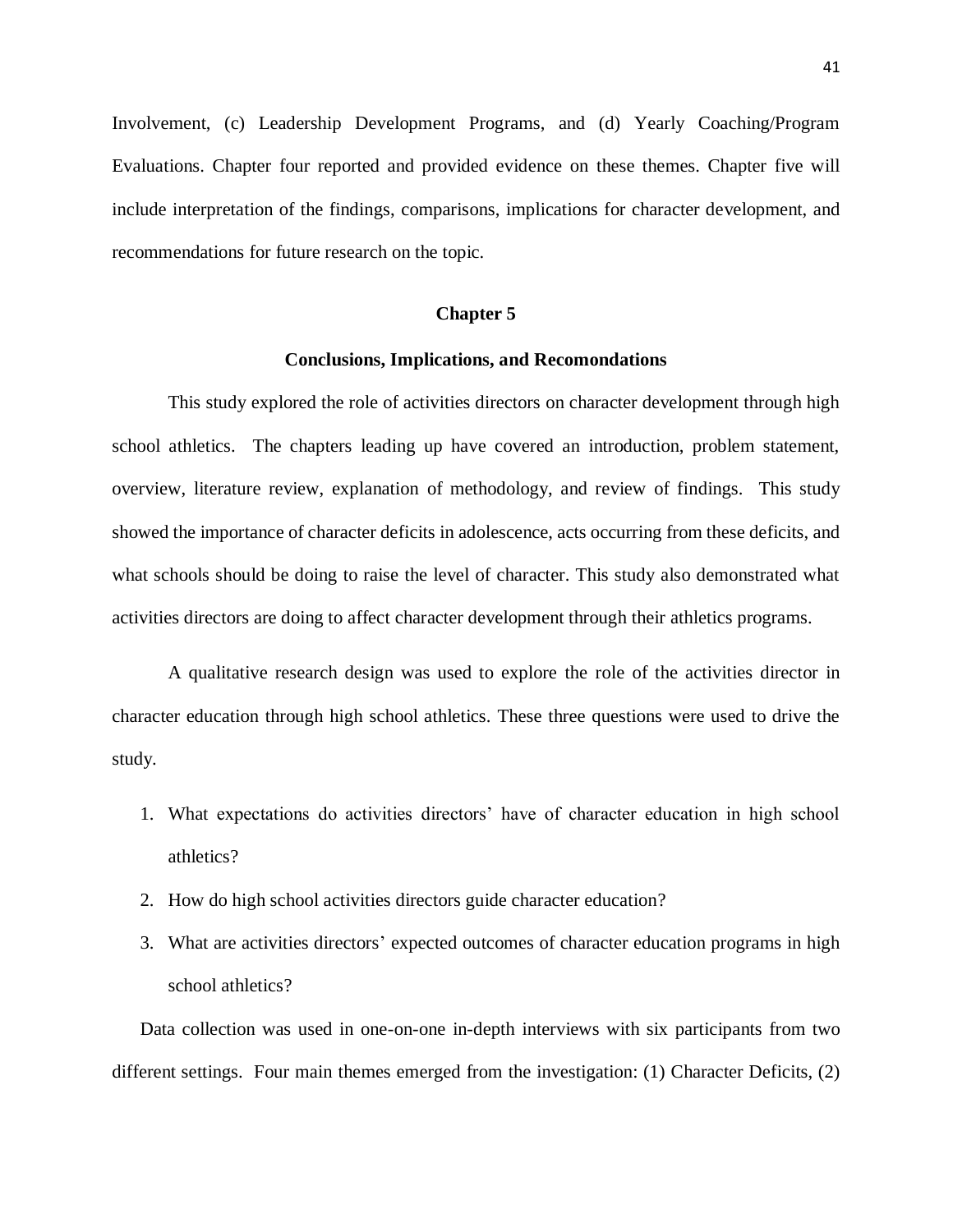Community Involvement, (3) Leadership Development Programs, and (4) Yearly Coaching/Program Evaluations.

#### <span id="page-46-0"></span>**Character Deficits**

Five of the six participants in the study discussed the changes they have seen in character of youth throughout their careers. Negative acts are on the rise and having to be dealt with more than in the past due to lacking the character traits needed to make good choices. The number of compromising acts showing weak character by society's high school-aged youth continues to rise on a yearly basis compared to that of earlier times (Scifres, 2009). The researcher recommends character deficits awareness becomes a larger point of emphasis from activities directors to their coaches.

#### <span id="page-46-1"></span>**Community Involvement**

Participants highlighted the value of community involvement as it pertains to character development through high school athletics. Participants of the study gave high regards to this activity that involves the many participants and teaches lessons on character. Activities directors joined with other school officials, can team up with other community members or programs to provide additional role models and opportunities that support character development in and around the community (Pala, 2011). It is the researcher supports these beliefs, and support activities directors to require community outreach and involvement as part of each athletic programs policies.

#### <span id="page-46-2"></span>**Leadership Development Programs**

Participants identified leadership development programs being a strong program offered by activities directors for their student-athletes. The experiences brought back by these individuals has been deemed positive. It is the researchers recommendation that these programs be offered by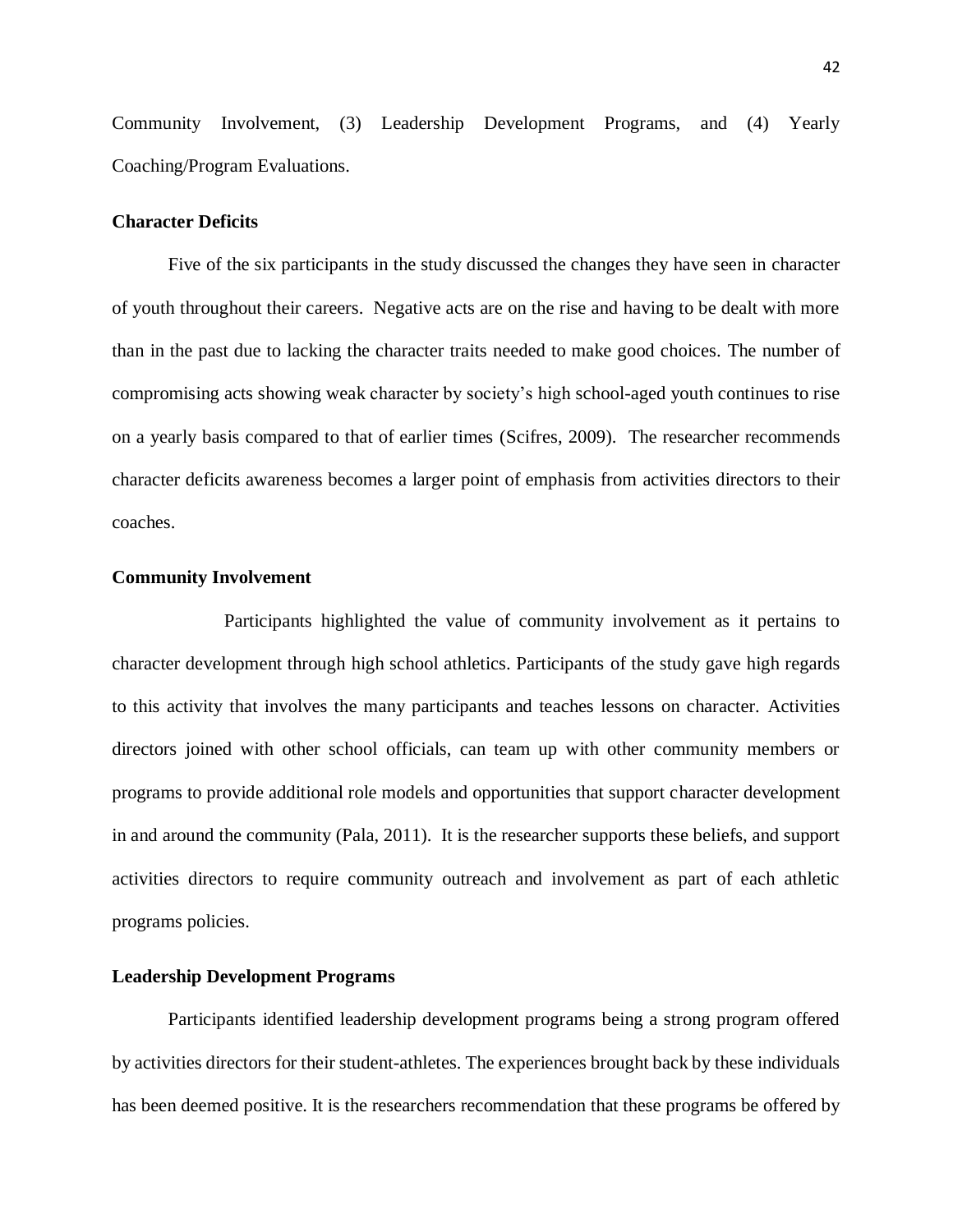the activities directors for more populations than captains and team leaders so that students from all demographics and levels are able to have the opportunities to develop character traits through these programs.

#### <span id="page-47-0"></span>**Yearly Coaching/Program Evaluation**

Participants discussed yearly evaluations from the activities director to the head coach on their respective program(s). Not much detail was reported as to how this evaluation pertained to the development of character in their programs. Pre-season meetings with students and parents should emphasize topics dealing with high character and morals (Chansem, 2012). The researcher recommends more of an emphasis in yearly evaluations on specific programs intentionally designed to develop character in the program ran by the head coach being evaluated.

#### <span id="page-47-1"></span>**Findings and Implications**

After participant interviews the researcher draws the following conclusions from this study:

**Finding 1**: Character deficits in adolescence are being seen across schools:

**Implication:** An all-school inclusive approach could benefit the character development of students across all schools. Schools could also benefit from working together and networking with other schools having the same issues.

**Finding 2:** Community Involvement/Leadership training is the best programs currently being used to develop character through high school athletics

**Implication:** Activities directors could make these program mandatory for their athletics programs to participate in. These programs were present in all athletics programs could help to develop the character traits that have shown deficits compared to past generations.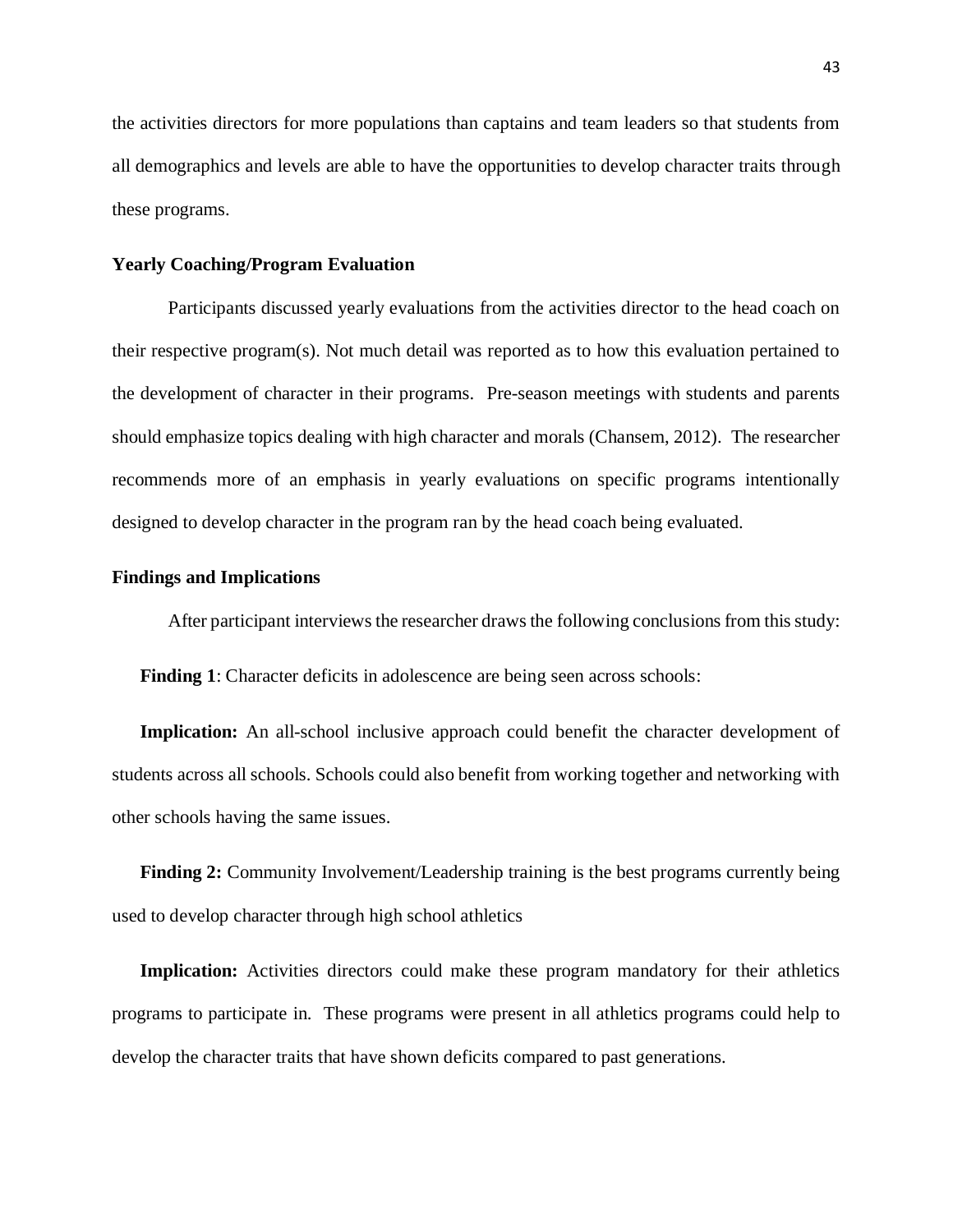**Finding 3:** Character development opportunities are geared primarily toward the already identifies leaders within each program.

Implication: The majority of programs reported to specifically and intentionally raise character traits are being carried out with student-athletes already deemed to be leaders. Making these programs more widespread throughout all demographics of student-athletes could help develop positive character traits in all members of the program, versus just the perceived top student-athletes.

**Finding 4:** Activities directors do not have specific requirements of head coaches as it pertains to character development within their programs.

Implication: Head coaches are not required to develop character in their student-athletes as part of their job descriptions or yearly review. Having such requirements in place would ensure more student-athletes received intentional character development through their high school athletics programs.

**Finding 5:** Activities director's desired effects of character education vary in perspectives.

**Implication:** Various answers were reported on the effects of character education, meaning there is not a clear unified goal. The formation of a unified goal and objectives could lead to a more focused approach to character development from school to school and program to program.

#### **Recommendations for Future Research**

<span id="page-48-0"></span>This study examined the role of the activities director in character development through high school athletics. The study was supported by research is identifying character deficits in today's youth being a topic that needs to be addressed. Literature specific to the evaluation of the activities director could benefit from additional research.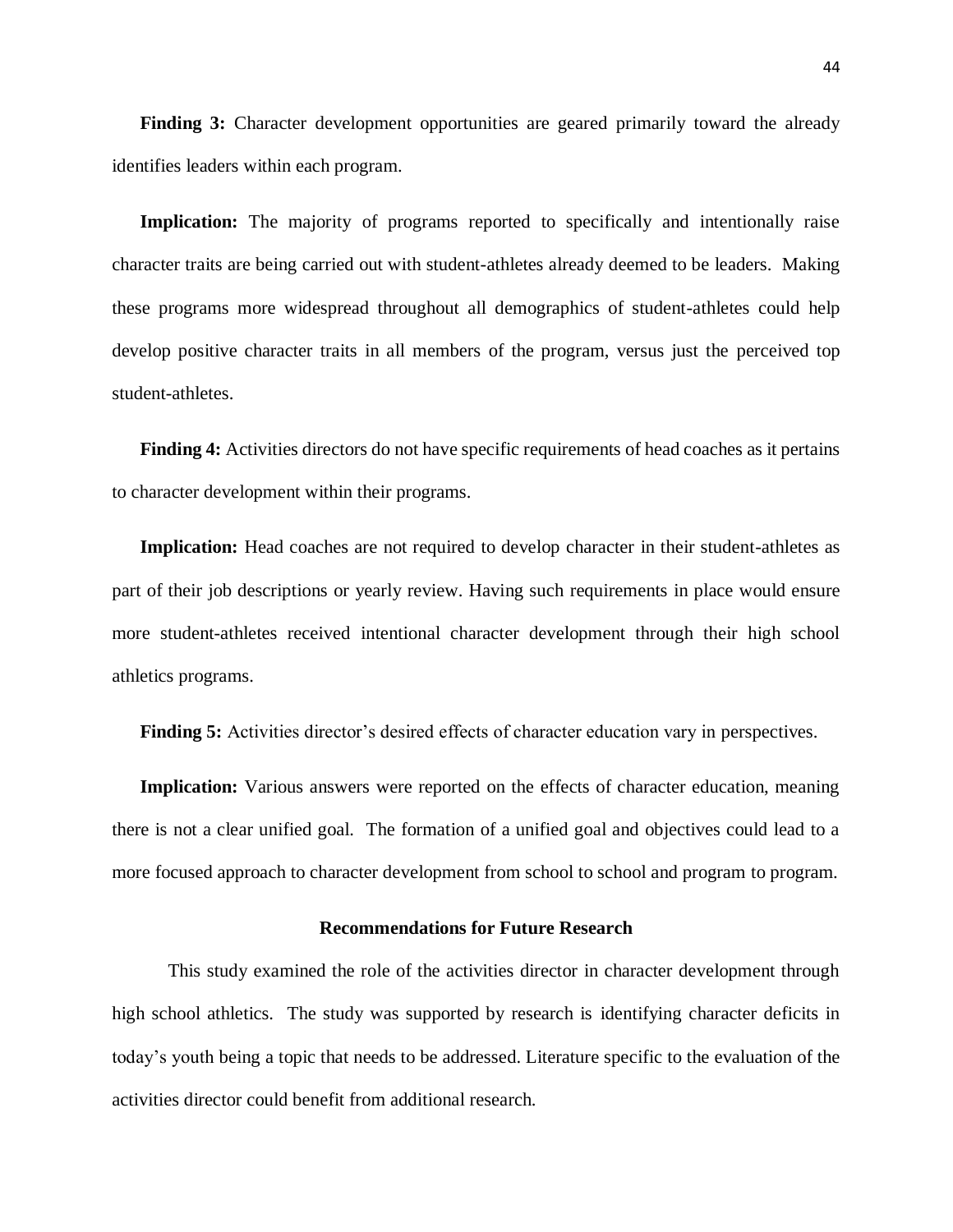Additional research is necessary for activities departments across different scopes of school districts. This research should be centered around what is being done to improve their character across all demographics, not just the leaders of each sport. The evaluation process of the Activities Director on how they are guiding character development should also be an emphasis of study. Finally, the impact of such programs on the number of acts showing character deficits and the benefits for future achievement by student-athletes in these programs would make a contribution to the existing areas of literature.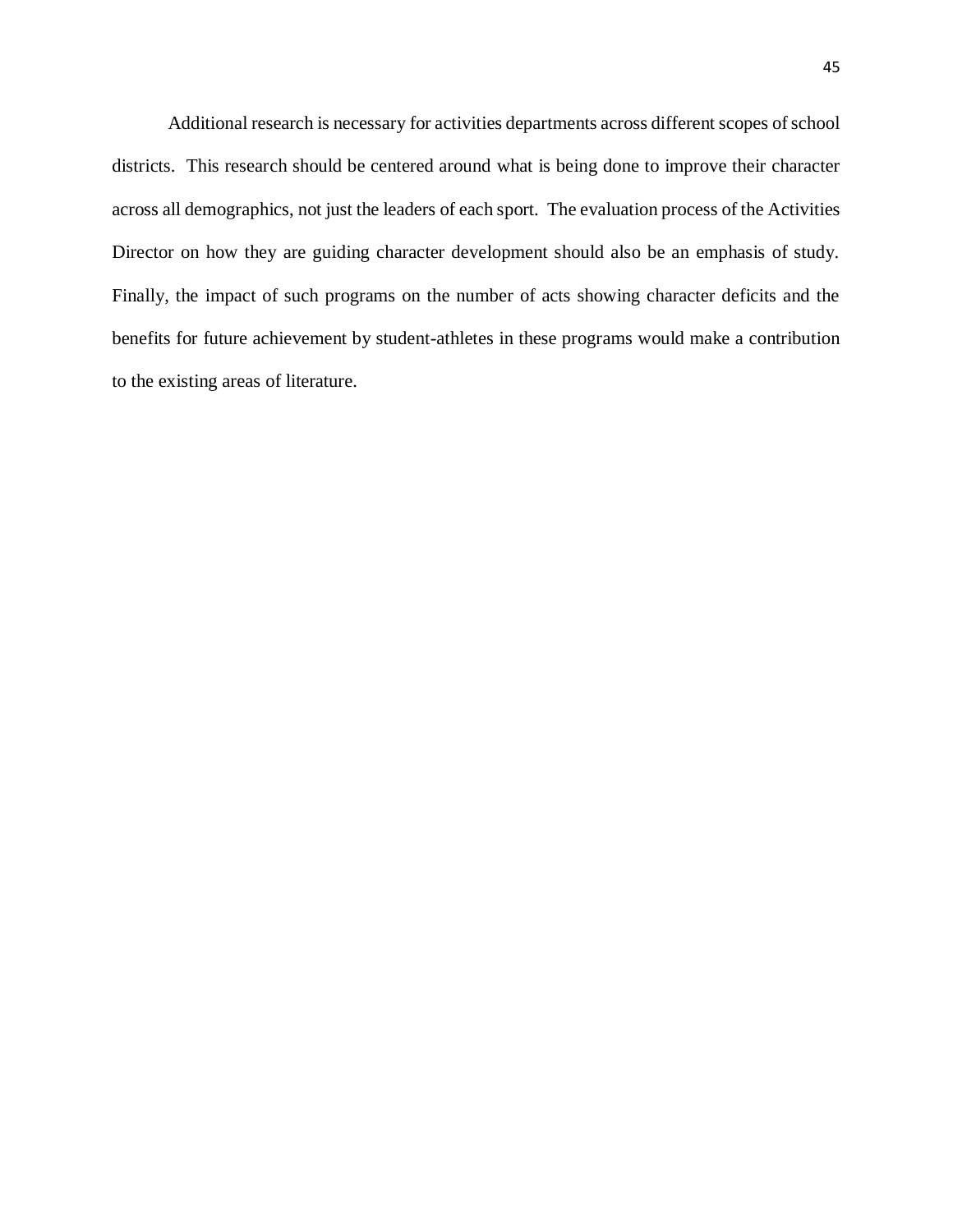#### **References**

- <span id="page-50-0"></span>Austin, M. (2010). How can character be built through sports? *Psychology Today* (Online). http://www.psychologytoday.com/blog/ethics-everyone/201006/how-can- character-bebuilt-through-sports
- Arizona Sports Summit Accord (24 May 1999). Arizona sports summit accord: Implementation Strategies, Scottsdale, Arizona. Ca: JICSE: Josephine Institute Center for Sports Ethics
- Backhouse, G., Corti, L., and Day, A. (2000). Confidentiality and Informed Consent: Issues for Considerations in the Preservation of and Provision of Access to Qualitative Data Archives*. Forum: Qualitative Social Research*. Vol 1, No. 3, Art. 7.
- Barez, A. (2008). Sport as a school of life: The mental and physical characteristics, developmental objectives and coaching methods of youth sports. *International Labour Organization Report*. Geneva, Switzerland: ILO
- Benninga, J. S., M. W. Berkowitz, P. Kuehn, and K. Smith. (2003). The Relationship of Character Education Implementation and Academic Achievement in Elementary Schools. *Journal of Research in Character Education.* 1 (1): 19–32.
- Benninga, J. S., M. W. Berkowitz, P. Kuehn, and K. Smith. (2006). Character and academics: what good schools do. *Phi Delta Kappan*, 87, pp. 448-452.
- Berkowitz, M. W., & Bier, M.C. (2004). Research-based character education. *The Annals of the American Academy of Political and Social Sciences*. Vol. 591. Pp 72-85.
- Berkowitz, M. W., & Bier,M.C. (2006) What works in character education: A research-driven guide for educators. *Washington, DC: Character Education Partnership*.
- Bloom G. A., Salmela J. H. (2000). Personal Characteristics of Expert Team Sport Coaches. *Journal of Sport Pedagogy*, 6(2), 56–76.
- Bolter, Nicole D.; Weiss, Maureen R. (2012). Coaching for character: Development of the Sportsmanship Coaching Behaviors Scale *(SCBS). Sport, Exercise, and Performance Psychology*. Vol 1(2), 73-90
- Bredemeier, B., Shields, D. (1995). Character development and physical activity. Champaign, IL: Human Kinetics.
- Britzman, M. (2005). Improving our moral landscape via character education: An opportunity for school counselor leadership. *Professional School Counseling,* 8(3), 293-295.
- Bulach, C., & Bulter, J. (2002). The occurrence of behaviors associated with sixteen character values. *Journal of Humanistic Counseling, Edcuation and Development,* 41(2), 200-214.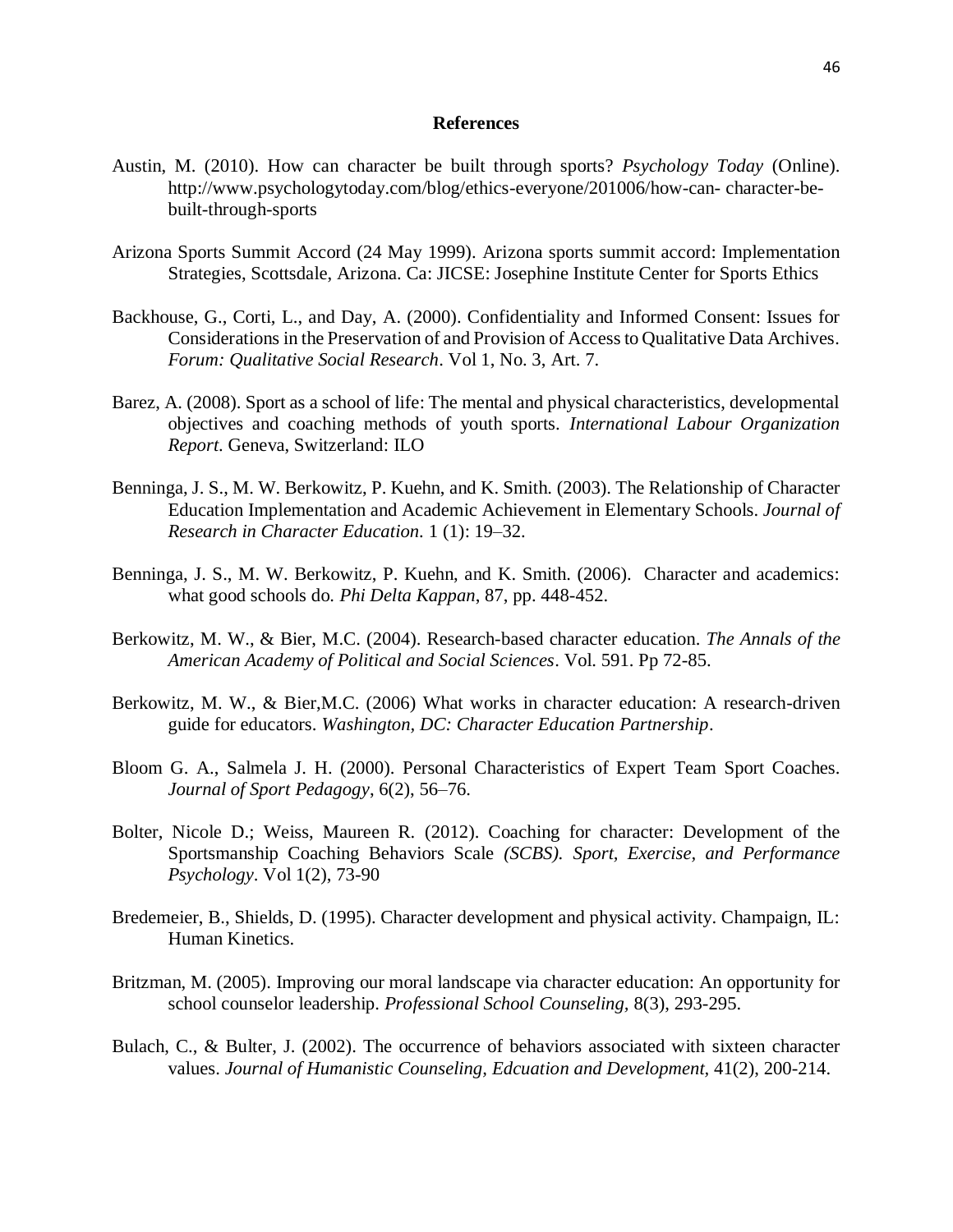- Butts, M.J.; Cruzeiro, P.A. (2005). Student perception of factors leading to an effective transition from eighth to ninth grade. *American Secondary Education, 34, 70-80.*
- Casey, M.A., Krueger, R.A. (2015). Focus Groups: A practical guide for applied research*.* Sage Publications Asia-Pacific Pte. Ltd.
- Chansem, Wipoj; Geok, Soh Kim; Latif, Rozita Abd; Nazarudin, Mohd Nizam; Omar-Fauzee, M.S., Saputra, Yudha M., Sutresna, Nina, & Taweesuk, Duangkrai. (2012). The Strategies for Character Building through Sports Participation*. International Journal of Academic Research in Business and Social Sciences*. Vol 2, No 1*.*

Character Education Partnership (2010), Washington, DC.

- Charity, M., Eime, R., Harvey, J., Payne, W., & Young, J. (2013). A systematic review of the psychological and social benefits of participation in sport for children and adolescents: informing development of a conceptual model of health through sport. *The International Journal of Behavioral Nutrition and Physical Activity*, *10*, 98. http://doi.org/10.1186/1479- 5868-10-98
- Cheung, Chau-kiu; Lee, Tak-yan. (2010). Improving social competence through character education. *Evaluation and Program Planning.* 33, 255-263.
- Creswell, J. W. (2013). *Research design: Qualitative, quantitative, and mixed methods approaches.* Thousand Oaks, CA: Sage
- Creswell, J. W., and Plano, Clark V. (2007) *Designing and conducting mixed methods research.*  Thousand Oaks, CA: Sage.
- Crowe, Trevor P., Oades, Lindsay G., Stewart, Vella A. (2010). The Application of Coach Leadership Models to Coaching Practice: Current State and Future Directions. *International Journal of Sports Science & Coaching,* 5(3) 425-434.
- Dada, Benson Olu, (Ph.D.) (2016). Determination of University Athletes Character through Sport Participation in Niger Delta of Nigeria. *Journal of Education and Practice*. Vol.7. No.15.
- Doty, J. (2006). Sports build character?! *Journal of College and Character*. VII, 1-8.
- Doty, J, Lumpkin, A. (2011). Do Sports Build or Reveal Character?—An Exploratory Study at One Service Academy. *Physical Educator,* 67(1), 18-32.
- Dunn, J. G., and Dunn, J. C. (1999). Goal orientations, perceptions of aggression, and sportspersonship in elite male youth ice hockey players. *The Sport Psychologist*, 13, 183- 200.
- Ethical Reasoning. (n.d.). Retrieved February 23, 2017, from https://legaldictionary.net/ethicalreasoning/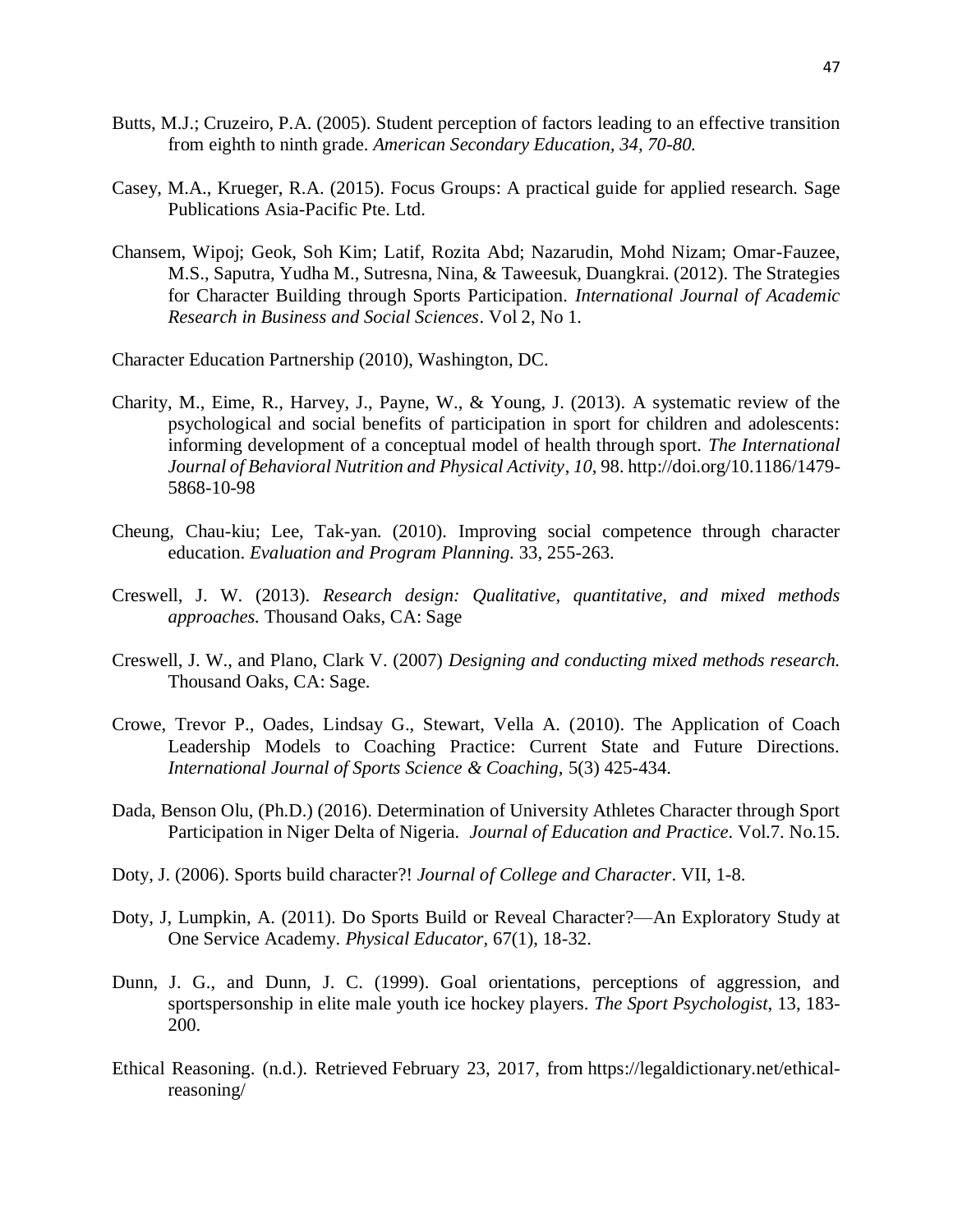- Feltz, Deborah L.; Chase, Melissa A.; Moritz, Sandra E.; Sullivan, Phillip J. (1999). A conceptual model of coaching efficacy: Preliminary investigation and instrument development. *Journal of Educational Psychology*, Vol 91(4), 765-776.
- Franklin, B. (1749). Proposals relating to the education of youth in Pennsylvania. Philadelphia: University of Pennsylvania.
- Glassey, R., Hagger, M.S., Hardcastle, S.J., and Tye, M. (2015). Exploring the perceived effectiveness of a life skills development program for high-performance athletes. *Psychology of Sport and Exercise*, 16 (139-149).
- Green, V.A.; Rechis, R. (2006). Children's cooperative and competitive interactions in limited resource situations: A literature review. *Applied Developmental Psychology*, 27, 42-59.
- Hayes, G.B., Lewis, S.V., and Robinson III, E.H. (2011). Implementing an Authentic Character Education Curriculum. *Childhood Education.* Summer. Pp 227-231.
- Hellison, D. R. (2003). *Teaching responsibility through physical activity*. (2nd ed.). Champaign, IL: Human Kinetics.
- Huberman, A.M., Miles, M.B. (1994). *Qualitative Data Analysis.* Sage Pubplication Inc.
- Josephine Institute Center for Sports Ethics (2006). Survey of high school athletes 2006: Are coaches teaching our young athletes the right way to play? CA: JICSE.
- Josephson, M. (2002). Making Ethical Decisions. McNeill.
- Kohlberg, L. (1976). *Moral stages and moralization*: The cognitive-developmental. *In Moral development and behavio*r: Theory, research and social issues, ed. T. Lickona, New York: Holt, Rinehart, and Winston.
- Lemming, J.S. (1997). Where goes character education? Objectives, pedagogy, and research in education programs. *Journal of Education*, 179(2), 11-34.
- Levine, M. (2012). *Teach your children well: Parenting for Authentic success*. New York: Harper Collins.
- Lickona, T. (1991). *Educating for character*. New York: Bantam Books.
- Lickona, T. (1993) The Return of Character Education. *Educational Leadership*, Vol 51(3), 6-11.
- Lickona, T. (1996). Eleven principles of effective character education. *Journal Of Moral Education*, 25(1), 93.
- Lumpkin, A., & Stokowski, S. (2011). Interscholastic Sports. *Education Digest*, *77*(4), 50-54.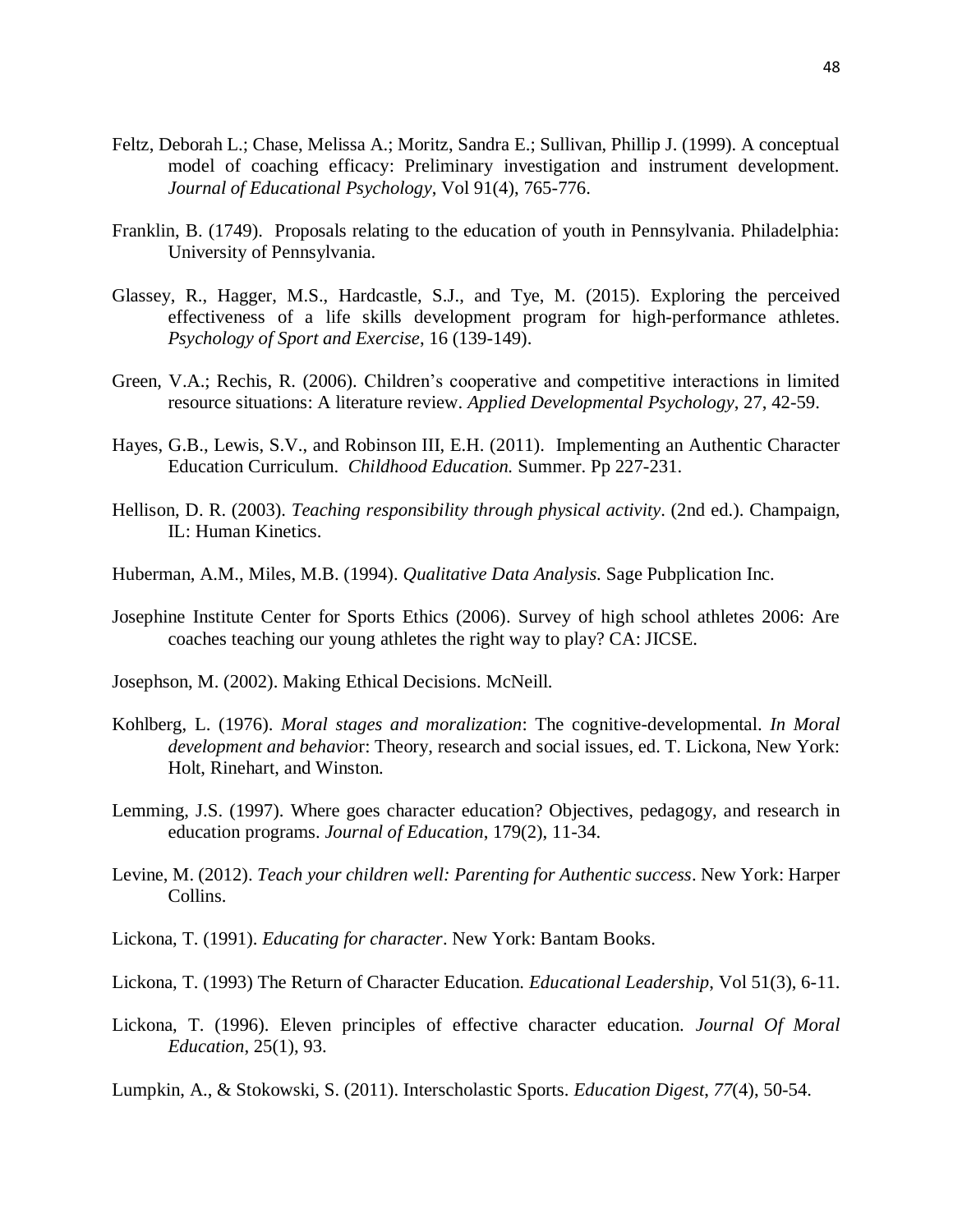- Marshall, J., Caldwell, S. & Foster, J. (2011). Moral education the CHARACTERplus way. *Journal of Moral Education*, 40, 51-72.
- Minnesota Department of Education. (n.d.). Data Report and Analytics. Retrieved February 28, 2017, from http://w20.education.state.mn.us/MDEAnalytics/Data.jsp
- Minnesota State High School League. (n.d.). Activity Page. Retrieved February 25, 2017, from http://www.mshsl.org/mshsl/schoolpage2.asp?school=39
- Moustakas, C. (1994). *Phenomenological Research Methods.* Thousand Oaks, CA: Sage
- Pappano, Laura. (2013). 'Grit' and the New Character Education. *Education Digest, 78(9), 4-9.*
- Park, N., and C. Peterson. (2006). Moral Competence and Character Strengths among Adolescents: The Development and Validation of the Values in Action Inventory of Strengths for Youth. *Journal of Adolescence,* 29 (6): 891–909.
- Parker, M., and Stiehl, J. (2004). *Personal and social responsibility*. In D. Tannehill, and J. Lund (Eds.). Standards-based curriculum. Boston, M.A: Jones and Bartlett.
- Patton, M. Q. (1999). Enhancing the Quality and Credibility of Qualitative Analysis. *Health Services Research, 34*(5 part 2), 1189
- Power, F., Higgins, A., & Kohlberg, L. (1989). *Lawrence Kohlberg's approach to moral education.* New York: Columbia University Press.
- Scrifes, Jim. (2009, June). Who's Watching? Character and Integrity in the 21<sup>st</sup> Century. *CALEA Update Magazine Issue 100.* Retrieved from http://www.calea.org/calea-updatemagazine/issue/100
- Sojourner Ph.D., R. J. (2012). *The Rebirth and Retooling of Character Education in America.*  McGraw-Hill Research Foundation.
- Stock-Morton, P. (1988). Moral education for a secular society: The development of Morale Laique in nineteenth century France. Albany, NY: State University of New York Press.
- Stoner, M. E. (2004). Building ethics, character and sportsmanship in today's athletes. *PSAHPERD*, 30-31.
- University of Queensland. (n.d.). Student Services. Retrieved April 05, 2017, from http://www.uq.edu.au/student-services/
- U.S. Census Bureau. (2015). QuickFacts Table. Retrieved February 25, 2017, from https://www.census.gov/quickfacts/table/PST045215/2759350,2706382,2745808,270483 4